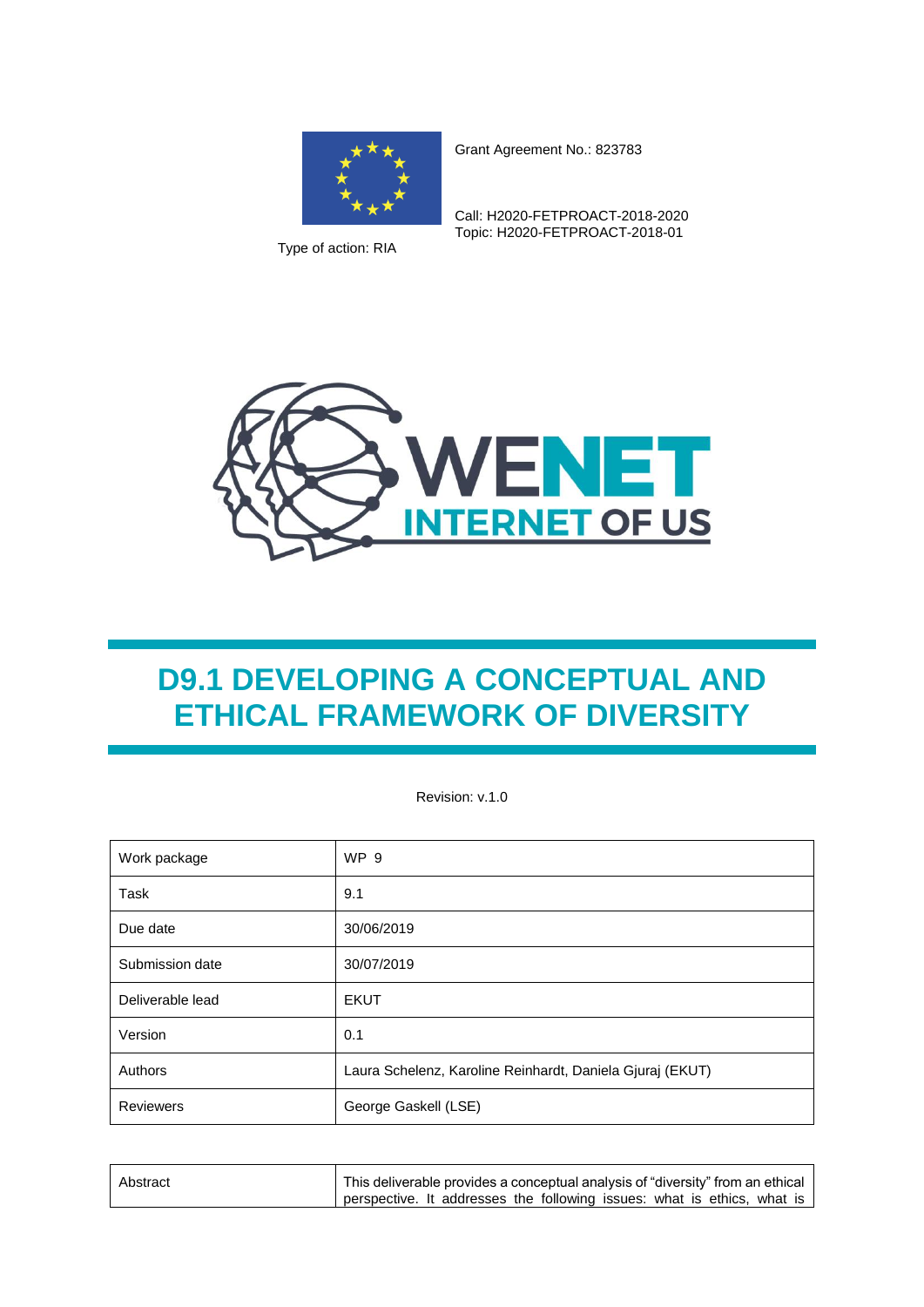

|          | diversity, why diversity matters, what is the WeNet understanding of<br>diversity, and what are points to consider when working with the social<br>practices approach. In the deliverable, ethicists argue why diversity can be<br>considered desirable or undesirable, depending on the context. The<br>deliverable also reflects on the diversity understanding as laid out in the<br>proposal text of the WeNet project. It makes explicit some of the underlying<br>assumptions about diversity and raises ethical questions that should be<br>considered in working with the term "diversity." Finally, the deliverable<br>addresses preliminary ideas of operationalizing diversity, and thereby<br>investigates the benefits and constraints of the social practices approach. It<br>raises ethical concerns that we as a consortium should discuss and<br>consider in the modelling of diversity. |
|----------|-----------------------------------------------------------------------------------------------------------------------------------------------------------------------------------------------------------------------------------------------------------------------------------------------------------------------------------------------------------------------------------------------------------------------------------------------------------------------------------------------------------------------------------------------------------------------------------------------------------------------------------------------------------------------------------------------------------------------------------------------------------------------------------------------------------------------------------------------------------------------------------------------------------|
| Keywords | Diversity, ethics, social practices, operationalization, discrimination                                                                                                                                                                                                                                                                                                                                                                                                                                                                                                                                                                                                                                                                                                                                                                                                                                   |

#### **Document Revision History**

| <b>Version</b> | <b>Date</b> | <b>Description of change</b> | List of contributor(s) |
|----------------|-------------|------------------------------|------------------------|
|                |             |                              |                        |
|                |             |                              |                        |
|                |             |                              |                        |

#### <span id="page-1-0"></span>**DISCLAIMER**

The information, documentation and figures available in this deliverable are written by the "WeNet - The Internet of US" (WeNet) project's consortium under EC grant agreement 823783 and do not necessarily reflect the views of the European Commission.

The European Commission is not liable for any use that may be made of the information contained herein.

# <span id="page-1-1"></span>**COPYRIGHT NOTICE**

© 2019 - 2022 WeNet Consortium

| Project co-funded by the European Commission in the H2020 Programme |                                                                           |  |  |
|---------------------------------------------------------------------|---------------------------------------------------------------------------|--|--|
| Nature of the deliverable:<br>R                                     |                                                                           |  |  |
| <b>Dissemination Level</b>                                          |                                                                           |  |  |
| <b>PU</b>                                                           | Public, fully open, e.g. web                                              |  |  |
| <b>CL</b>                                                           | Classified, information as referred to in Commission Decision 2001/844/EC |  |  |
| CO                                                                  | Confidential to WeNet project and Commission Services                     |  |  |

*\* R: Document, report (excluding the periodic and final reports)*

 *DEM: Demonstrator, pilot, prototype, plan designs* 

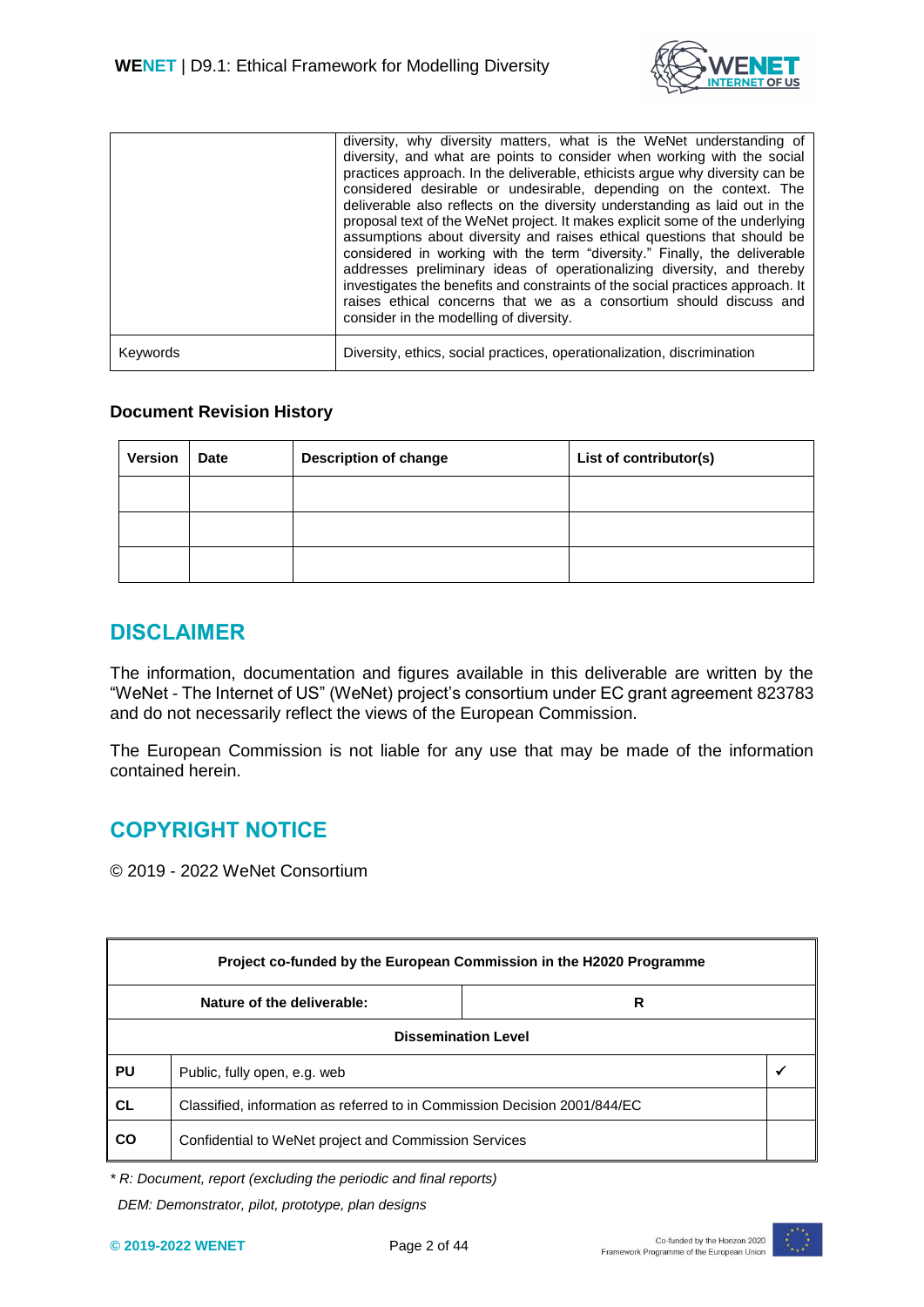

 *DEC: Websites, patents filing, press & media actions, videos, etc. OTHER: Software, technical diagram, etc.*

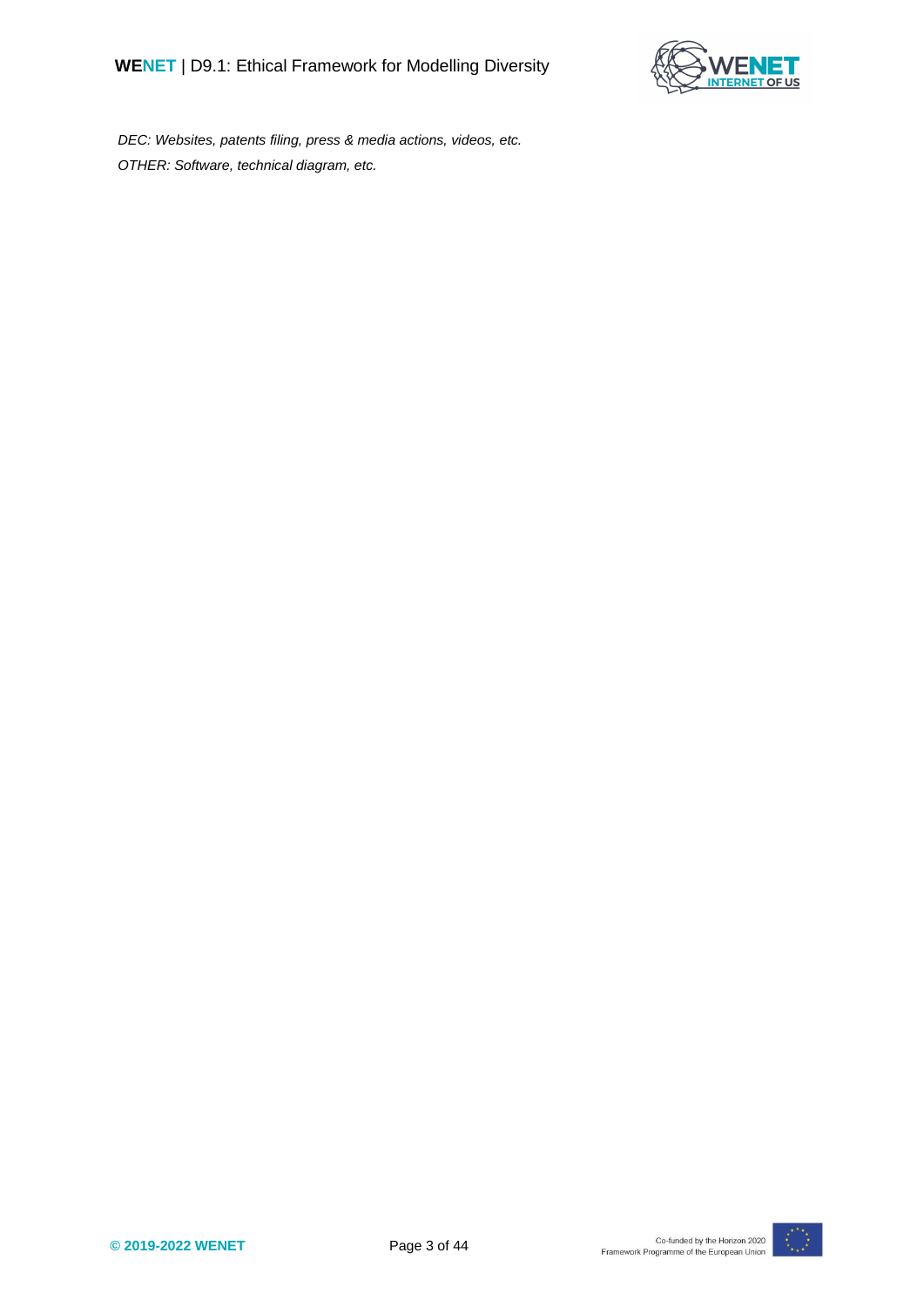

### **EXECUTIVE SUMMARY**

This deliverable provides an in-depth ethical analysis of the term "diversity," the understanding of diversity employed in the WeNet project, and the social practices approach used to model diversity. Ethics is a discipline that help us reflect upon moral judgments and normative ideas. Diversity is such a normative idea, because diversity is not merely a fact of our world but also carries a sense of "what society we want to live in." An ethical framework can therefore reflect the WeNet understanding of diversity and investigate its normative contents. Moreover, an ethical framework can help evaluate the social practices approach used to model diversity and point to potential consequences of using the approach in the operationalization of diversity.

In the second chapter, the deliverable reviews the concept "diversity" from an ethical perspective. Such a perspective on diversity is different from understandings of diversity in the social sciences, which usually sees diversity as a descriptive concept. However, there are also prescriptive/normative understandings of diversity. For instance, diversity can mean the quality or fact of actively including a range of many people and things. This is the sense in which for instance anti-discrimination law and affirmative action policies use the term diversity. The term diversity is closely linked to the concepts pluralism and multiculturalism. Here, again, diversity is not merely a fact of pluralist or multicultural societies, but also affirms the need and desirability of including multiple ethnicities, religious practices, political opinions, and ways of life in one society. Diversity has not only intrinsic but also instrumental value. On the one hand, diversity can lead to better outcomes; in representative democracies, for instance, it can lead to better policies. On the other hand, diversity underlines the dignity and human rights of human beings, affirms the idea that we owe respect to each other and that we believe in freedom of choice and tolerance. However, diversity can also be problematic in some instances, e.g. when we are interested in creating "safe spaces" or want to counter hate speech and violence-inciting political opinion. In the third chapter, the deliverable investigates the WeNet understanding of diversity against the backdrop of diversity understandings in different theories. Different fields of study have produced different understandings of diversity, which will be laid out and evaluated from an ethical perspective. Most of these theories and understandings of diversity are skeptical and see diversity as an instrument or a challenge, and propose that diversity be reduced or controlled. Despite the positive parlance in the WeNet consortium, an in-depth analysis shows that WeNet similarly employs a skeptical view of diversity. Diversity is seen as positive in instrumental terms, but observations in society point to diversity as a potential source of anxiety, and diversity is thus considered in need to alignment, adjustment, and mediation. On the one hand, diversity can be used to improve social interaction; thus, it is considered an asset, something positive that should be leveraged. On the other hand, exposure to diversity can cause fear among human beings. As implied in the proposal text, it then follows that diversity must be regulated or adjusted by the WeNet technology.

The WeNet understanding of diversity raises some ethical questions that should be addressed in the course of the project: If we believe that diversity causes anxiety in humans, what exactly is this anxiety or fear about? It seems vital to know this in order to address the fear and adequately mediate exposure to diversity. Another crucial question is: What are appropriate methods to mediate individuals' exposure to diversity? In an online social platform, reducing users' exposure to diversity may lead to filter bubbles which raise different but equally important ethical concerns. Furthermore, if we believe that "full" or non-aligned diversity is not beneficial, how can we best align diversity? How can we ensure that we are not accidentally or unnecessarily reducing diversity? What is the "lowest common denominator" that ensures maximum diversity of people but prevents irritation or conflict? Is diversity an end in itself or is diversity an indicator of a lack of social recognition that cannot be compensated by more diversity? These are crucial questions that we should address to ensure that we achieve our goal of empowering users by leveraging diversity. Finally, the WeNet understanding of diversity

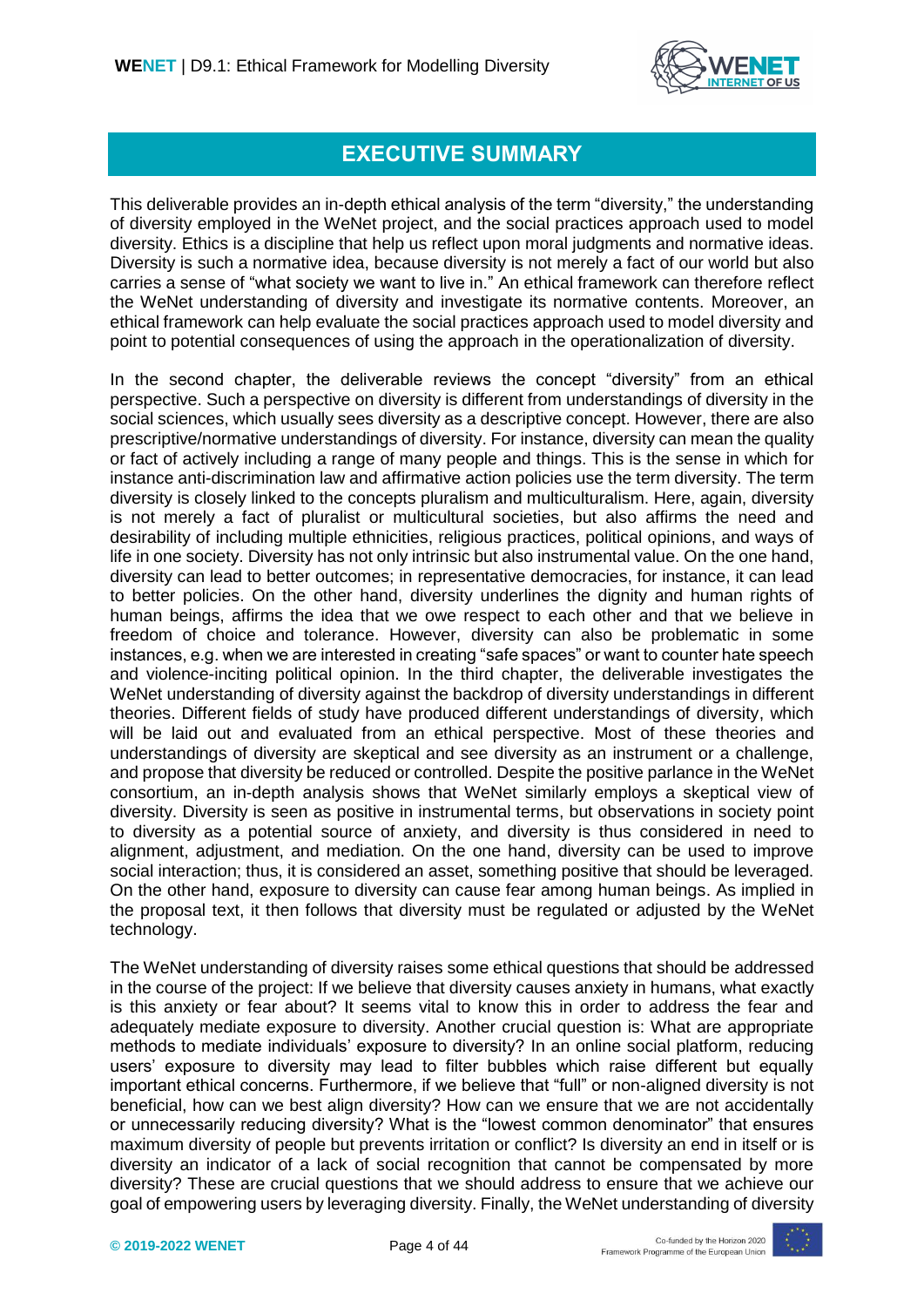

relates to a very specific setting: the university setting, where students show similarities with regard to age, socio-economic background or level of education. Diversity may mean something quite different in a different context such as the wider population. Therefore, transferring the WeNet technology to other contexts may create ethical problems.

In the fourth chapter, the deliverable provides an ethical perspective on the social practices approach used to operationalize diversity in WeNet. The social practices approach has some benefits and constraints. It allows researchers to a) look beyond dichotomous conceptualizations of human behaviour as either emotional or rational, b) account for the flexibility and dynamic character of human behavior, and c) understand the interrelation of individuals and society. However, the social practices approach looks primarily at standard social practices, or "normal" behaviour. While the focus is on typical performance, it remains problematic who decides what typical performance constitutes. Certain members of society seem to contribute to the enactment of a certain practice, and if the number of people joining in this enactment is large enough, then the practice can be considered typical. This poses the question: What about minority groups and those people whose behaviour differs from typical performances? In the context of WeNet, it may be that those users, whose practices deviate from the norm and who enact alternative practices, fall through the cracks and are not sufficiently represented in the dataset or technology. Related to that is the concern that the operationalization of diversity as (mainstream) social practices may lead to algorithmic discrimination, as the machine-learning algorithm might infer standard practices from the dataset and render divergent/deviant behaviour invisible. A possible consequence and ethical concern is then that the WeNet technology may not send out requests to users who enact practices "differently."

The social practices approach furthermore rarely addresses the problem that structural inequality and injustice is sustained through the continuous re-enactment of (certain) social practices. Additionally, and linked to that, the approach rarely evaluates the moral quality of certain social practices. Individuals interact with society and have a certain socialized understanding of their world, how to interpret a given situation and behave accordingly. According to Sally Haslanger, schemas (internalized ideas of what is "normal" or appropriate behaviour) interact with structures (such as institutions) and effectively privilege some but marginalize others. This occurs to the extent that power relations are often sustained and produce structural inequality and injustice. In the context of WeNet, this means that we should be particularly careful when working with social practices; we should reflect on whether we are (knowingly or unknowingly) reinforcing social practices that lead to discrimination and injustice. Ideally, the dataset/technology explicitly accounts for practices that deviate from the norm and are thus truly diverse.

The fifth chapter provides some points to consider that are derived from the afore-mentioned analyses. They are recommendations, offering the opportunity for a joint ethical reflection in the consortium. They invite all partners for an open discussion about the use and understanding of the term "diversity" and the best application of the social practices approach.

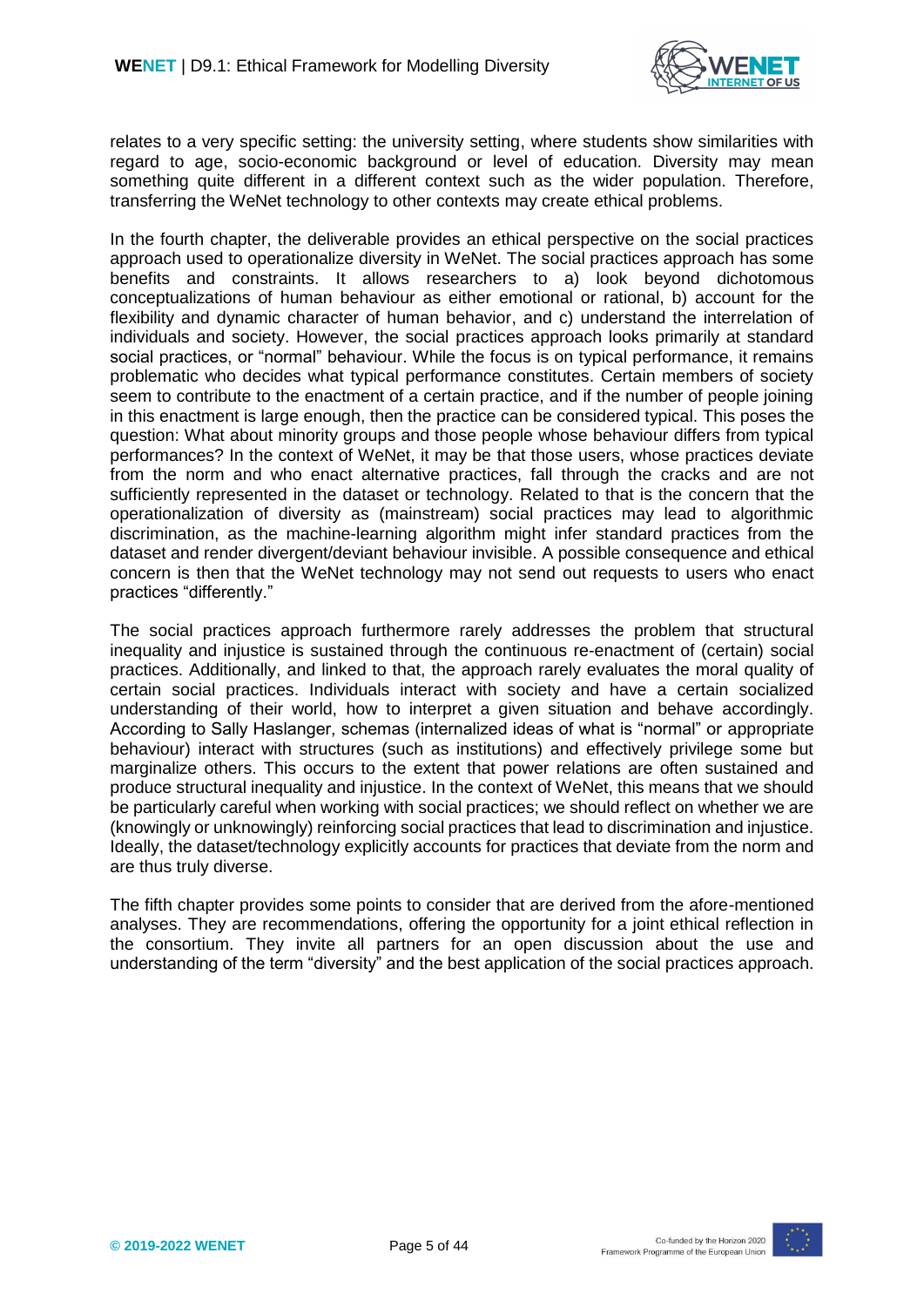

| Chapter 1: an ethical<br>framework of diversity | In this chapter, we will:                                                                                                                                                             |  |  |
|-------------------------------------------------|---------------------------------------------------------------------------------------------------------------------------------------------------------------------------------------|--|--|
|                                                 | Describe the field of ethics and its methodology<br>→                                                                                                                                 |  |  |
|                                                 | →<br>State the relevance of ethics in technology development projects                                                                                                                 |  |  |
|                                                 | →<br>Present some of the core issues and questions that ethicists deal with                                                                                                           |  |  |
|                                                 | Argue for the importance of an ethical framework of diversity<br>→                                                                                                                    |  |  |
|                                                 | →<br>Outline the goals of the ethical framework of diversity                                                                                                                          |  |  |
| Chapter 2: diversity<br>from an ethical         | In this chapter, we will:                                                                                                                                                             |  |  |
| perspective                                     | →<br>Conduct a conceptual analysis of "diversity"                                                                                                                                     |  |  |
|                                                 | →<br>Provide some background on descriptive and prescriptive understandings of<br>diversity                                                                                           |  |  |
|                                                 | Formulate some considerations on the moral value of diversity<br>→                                                                                                                    |  |  |
|                                                 | →<br>Discuss contexts in which diversity may not be desirable                                                                                                                         |  |  |
| Chapter 3: WeNet<br>understanding of            | In this chapter, we will:                                                                                                                                                             |  |  |
| diversity                                       | Analyze how different theories understand and utilize the concept of diversity<br>→                                                                                                   |  |  |
|                                                 | Problematize the understanding of diversity advanced by some theories<br>→                                                                                                            |  |  |
|                                                 | →<br>Discuss how different understandings of diversity might influence the WeNet<br>understanding of diversity                                                                        |  |  |
|                                                 | →<br>Provide ethical considerations for the utilization/application of the WeNet<br>understanding of diversity                                                                        |  |  |
|                                                 | →<br>Provide ethical considerations about the context of WeNet's diversity<br>understanding: the university setting                                                                   |  |  |
| Chapter 4: The social<br>practices approach     | In this chapter, we will:                                                                                                                                                             |  |  |
|                                                 | Investigate the benefits and constraints of the social practices approach<br>→                                                                                                        |  |  |
|                                                 | →<br>Discuss how social practices largely reflect "normal" or standard behaviour,<br>thereby marginalizing alternative practices                                                      |  |  |
|                                                 | →<br>Demonstrate how social practices are "coded" to ideas of gender, class, and<br>race, and have a tendency to sustain structural inequality and injustice                          |  |  |
|                                                 | Argue that the application of the social practices approach in WeNet may<br>→<br>reduce diversity in the WeNet platform and, in the worst case, lead to<br>algorithmic discrimination |  |  |

*TABLE 1: ETHICAL ANALYSES IN CHAPTER 1-4*

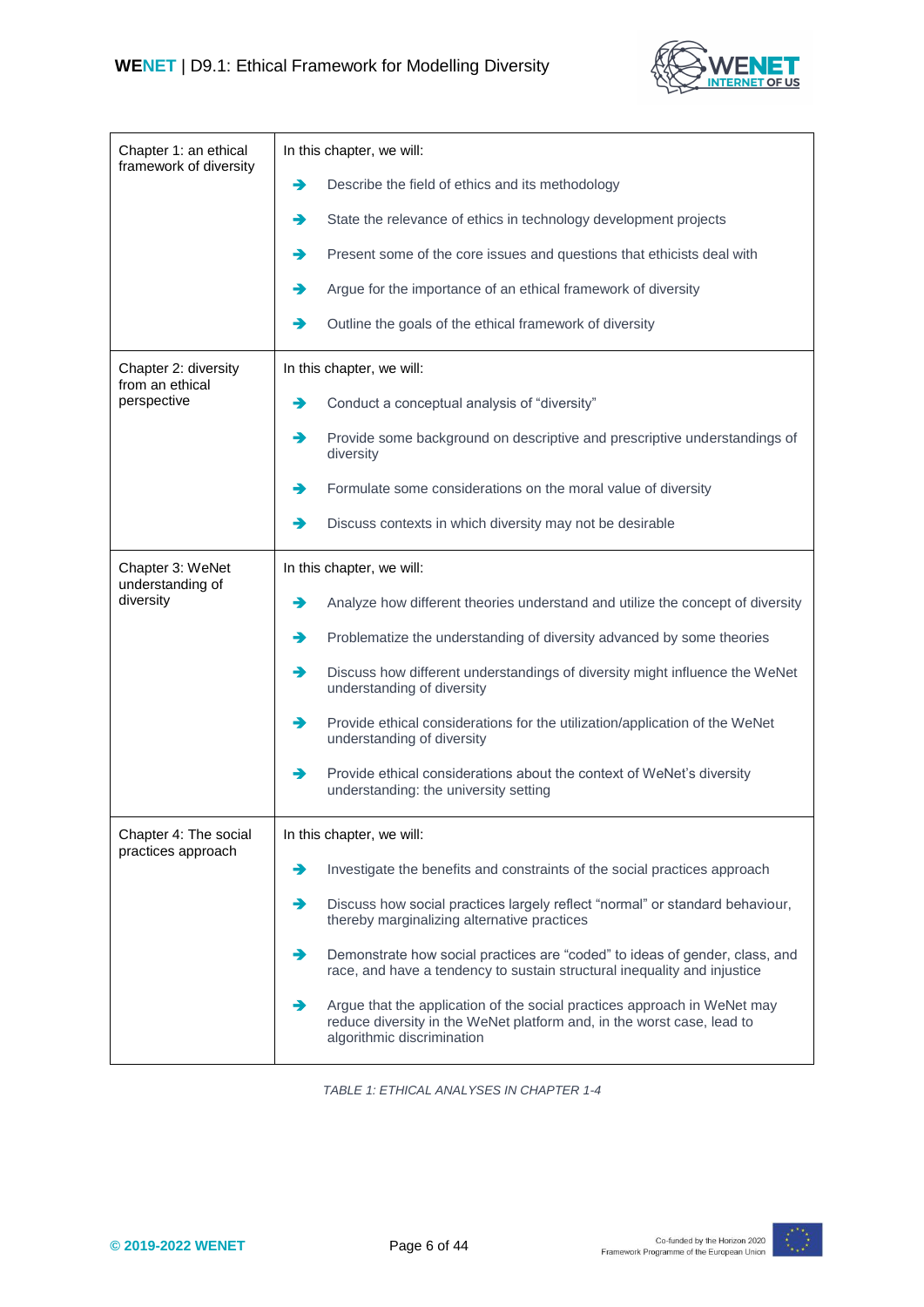

# **TABLE OF CONTENTS**

#### **Content**

| $\mathbf{1}$   |                                                                                       |
|----------------|---------------------------------------------------------------------------------------|
| 1.1            |                                                                                       |
| 1.2            |                                                                                       |
| $\overline{2}$ |                                                                                       |
| 2.1            |                                                                                       |
| 2.2            |                                                                                       |
| 2.3            |                                                                                       |
| 3              | WENET UNDERSTANDING OF DIVERSITY - AN ETHICAL ANALYSIS 18                             |
| 3.1            | Assumptions about diversity and how they potentially influence WeNet18                |
| 3.2            |                                                                                       |
| 3.3            |                                                                                       |
| 4              | THE SOCIAL PRACTICES APPROACH FROM AN ETHICAL PERSPECTIVE25                           |
| 4.1            |                                                                                       |
| 4.2            | Social practices as "normal" behaviour and marginalization of alternative practices28 |
| 4.3            |                                                                                       |
| 4.4            |                                                                                       |
| 5              |                                                                                       |
| 6              |                                                                                       |

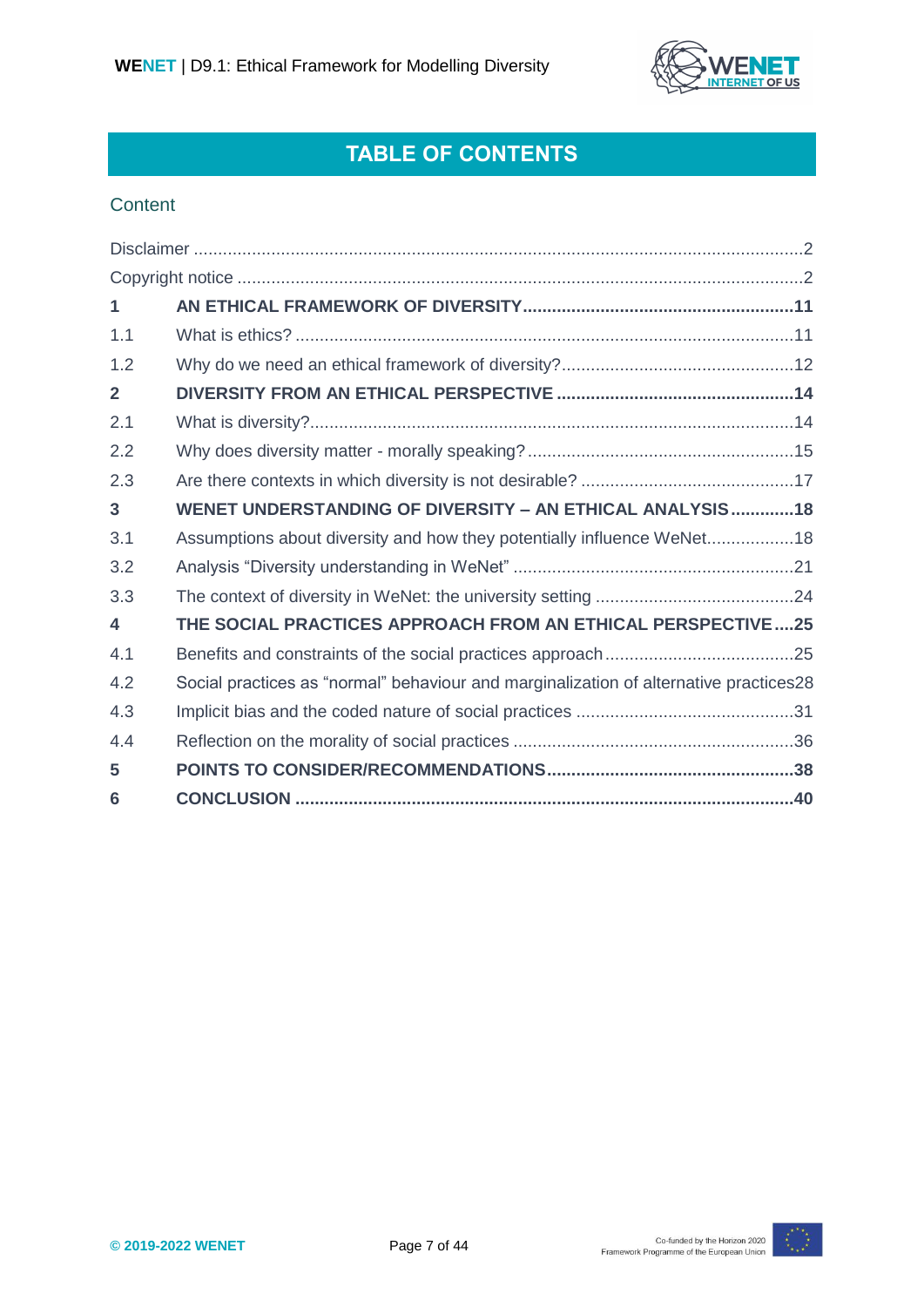

#### **ACKNOWLEDGEMENT**

This deliverable was prepared by researchers at the International Center of Ethics in the Sciences and Humanities (IZEW) at the Eberhard Karls Universität Tübingen (EKUT), Dr. Karoline Reinhardt and Laura Schelenz, with a significant contribution by student assistant Daniela Gjuraj. Many thanks to our colleagues at the IZEW Friedrich Gabel and Dr. Wulf Loh who have contributed to the deliverable. Thanks to our colleague Dr. Thomas Grote who has reviewed the document. The supervisor of the WeNet team at EKUT is PD Dr. Jessica Heesen.

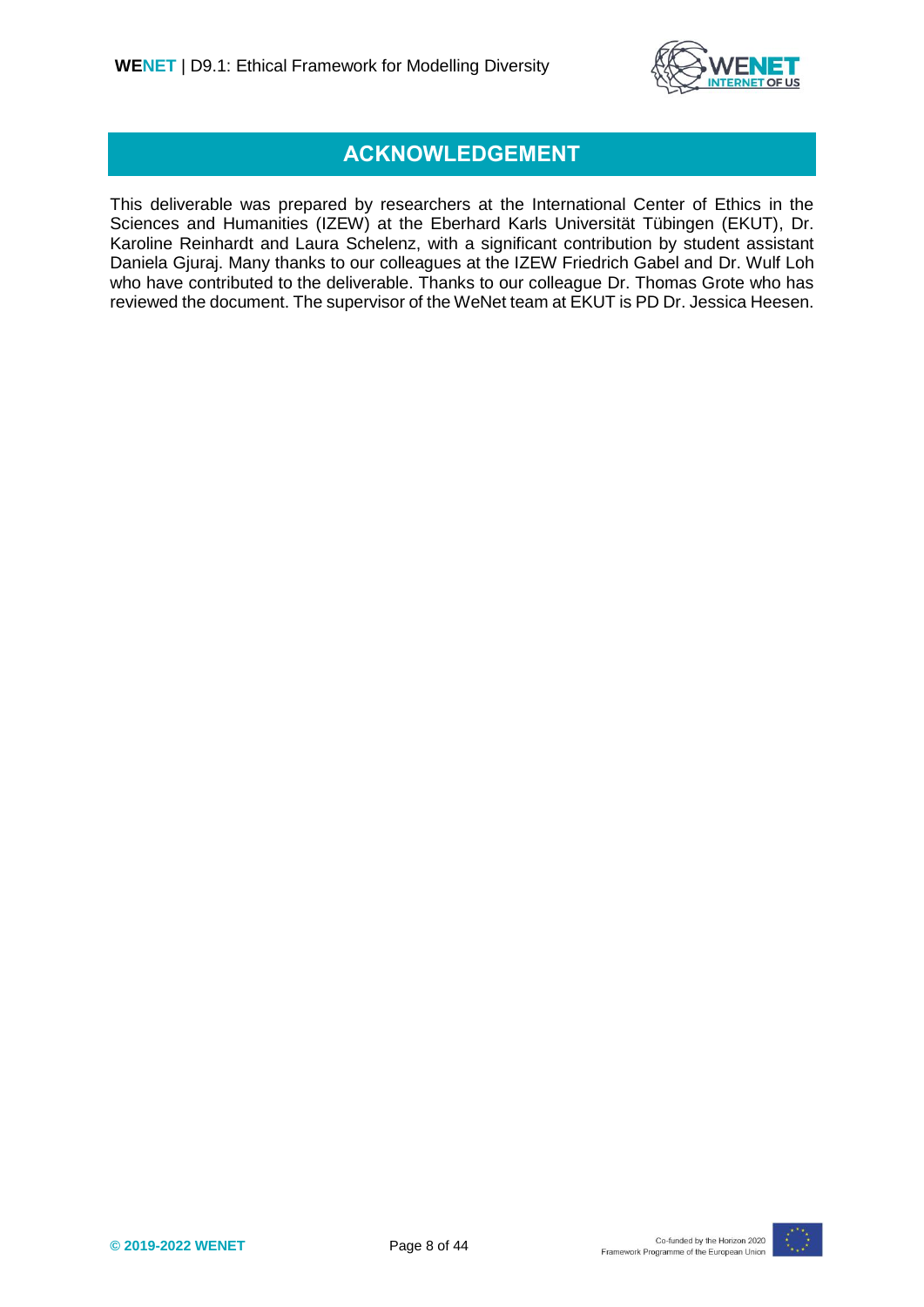

# **LIST OF FIGURES**

**FIGURE 1: SOCIAL PRACTICES AND DISCRIMINATION, EXAMPLE OF "RUNNING" ......... 30 FIGURE 2: SOCIAL PRACTICES AND DISCRIMINATION, EXAMPLE OF "WORKING" ........ 35**

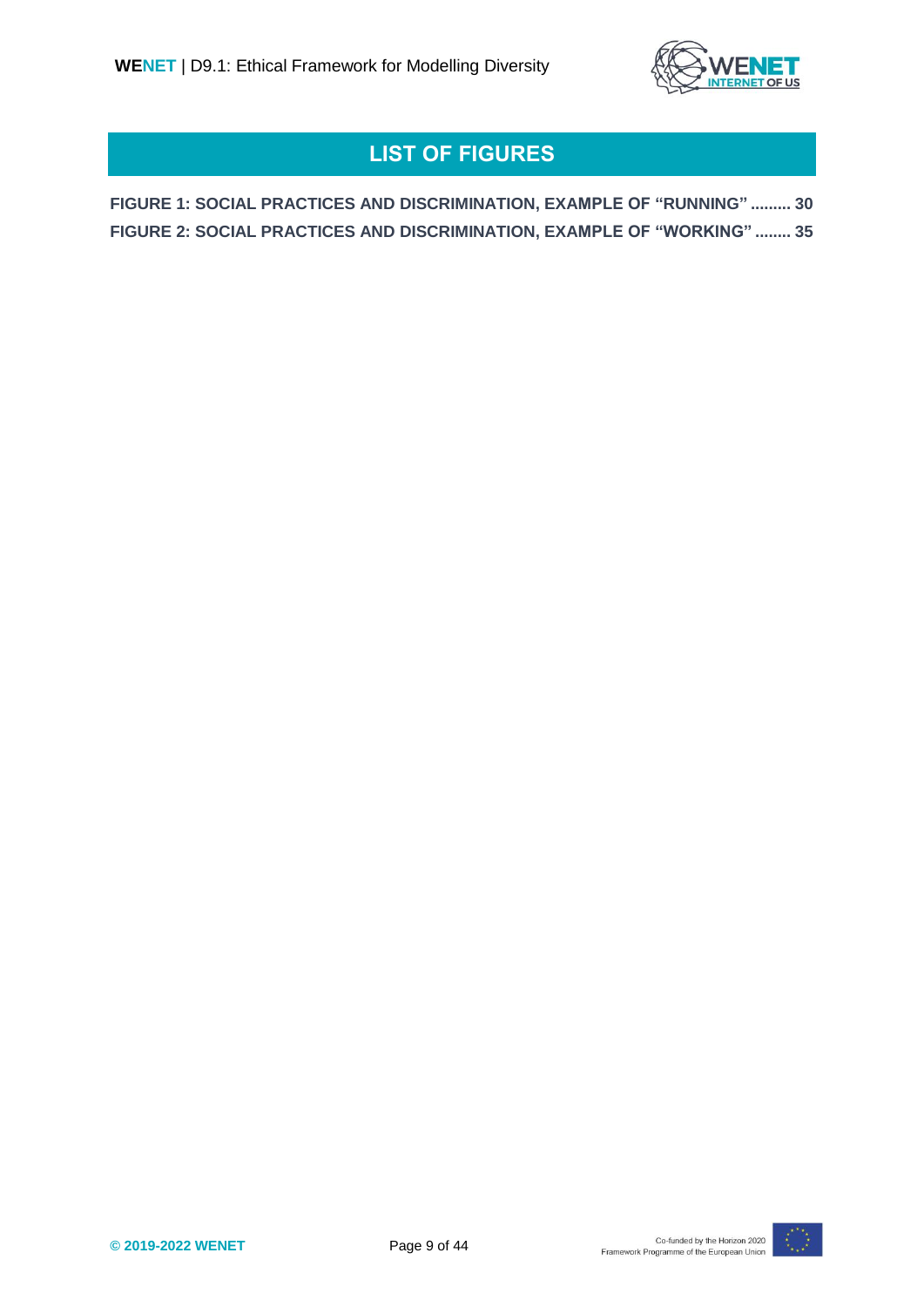

# **LIST OF TABLES**

| TABLE 2 : BENEFITS AND CONSTRAINTS OF THE SOCIAL PRACTICES APPROACH  27 |  |
|-------------------------------------------------------------------------|--|

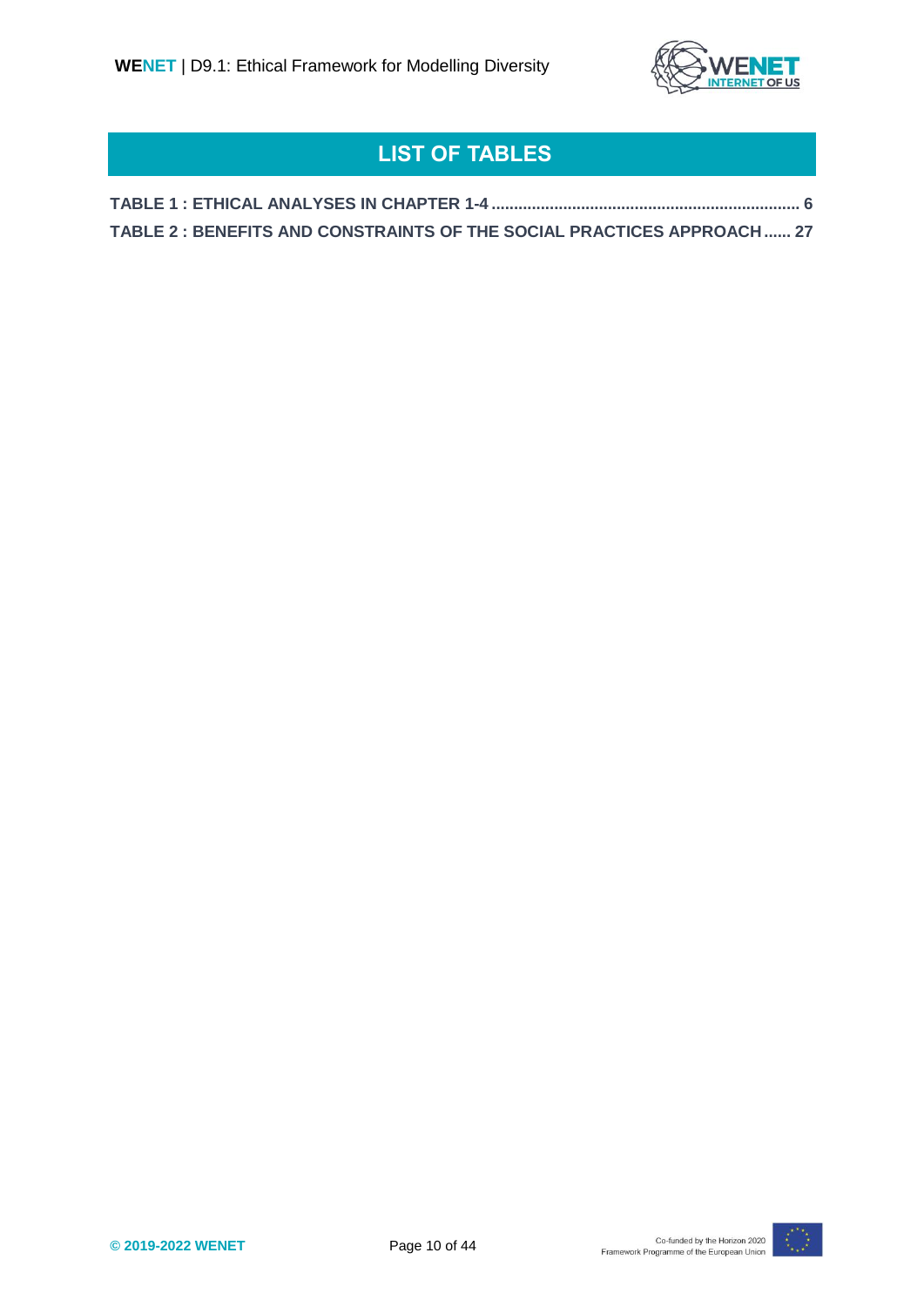

### <span id="page-10-0"></span>**1 AN ETHICAL FRAMEWORK OF DIVERSITY**

Ethics is the reflection on moral judgments and normative ideas. It deals mostly with questions of "what is the right thing to do" or "what society do we want to live in." Ethics is a field of study that applies the following methods: conceptual analysis, reflection and analysis of arguments, deconstruction and reconstruction of values and norms in society, and comparison and evaluation of appropriate behaviour and policies in a given context. Ethics usually deals with principles and concepts such as equality and justice, autonomy or freedom of choice, responsibility and accountability, and trust or trustworthiness. In the context of technology development projects, ethics can help reflect the values inscribed in the research goals and process. For instance, an ethical framework reflects the WeNet understanding of diversity and investigates its normative contents.

In this chapter, we will:

- $\rightarrow$  Describe the field of ethics and its methodology
- $\rightarrow$  State the relevance of ethics in technology development projects
- $\rightarrow$  Present some of the core issues and questions that ethicists deal with
- $\rightarrow$  Argue for the importance of an ethical framework of diversity
- $\rightarrow$  Outline the goals of the ethical framework of diversity

#### <span id="page-10-1"></span>**1.1 WHAT IS ETHICS?**

Ethics is defined as the reflection on moral judgements by rational argumentation without referring to religious texts or other belief systems (Pieper 2007, p. 60; Rawls 1999). Individuals, groups, states, and other actors make statements and judgments about their environment, their attitudes and behaviour that refer to questions of "What is good action? What is right behaviour? What do we owe to each other?" and even more broadly, "What is a good life?" Such statements have normative implications and promote moral values and even hierarchies of values (Ammicht-Quinn 2014, pp. 28–32; Pieper 2007, pp. 30–42). For instance, in WeNet, one normative claim or judgment is that "the social interaction of online users can be improved by creating diversity-aware algorithms and leveraging the diversity of users."

Moral statements like these express the beliefs of entities. They therefore necessarily claim a specific degree of universality or notion of general validity, which is often expressed by the grammatical phrase of "you shall (not)" (Ammicht-Quinn 2014, p. 38). Although a moral claim can be an individual statement in a certain context, it implicitly demands that everyone behaves accordingly. Generally speaking, moral beliefs refer to value-related evaluations of living conditions, behaviour or social expectations of normality (Pieper 2007, p. 42).

Ethics in academia, as a scientific discipline, encompasses several research fields and methodological approaches (Pieper 2007, p. 60). Meta ethics deals with core principles and general ideas of ethics such as what defines a moral value, the possibility of defining a common good, or the question whether it is possible to disqualify specific moral judgements or whether moral judgments are all equal. Descriptive Ethics is mainly concerned with describing different moral judgements and beliefs regarding a specific topic within a group or society. Normative Ethics analyzes how moral judgments can be justified and how different moral judgements can

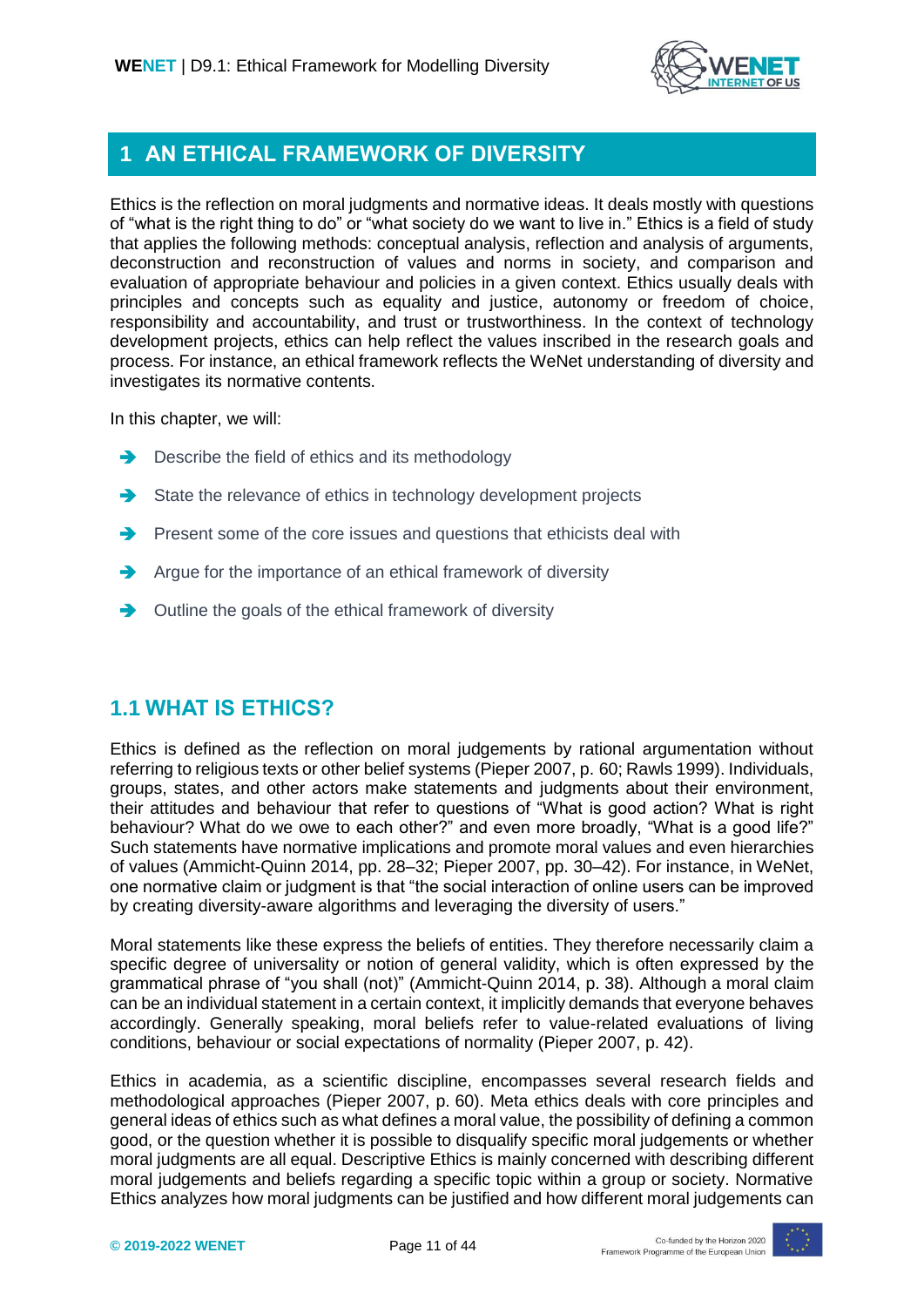

be weighed in case of moral disagreement. Finally, there is the field of Applied Ethics, which combines all three research areas regarding one specific topic. Technology ethics for instance is dedicated to ethical questions that arise in the context of designing, developing, and implementing new and emerging technologies.

Due to the nature of Applied Ethics, this happens in a three-fold approach: First, existing moral judgements and aligned values/value-hierarchies in the context of technology – respectively a more specific area such as computer-mediated social interaction – need to be analyzed, described and thus implicit (underlying) moral judgments must be made explicit (descriptive ethics). Second, these different moral judgements need to be analyzed in regard to the given justifications and their conformity (descriptive and normative ethics). Although moral values are rooted in philosophical thinking, they are usually (re-)produced in the actions of members of society (there are thus social dynamics at play). Therefore, studies in the field of applied ethics should not draw only on philosophical theories, but also include theories from sociology and political science (Ammicht-Quinn 2014, pp. 32–38). These theories might offer important insights for an appropriate ethical analysis. Third, the different moral judgements need to be compared and evaluated in order to formulate a recommendation for an ethically appropriate decision (normative ethics).

Some of the issues dealt with in Applied Ethics include the following core principles and values: justice, participation, autonomy, responsibility and accountability, transparency, trust, privacy, and non-maleficence. Ethicists analyze the roles that these principles play in the respective research project. For instance, in the context of technology ethics, ethicists might investigate the following questions: does the process of designing and developing a technology involve the participation of end users? Is the technology designed to be fair and non-discriminatory, thus serving some idea of justice? Does the technology protect the privacy of its users and does not do harm to the users? Are there mechanisms to hold operators but also users of the technology accountable if they misuse the technology? Answering such questions helps identify potential unethical practices and aims at preventing unwanted and unethical outcomes.

#### <span id="page-11-0"></span>**1.2 WHY DO WE NEED AN ETHICAL FRAMEWORK OF DIVERSITY?**

Research and innovation usually aims at improving the situation of humanity or least of major parts of societies. Technology projects then have some kind of vision for society, some idea of how we can make human life easier or increase for instance productivity, wealth, peace and harmony or happiness. Thus, research and innovation produces and reproduces ideas of how a "good" society should look like. Most of the big, future-oriented technology development projects provide a more or less formulated answer to the question "What society or world do we want to live in?" ). In this vein, if technology development projects are constructed around supporting the good life or good society, we must pay attention to the ideas and moral judgements that a research project advances. More precisely, we should scrutinize the implicit and explicit ideas of a good society that are promoted by the research project. The involvement of ethics in research activities aims at addressing these questions head on. Ethicists foster critical reflection and discussion about the values that are inscribed in technology. By doing this, potential ethical concerns or unwanted consequences of the research/technological product can be identified early on and not just after the implementation.

An ethical framework of diversity can help reflect on the meaning of diversity and its associated values and norms. Diversity can have a strong normative connotation. It can thus happen that norms are consciously or unconsciously inscribed in the technology that will be developed in WeNet. The ethical framework provided in this deliverable will analyze the meaning of diversity, its underlying assumptions and implicit values, and scrutinize under which circumstances the concept is useful for the purpose of WeNet. WeNet uses a social science approach to diversity, and measures diversity by looking at the social practices of users. While the social sciences

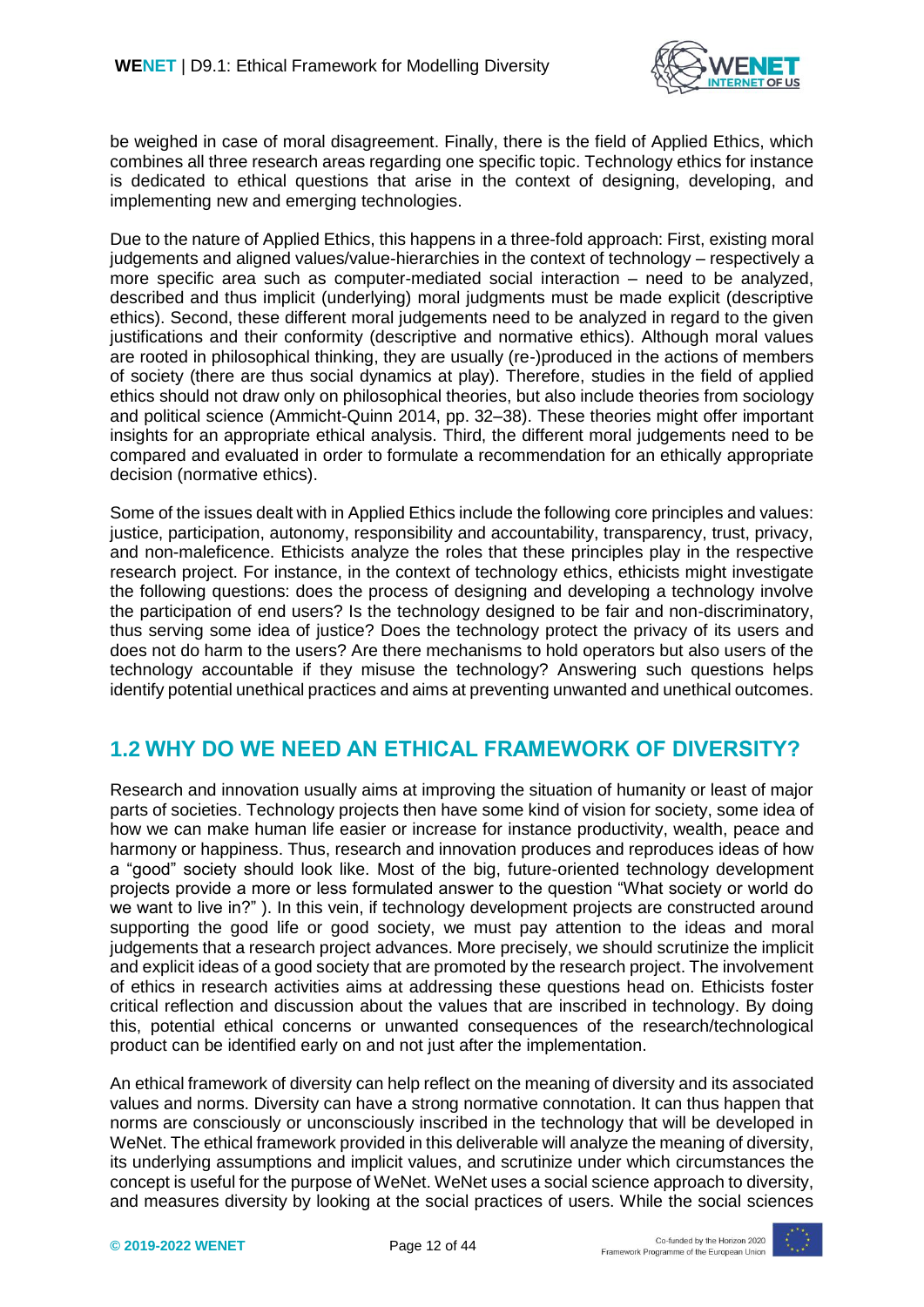

aim at describing the way society or social structures are organized (Pieper 2007, p. 125), ethics deals with the question of what a society should look like (Ammicht-Quinn 2014, p. 28). It is then vital to include ethics and provide an ethical framework to reflect on the potential pitfalls of using diversity as a descriptive concept. The ethical framework then addresses particularly the prescriptive or normative dimension of the WeNet project's understanding and measuring of diversity.

To provide a brief overview, an ethical framework of diversity can serve the following goals:

- $\rightarrow$  Provide background information on "diversity" as a descriptive but also prescriptive (=normative) concept
- Reflect the concept of diversity used in the WeNet project and make underlying assumptions explicit
- Reflect the benefits and constraints of the social practices approach used in WeNet
- Provide principles or points to consider for our use of the term/concept diversity in **WeNet**
- Provide principles or points to consider for the modelling of diversity in WeNet

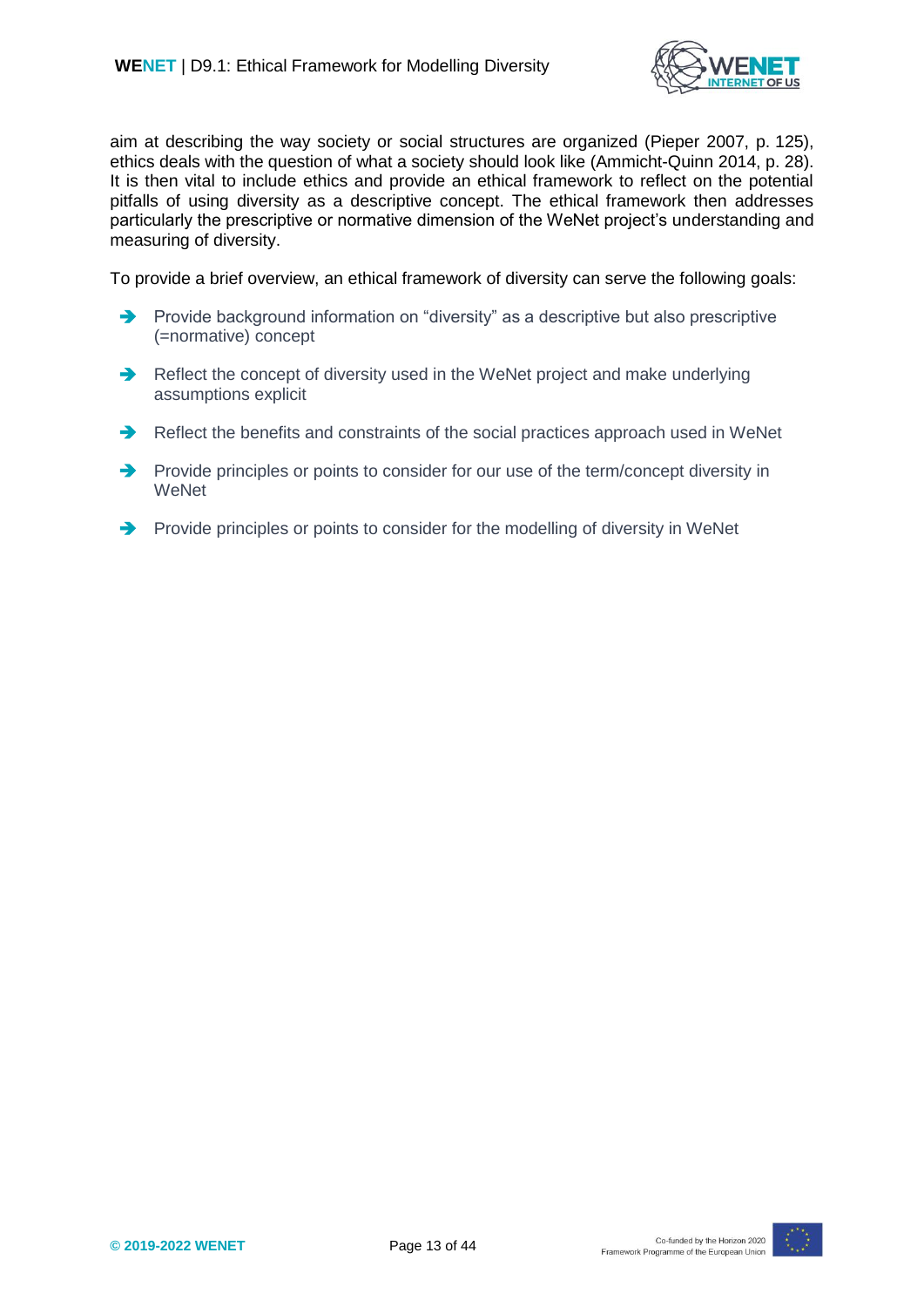

#### <span id="page-13-0"></span>**2 DIVERSITY FROM AN ETHICAL PERSPECTIVE**

The term "diversity" refers to a variety of something. There are descriptive understandings of the term but also prescriptive/normative understandings. The term "diversity" is closely linked to at least two other important concepts in philosophical ethics (especially in social and political philosophy): pluralism and multiculturalism. Both terms in turn have descriptive and normative meanings. Ethics helps to develop a comprehensive understanding of concepts and terms. It differentiates for instance between a descriptive and a normative concept of diversity and reveals hidden normative implications of allegedly descriptive uses of given terms. Diversity initiates, instantiates and is a constitutive feature of a long list of moral and ethical values as well as practices. That is why diversity matters from an ethical perspective. However, diversity can also be problematic in some instances, e.g. when we are interested in creating "safe spaces" or want to counter hate speech and violence-inciting political opinion.

In this chapter, we will:

- **→** Conduct a conceptual analysis of "diversity"
- Provide some background on descriptive and prescriptive understandings of diversity
- $\rightarrow$  Formulate some considerations on the moral value of diversity
- **→** Discuss contexts in which diversity may not be desirable

### <span id="page-13-1"></span>**2.1 WHAT IS DIVERSITY?**

The term diversity describes a range of things or people that are very different from each other, usually in at least one identifying feature. This is the sense of diversity that we know for instance from the term biological diversity. Biological diversity is the number of genetic or visible variants of each occurring species of all animal and plant species in a given ecosystem, a particular habitat or otherwise geographically limited area (Faith 2016; Gaston 2001).

Diversity also means the quality or fact of actively including a range of many people and things. This is the sense in which anti-discrimination law and affirmative action policies use the term diversity. The term "affirmative action" describes policies that support members of marginalized groups e.g. through education, employment, or housing (Young 1990).

Dimensions of diversity among people include but are not limited to racial and ethnic classifications, age, gender and gender identity, sexual orientation, religion and philosophical beliefs, socioeconomic background, physical and mental health (Bendl et al. 2012). There are interactions between different dimensions of diversity. These interactions can add up and intensify the effect of a dimension, for instance on a person`s socio-economic standing, or reduce and weaken the effect in different social contexts. It is also possible that they permanently contradict each other. When different dimensions (e.g. age and gender) interact in these aforesaid way, this is called intersectionality.

A concept that is closely related to diversity is pluralism. The word pluralism like diversity generally refers to a variety of things in question (Mason 2018). These things in question, however, differ profoundly. Usually, we use the word pluralism to describe a variety of immaterial things like concepts, values, or world views (cf. Hildt 2014). This is not necessarily the case with diversity - in that sense diversity is the broader concept.

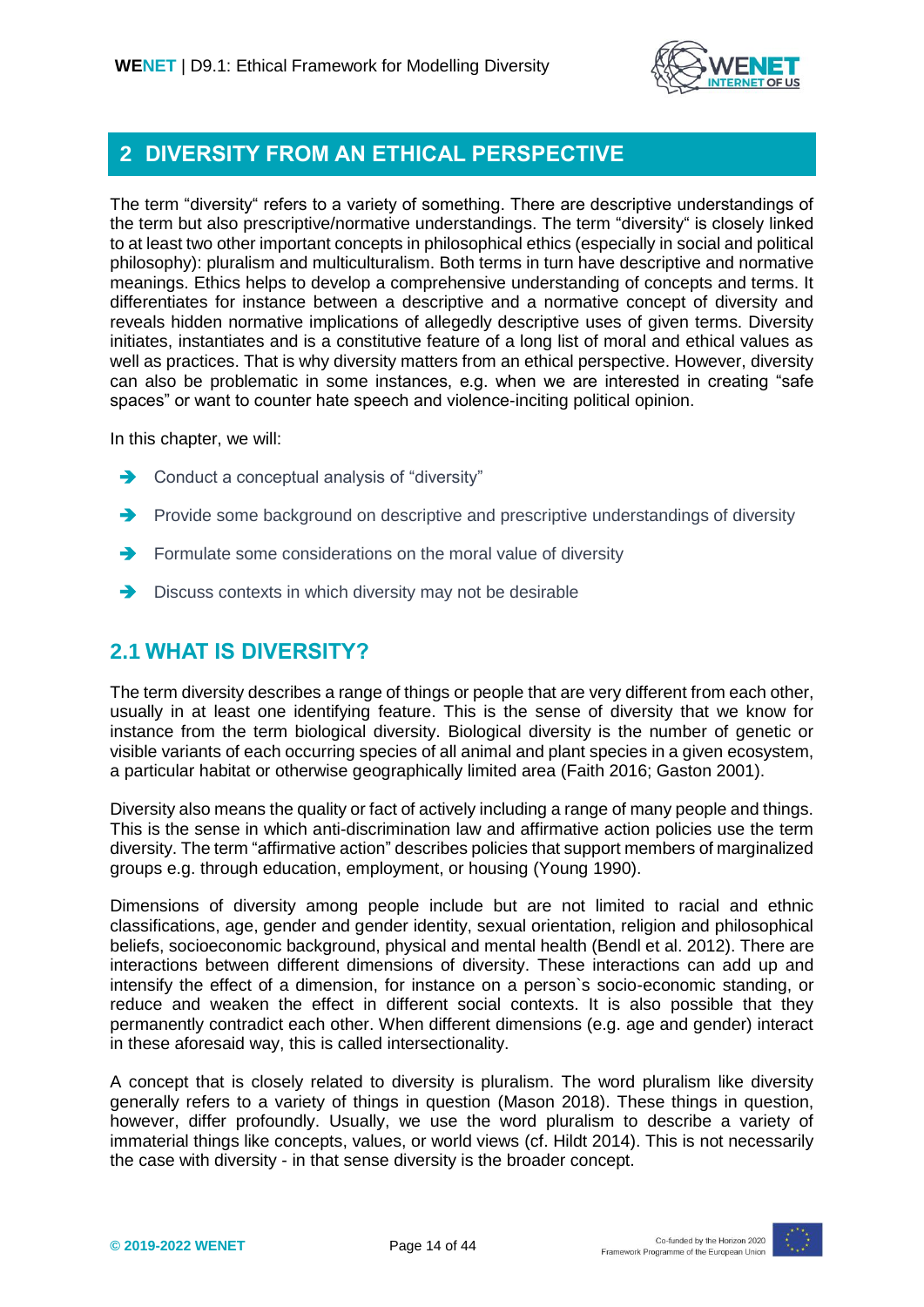

There are three main understandings of the term pluralism in philosophical ethics. It can, firstly, mean the philosophical view, according to which the reality consists of many independent principles, which are not based on a common basic principle (cf. Wolff 1720). Or it can, secondly, mean the existing diversity of coexisting groups, organizations, institutions of equal standing but also opinions, values and beliefs within a society or a state that are competing for influence and power. Thirdly, it can mean the affirmation of diversity in a society and/or political body of different convictions, world views and opinions (Höffe 2008). The first is a metaphysical one, the second a descriptive, and the third a prescriptive understanding of pluralism. Diversity, however, is most often used in a descriptive ("There is a great variety of things") or a prescriptive ("There ought to be more diversity") sense, but rarely in a metaphysical sense.

To sum up, diversity is important for pluralism but the outlook of a pluralistic society is not necessarily diverse. A pluralistic society can in fact be very homogenous in character when it comes to demographic and socio-economic features.

Diversity and pluralism are often linked to yet another closely related concept: multiculturalism. The word multicultural "is often used as a descriptive term to characterize the fact of diversity in a society" (Song 2017). In contemporary political philosophy it refers, however, to a set of prescriptive approaches and theories that develop ideas on how to respond to the challenges of cultural and religiously diverse societies. Some authors argue for "group-differentiated rights" (Kymlicka 1995), others for a non-interference policy (Kukathas 1992, 2003). It is, however, important to note that the term multiculturalism "has been used as an umbrella term to characterize the moral and political claims of a wide range of marginalized groups, including African Americans, women, LGBT people, and people with disabilities" (Song 2017; cf. Glazer 1997; Hollinger 1995; Taylor 1994). The subject of multiculturalism can be in fact quite diverse (Song 2009).

Like the term "diversity," the term "multiculturalism" describes a variety of something - and there seem to be overlaps between the varieties of things that diversity and multiculturalism are concerned with.

### <span id="page-14-0"></span>**2.2 WHY DOES DIVERSITY MATTER - MORALLY SPEAKING?**

Ethics differentiates between a descriptive and a normative concept of diversity. Diversity can be just a fact, but it can also be valuable morally speaking and in a non-instrumental way. A descriptive concept of diversity simply names the range of features in a given group of persons (for instance the group of WeNet users) that make that group diverse. An instrumental concept attributes value to diversity but only as a means to a further end: It is valuable because it contributes positively in achieving this or that goal. The so called "business-case for diversity," for instance, holds that diversity in the workplace is valuable because it contributes to the overall performance of an organization or enterprise through better decision-making and improved problem-solving. In this case diversity has merely instrumental value.

Instrumental value is often said to contrast with intrinsic value (Zimmerman and Bradley 2019). For our purposes we will leave aside the highly metaphysical question of whether all noninstrumental values necessarily have to be intrinsic values – and if yes, whether they are intrinsic because they are good or because they are intrinsically valuable (Schroeder 2016). What is important for the purposes of this deliverable is that diversity matters noninstrumentally and (therefore) also morally and that we should be concerned with the question of how it can be endorsed, secured and protected.

From the aforesaid, at least two arguments follow for diversity: As we have seen, pluralism as well as multiculturalism presuppose a diversity of opinions, values, beliefs, convictions and world views or plurality of cultural, ethnic and religious backgrounds or a variety of life styles.

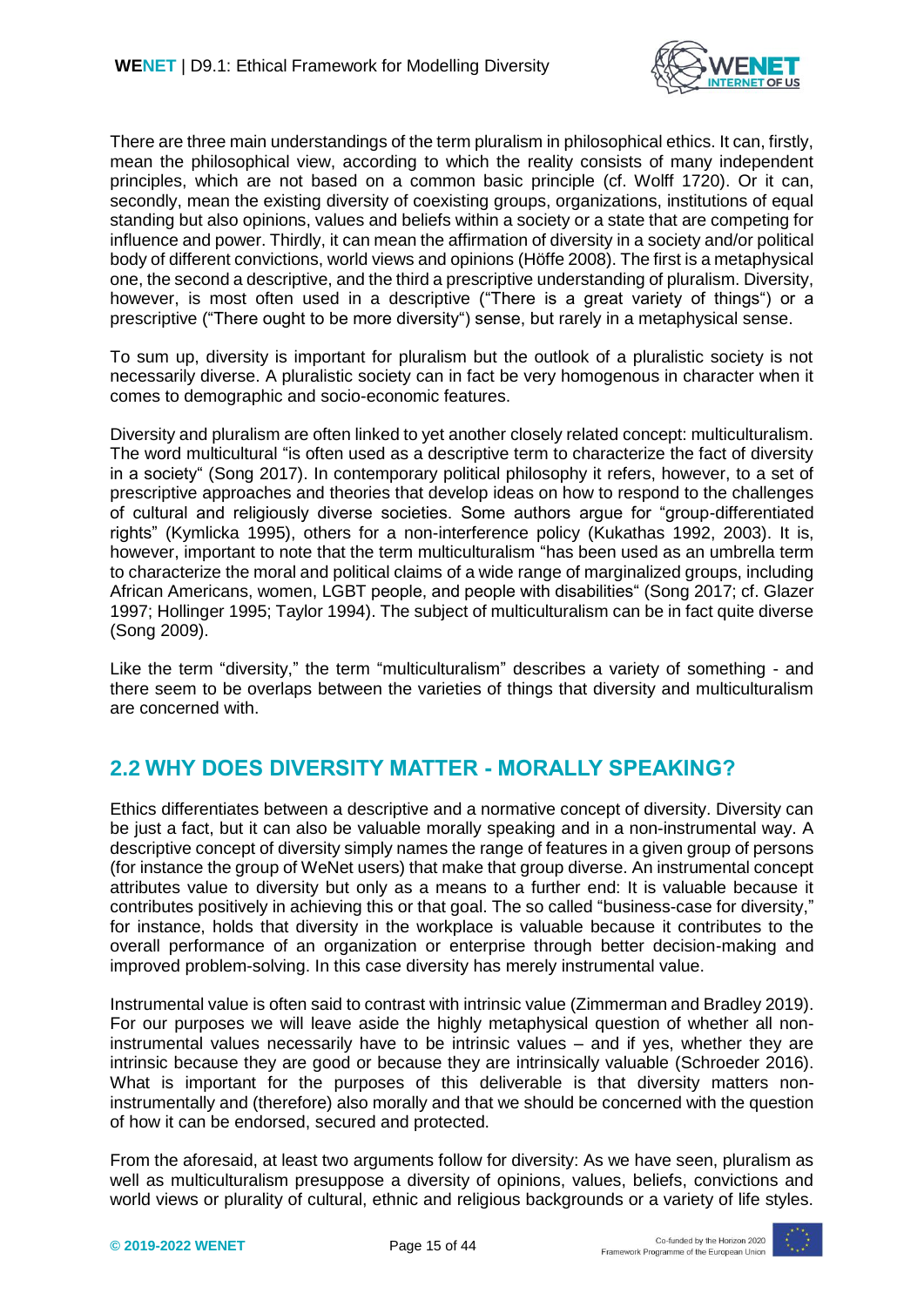

According to theories of pluralism and multiculturalism, this diversity is to be protected. In other words: There is no multiculturalism and no political pluralism without a certain amount of diversity. One could argue that modern liberal democracies are only viable if there are competing interests, opinions, and world views. In that sense, diversity matters because it keeps the wheels of modern democracy turning.

A further aspect of the moral discourse on diversity is that we owe a certain amount of acceptance, respect and tolerance to other people (Weale 1985). In pluralistic societies, the concept of tolerance plays a central role (Forst 2013; Cohen 2014). Tolerance permits conflicts over beliefs and practices while at the same time defusing them. Societal diversity and pluralism are inputs and outcomes of tolerance. Highly controversial issues in the ethical discourse on tolerance (which are also highly important to WeNet and the development of ethical guidelines) are "hate speech," and how to properly deal with it (Butler 1997; Waldron 2012; Gerstenfeld 2013); as well as the question of how new forms of digital communication alter the very nature of social interaction (Barnett 2007).

Another argument for diversity stems from the discourse on non-discrimination: "Discrimination is prohibited by six of the core international human rights documents. The vast majority of the world's states have constitutional or statutory provisions outlawing discrimination" (Altman 2016; Osin and Porat 2005). Again, diversity is on the input and the output side: Societal diversity makes non-discrimination necessary, but diversity is also the outcome of nondiscriminatory policies.

Diversity also matters morally because the concept of freedom of choice, the right of individuals to determine their actions (which lies, as some would argue, at the heart of autonomy) presupposes that there is in fact a range of options to choose from. Building on that, one could say that societal diversity or a variety of lifestyles also expands our options to choose from: "The value of diversity within a culture is that it creates more options for each individual, and expands her range of choices" (Kymlicka 1995, p. 121).

Building on ideas of the debate on life forms, one could formulate yet another point: If forms of life have a consistent purpose, namely to solve basic social problems and advance social goods (Jaeggi 2018), then we could further argue, based on the empirical claim that diverse communities solve problems more efficiently, that diverse societies are more likely to adapt to societal crises, overcome internal contradictions, and continue to fulfill its purpose. This would provide us with yet another argument on why diversity matters from an ethical perspective. Similar to that line of argument, some authors argue that diversity is valuable and desirable because recognizing and promoting diverse cultures may foster exchange between people with different backgrounds and finally lead to a greater understanding of one another and, in consequence, to peaceful coexistence. This hope is expressed for instance in the UNESCO "Convention on the Protection and Promotion of the Diversity of Cultural Expressions" (2005) where the following beliefs are stated: "That cultural diversity creates a rich and varied world, which increases the range of choices and nurtures human capacities and values, and therefore is a mainspring for sustainable development for communities, peoples and nations" and "that cultural diversity, flourishing within a framework of democracy, tolerance, social justice and mutual respect between peoples and cultures, is indispensable for peace and security at the local, national and international levels" (1f).

A further argument for the value of diversity is a quasi-aesthetic one: "Societal diversity enhances the quality of life, by enriching our experience, expanding cultural resources" (Falk 1988, p. 23). According to this argument, life is just a little nicer in a societally diverse environment. If the well-being of people is important, then everybody profits from diversity in an ethically important way by its enhancement of the quality of life, according to this argument.

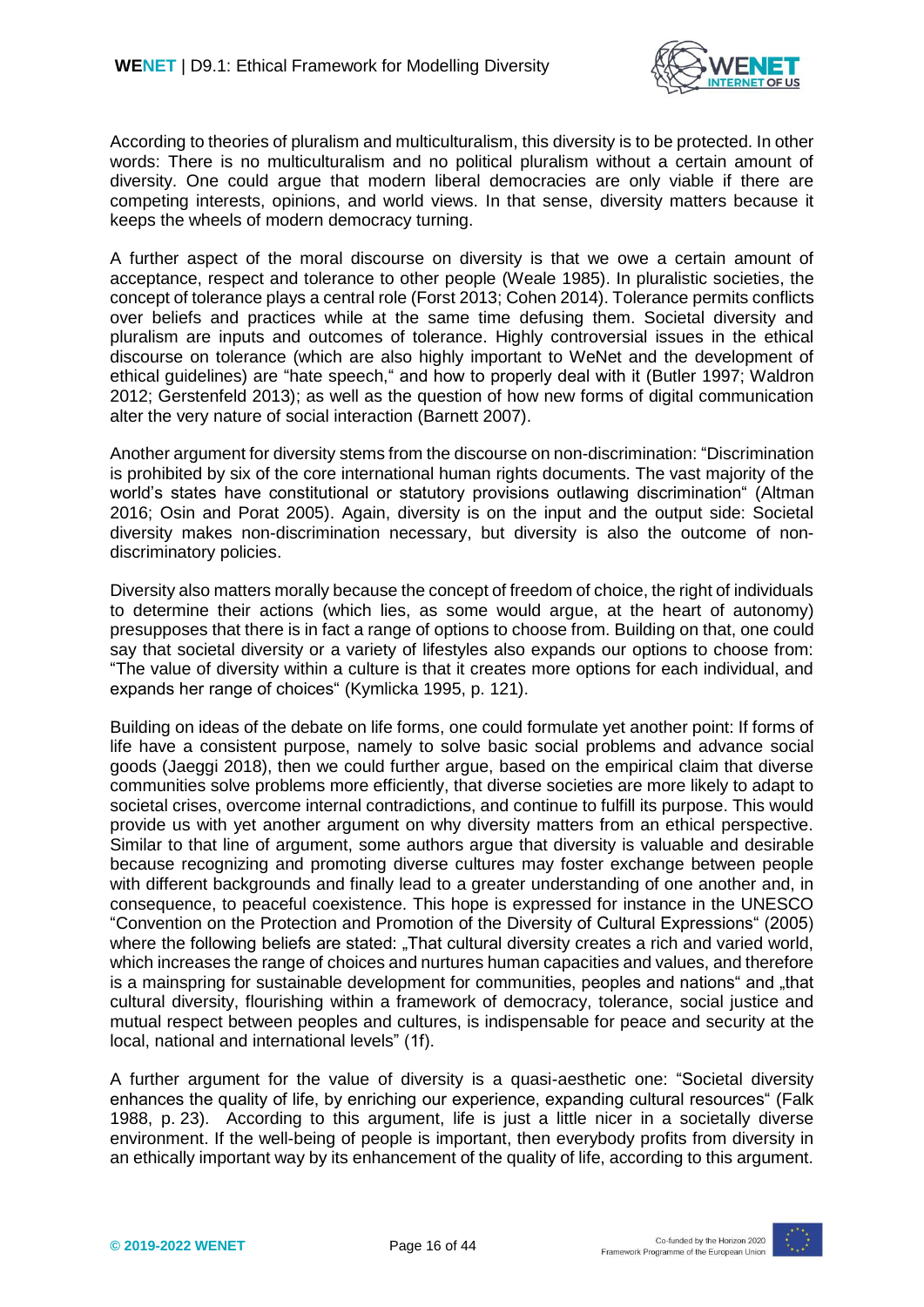

#### <span id="page-16-0"></span>**2.3 ARE THERE CONTEXTS IN WHICH DIVERSITY IS NOT DESIRABLE?**

So far, we have discussed the advantages of diversity and its moral value. Are there also contexts, in which diversity is not desirable or even dangerous? A very practical application of the idea of limiting diversity for the sake of diversity can be found in the concept of "safe spaces." The term safe space refers to places created for individuals as an explicitly nondiscriminatory environment. Often, individuals who seek safe spaces feel marginalized in society and want to come together as a group with people who have suffered from similar experiences. In these safe spaces, a certain level of homogeneity provides comfort, because individuals are less afraid of being targeted by other members of the group.

Various authors also raise the question of whether norms of justice, including the representation and inclusion of marginalized groups, really extends the agency of individuals who belong to marginalized groups and communities or whether these norms in fact consolidate existing power relations (Spivak 2004).

With regard to political philosophy and political theory, many authors have argued that however valuable some extent of societal diversity may be, social cohesion is also needed. Therefore, societal diversity needs boundaries. Even advocates of a societal and political pluralism argue for certain constraints. John Rawls (1995), for instance, famously argued that diverse liberal democracies need a certain set of political principles that govern the public sphere. These principles, however, were to be restricted to a core set of political principles to allow for as much pluralism of "comprehensive doctrines" as possible.

An abovementioned controversy regarding the limits of diversity is how much diversity of opinions, beliefs, and mode of expression thereof do we believe necessary to see the right to free speech is not illegitimately curtailed. Hate speech is often said to be a boundary of the right to free speech. Jeremy Waldron (2012), for instance, argues that hate speech compromises not only "the public good of inclusiveness" (4), it also compromises the dignity of those under attack (5). Hate speech sends the message to the targeted group that "[t]he time for your degradation and your exclusion by the society that presently shelters you is fast approaching" (96). This makes life exceedingly difficult for those targeted by hate speech. According to Waldron, prohibiting such acts of communication assures all people that they are welcome members of the respective community. For Waldron, sacrificing a certain amount of diversity is sacrificing diversity of opinion for an acceptance of the given diversity within liberal societies: "Each group must accept that the society is not just for them; but it is for them too, along with all the others" (Waldron 2012, p. 4). The issue of hate speech and the boundaries of freedom of speech are very important to WeNet and should be considered closely and carefully (as well as other forms of potential misuse scenarios like for instance trolling and cyberbullying).

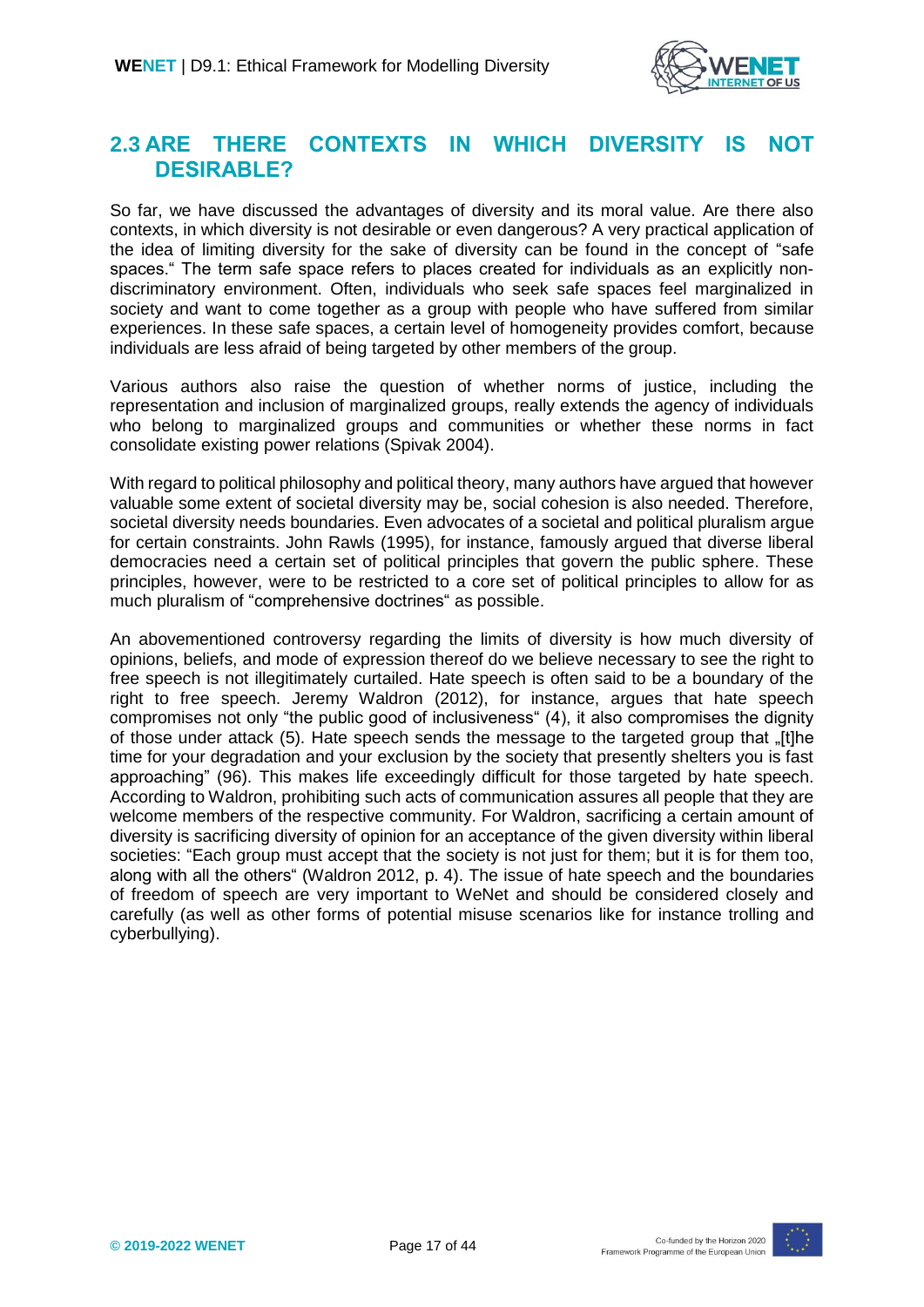

### <span id="page-17-0"></span>**3 WENET UNDERSTANDING OF DIVERSITY – AN ETHICAL ANALYSIS**

Different fields of study have produced different understandings of diversity and fed the public discourse, thus influencing our common understanding of diversity. These theories and understandings of diversity are mostly skeptical and see diversity as an instrument or a challenge, and propose that diversity be reduced or controlled. WeNet researchers might be influenced by some of these common understandings of diversity. From an ethical perspective, it is necessary for us as researchers to reflect our implicit assumptions when talking about diversity. Especially in the development of a definition of diversity and in the modelling of diversity, we should make explicit our assumptions about diversity. An analysis of the proposal text tries to find indicators for different approaches to diversity in WeNet. The ethical implications of the different views are addressed in this chapter. Finally, the chapter will address the fact that the WeNet understanding of diversity is framed by the university context and the social practices of students.

In this chapter, we will:

- Analyze how different theories understand and utilize the concept of diversity
- $\rightarrow$  Problematize the understanding of diversity advanced by some theories
- Discuss how different understandings of diversity might influence the WeNet understanding of diversity
- Provide ethical considerations for the application of the WeNet understanding of diversity
- Provide ethical considerations about the context of WeNet's diversity understanding: the university setting

#### <span id="page-17-1"></span>**3.1 ASSUMPTIONS ABOUT DIVERSITY AND HOW THEY POTENTIALLY INFLUENCE WENET**

Our common understanding and attitude towards diversity is influenced by theories and assumptions stemming from various fields of study. These theories have shaped our societal discourses around the value of (not) being diverse. To make explicit some of the theories that underlie certain arguments and show where they originate, the following section investigates the understanding of diversity in the natural sciences, in political science and international relations, in politics and justice theory, and in business and management. This is merely a selective synopsis of the various understandings of diversity. Nevertheless, this synopsis will shed some light on why diversity is often regarded as undesirable, threatening, in need of reduction or control, and only valuable in instrumental terms. In the context of the WeNet project, it is important to reflect these common ideas and assumptions about diversity and ask:

- $\rightarrow$  How is WeNet's understanding of diversity influenced by these theories?
- Do we, as a project team, subscribe to these theories? Or do we want to advance a different understanding of diversity?

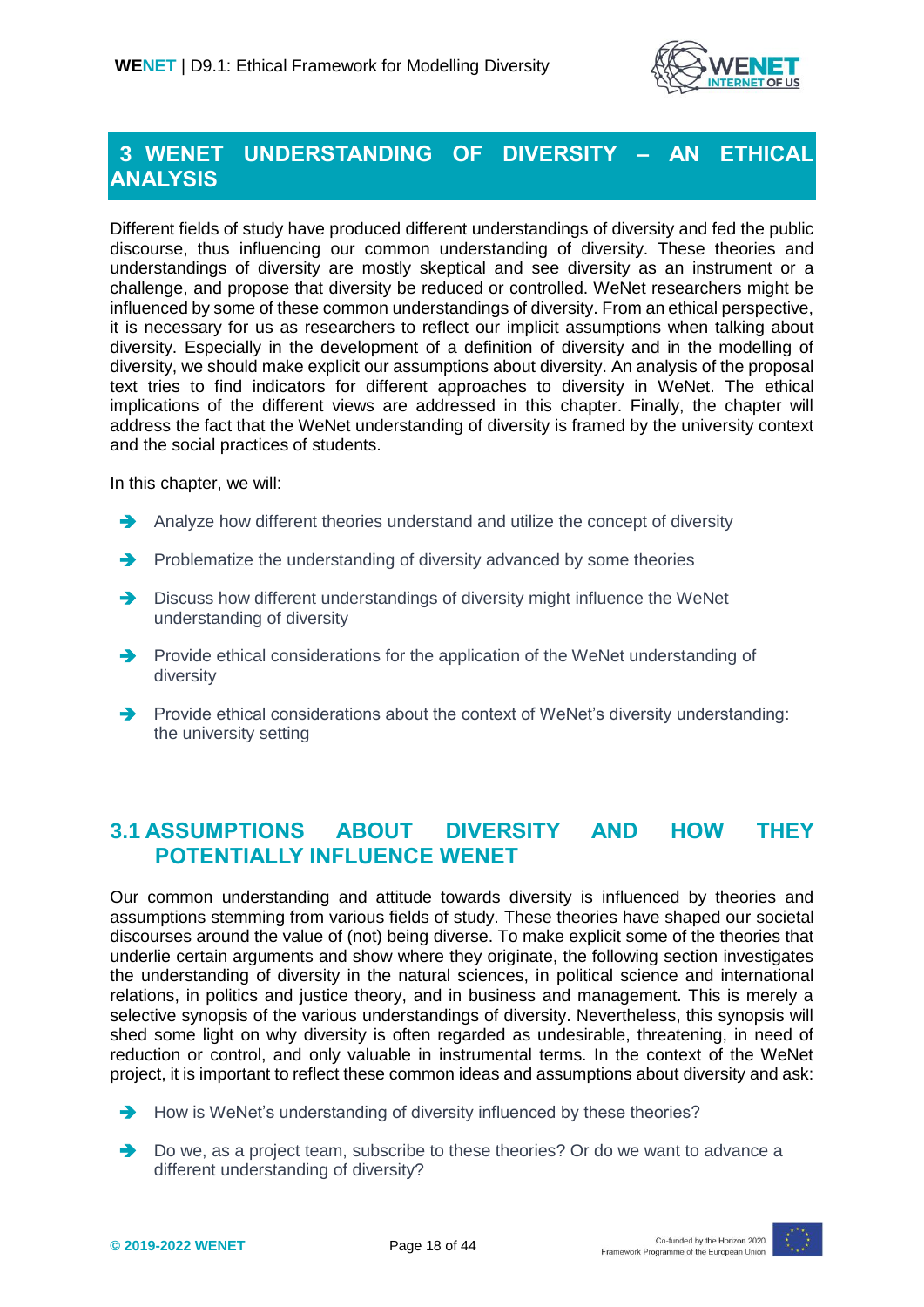

Are there implicit assumptions that we as researchers hold and that inform WeNet's understanding of diversity?

In the natural or life sciences, diversity has long been seen as problematic because any deviation from the norm allegedly has a defective and inferior character to it. In molecular biology and medicine, diversity has been framed as dangerous and undesirable as diversity was equaled mutation and defection. Similarly, in the social sciences, deviations from a "normal" mind/body or script of behaviour were seen as irrational, ill, and in need of treatment. The afore-mentioned views are especially strong in the area of gender and sexuality. Critics of Charles Darwin and his sexual selection theory demand that we reject the afore-mentioned views and acknowledge how the value of diversity in nature and society has been wrongly denied (Roughgarden 2004, 3ff). A change of perspective helps challenge the views shaped by evolutionary theory.

First, changing perspective, one could argue that there is no defection in nature or society but there are simply "bad" environments. Context matters; whether a species or an individual/group is able to strive depends on the natural and social environment they find themselves in. Second, there is no need to reduce diversity in nature and society through sex or procreation because natural selection already takes care of eliminating bad genes. Some scientists have argued that sexual selection (i.e. looking for the best gene pool in a partner) ensures their survival and the reduction of mutations or defections. This argument can easily be used to justify the maintenance of "clean" bloodlines and the prevention of mixing diverse gene pools, as often done by white supremacists or nationalists. Of course, there are other theories explaining the pairing of sex partners; these theories focus on social selection and argue that individuals look for social qualities in a partner. However, the idea of a non-diverse gene pool and the idea that diversity is dangerous still informs our understanding of how relationships, families, and societies should look like (Roughgarden 2004, 20ff).

In political science and international relations, diversity is usually seen in terms of pluralism of states and the pluralism of their ethical commitments, norms, and values. The nation-state is the central actor in world politics, at least in the Realist and the English school of international relations. International law depends on nation-states agreeing to a minimum set of values and norms. This is important because the diversity of ethical positions among nation-states allegedly threatens the stability of the international order. Diversity or pluralism is then seen as a challenge that constantly needs to be figured out in order for world politics to continue a relatively calm path. Critics who seek to reform the English school have called for an active affirmation of the value of diversity and suggested that scholars focus on the diversity of human communities. Stressing the value of diversity and accommodating other actors than the nationstate allows for a path towards solidarism and a bottom-up ethical diversity in negotiations and agreements about the international order (Williams 2015, 2016).

In politics and theories of justice, as well as in campaigning and social action, diversity is often understood in terms of identity groups and the diverse needs and claims of members of different groups. These groups may be framed as women, migrants, people of colour, LGBTIQ, disabled people, children, and more. They are constructed as homogenous groups whose members share a certain worldview, special needs or experiences, and a common goal or claim to justice. Critics have argued that this representation of identity groups is problematic as it reduces the diversity of the members of a group. Furthermore, such a representation diverts attention from the intersectionality of experienced injustice and the fact that members of the example groups above often belong to various of these groups. In politics and theories or struggles for justice, it is often seen as necessary to reduce the diversity of these groups to a core and develop the narrative of "the" stereotypical group member in order to stress coherence of the group (Young 1990).

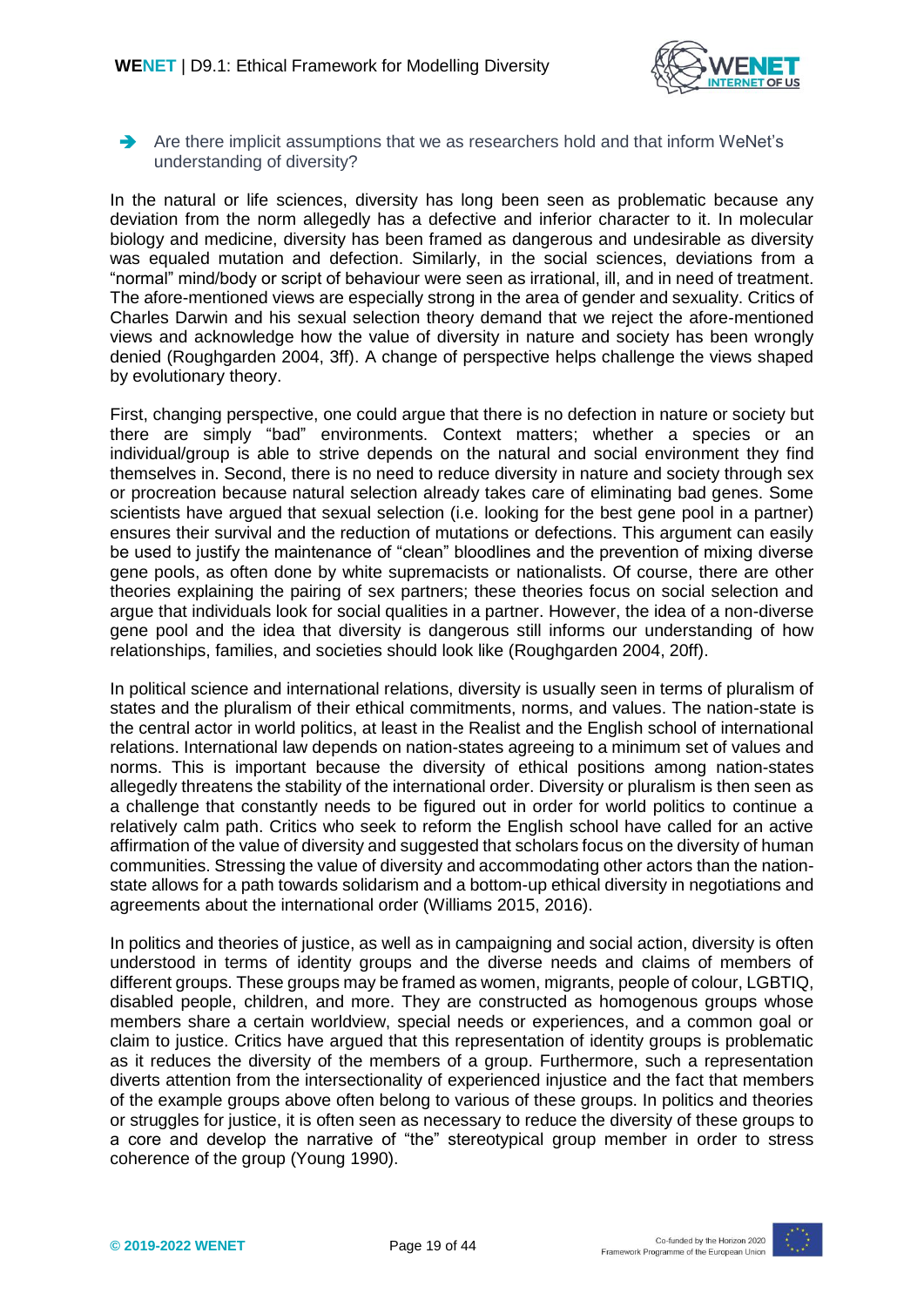

In business and management, diversity is usually seen as beneficial for organizations in terms of problem-solving and profit. The argument "diversity as a business case" goes as this: the more perspectives looking at a challenge, the more ideas for solutions will come up. Diverse teams lead to better outcomes, which then translates into better product development and ultimately more profit. This framing of the advantage of diversity in workplaces and organizations was partly a response to increasing protest over affirmative action policies of the 1980s and 1990s. In the business case for diversity, diversity is understood in terms of individual diversity (e.g. that there is this one thing that a person brings to the team that has been missing and will enrich the organization), instead of focusing on structural inequalities and the injustice of systematically excluding entire groups from organizations (Jack 2017). Contributions in critical diversity studies have pointed to the problem of the "business case" understanding of diversity: it renders invisible the persisting racism that underlies diversity management. From a postcolonial perspective, diversity management is a tool to control diverse identities and sustain the racial binary and hierarchy known from colonial times. According to the diversity managers, marginalized individuals should be "empowered" and "uplifted" to the level of the white privileged group in power. Such an approach does not dismantle racial orders but sustains them (Jack 2017, p. 163).

The abovementioned theories and understandings of diversity originating in diverse fields of study inform our common understanding of diversity. *It should be emphasized that all these theories advance a skeptical view of diversity.* In any of the included theories and fields, diversity is considered a challenge and diversity can only be beneficial if controlled or reduced in some way: in biology, diversity is often seen as a form of mutation and diversion from the norm and thus threatening; in international relations, diversity is reduced to the diversity of values/normative positions among nation states and constantly threatens the stability of the international order; in politics and activism, diversity is reduced to identity groups that are constructed as homogenous entity with a core claim for justice; in business and management, diversity is seen as beneficial as long as profit can be increased through the addition of diverse individuals, as such diversity is seen as of instrumental value. After sufficiently describing the core assumptions underlying the afore-mentioned understandings of diversity, we can investigate how these theories potentially influence WeNet. How do the above-mentioned skeptical views of diversity relate to WeNet's understanding of diversity?

From our analysis, we find that WeNet also employs an ambivalent view of diversity. While diversity is valued because it is considered beneficial to social interactions between humans and beneficial to societal development, it is also regarded as potentially irritating, conflictprovoking, and creating anxiety among humans. The analysis of the WeNet understanding of diversity (see 3.2) shows that diversity is constructed as a) positive in instrumental terms, b) a potential source of anxiety and often experienced as threatening, and thus c) in need of alignment, adjustment, and mediation for humans to benefit from its positive qualities. On the one hand, diversity can be used to improve social interaction. Diversity is thus framed as an asset, as something positive that should be leveraged. On the other hand, exposure to diversity can cause fear among human beings, especially given our new knowledge (gained by accessing digital information and communication technologies) of the extreme diversity of our world. According to WeNet, it then follows that diversity must be regulated or adjusted in some way. The technology developed has to help shape and coordinate the diversity of humans (or individual's exposure to diversity) so that diversity is not a source of irritation and conflict. This understanding of diversity points to a skeptical view of diversity in the sense that "full diversity" or non-aligned diversity will not be beneficial for human social interaction.

There are elements in our understanding of diversity in WeNet that show similarities to the theories and assumptions presented above. One could argue that our understanding of diversity is close to the business and management discourse around diversity. Here, too, diversity is seen as beneficial because it promotes certain outcomes (instrumental value). In the business case scenario, diversity is good as long as diverse teams solve problems more

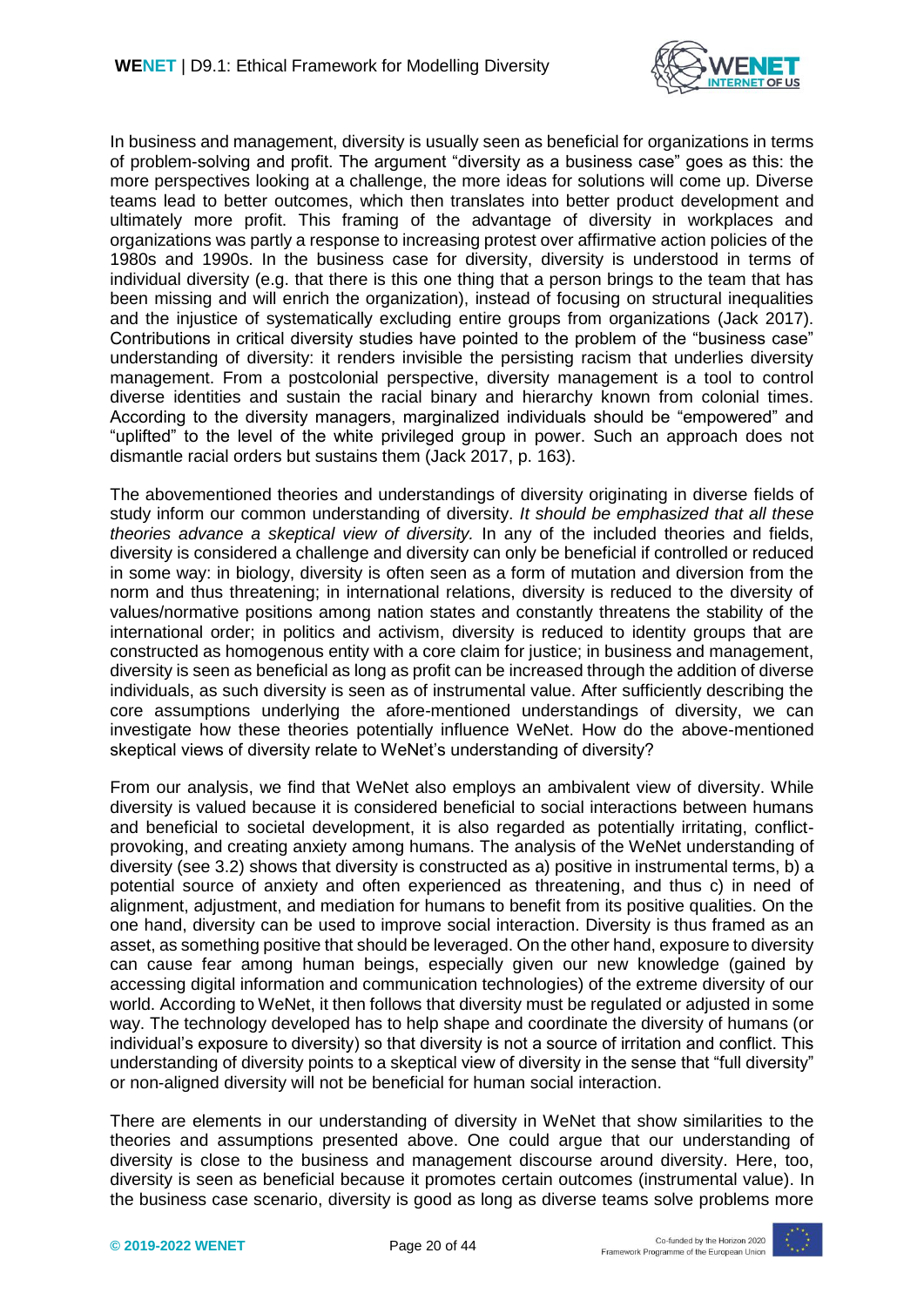

efficiently and effectively. Diversity is used in teams to arrive at better business solutions and ultimately generate more profit. WeNet seems to adopt a similar view when citing literature on the advantages of diversity for social interaction. From an ethical perspective, the question is whether profit and efficiency is the major driver for leveraging diversity, or whether there are in fact other reasons or justifications for leveraging diversity. For instance, one might look at the intrinsic value of diversity. One might argue that diversity of individuals' behaviour, attitudes, norms, qualities, and experiences constitutes a value in itself. Such an argument might be used to affirm human dignity and reject structural discrimination and oppression. Finally, *there is concern over the potential danger of sustaining certain structures of online social interaction by controlling how diversity impacts online social interaction*. Algorithms are built in order to accommodate the alleged difficulty of individuals to process and adequately react to the diversity they encounter. In this way, structures might be sustained instead of dismantling discriminatory ways of computer-mediated communication.

Our understanding of diversity in WeNet also shows similarities to the pessimistic view advanced in international relations, i.e. that diversity is always a source of instability and potential conflict. With the variety of norms and values held by nation states (and in WeNet's case individuals), the argument goes that conflict will arise sooner or later. While it is vital to address the difficulty of cross-cultural communication (from language to communication style), the assumption that encountering diversity is experienced as a threat prevents affirming the potential of cross-cultural solidarity. A further concern is that the alleged need for reducing and controlling diversity will de facto prevent individuals from connecting with each other. *The danger here is that diversity will be reduced too much, effectively discriminating against certain normative positions or individuals that engage in "unwanted" social practices.* This balancing (of reducing diversity so that individual can interact and protecting diversity so that no one is excluded) is difficult and involves a lot of responsibility.

Moving forward in the WeNet project, it is important that we as researchers reflect our understanding of diversity and question assumptions underlying theories of diversity. Why do we value diversity? Is diversity of instrumental or intrinsic value? What message do we send with our understanding of diversity? To what end to we want to leverage diversity? What implication does our aligning of diversity have on the users of the WeNet technology? Are we knowingly or unknowingly sustaining structures of online social interaction by regulating diversity? What should be the role of technology in mediating individuals' exposure to diversity? From an ethical perspective, there is not one correct answer to these questions. There can be many helpful understandings of diversity. However, it is important to make transparent our (sometimes unconscious) assumptions, goals, and motivation underlying our understanding and utilization of the term diversity.

#### <span id="page-20-0"></span>**3.2 ANALYSIS "DIVERSITY UNDERSTANDING IN WENET"**

We take the proposal as a tentative statement regarding diversity. As such, a reflection on its contents is part of the ongoing development of an ethical framework of diversity.

According to the proposal there are three elements of our understanding of diversityin WeNet:

- $\rightarrow$  Diversity as positive and of instrumental value
- $\rightarrow$  Diversity as a source of anxiety and potentially threatening
- Diversity as in need of control and alignment

Concerning the **first element "diversity as positive and of instrumental value,"** we (as WeNet) argue that diversity is positive because it can help improve social interaction and make

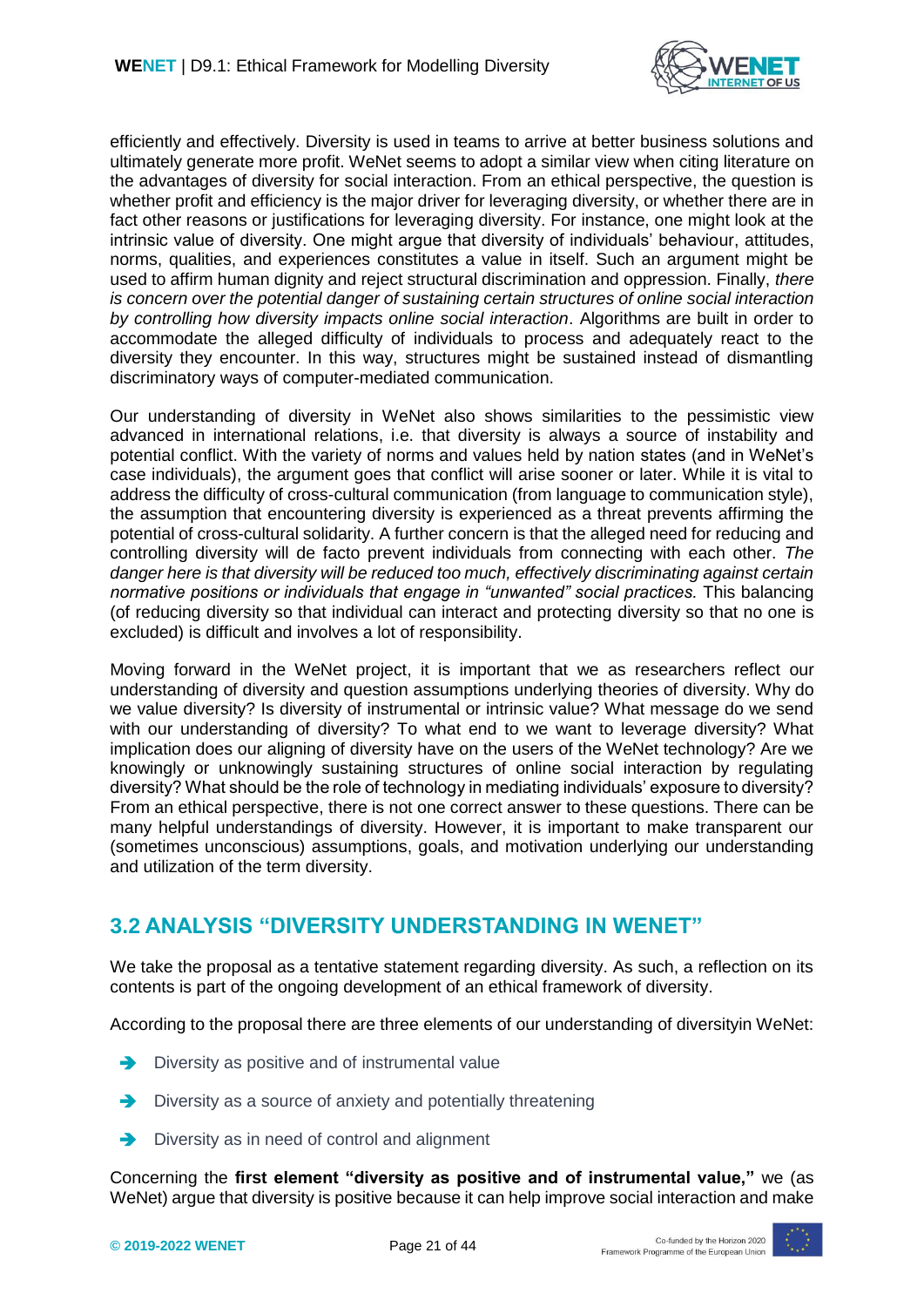

individuals' lives easier or more fulfilling. In the proposal, pages 2 and 5 address our view of diversity directly. There are two claims that we make with regard to the positive elements of diversity, a descriptive and a prescriptive/normative claim. The descriptive claim is that diversity is simply a reality of our world and our social interactions. The proposal text reads: "In WeNet, we take diversity to mean the variability that exists across humans and social relations. [...] This diversity is something we exploit in our everyday life, often without even realizing it. [...] Embracing and exploiting diversity can make us do better." Hence, we necessarily encounter a vast amount of diversity and often make use of it in our daily lives. As this is the reality, it will be helpful or logical to leverage diversity.

The normative claim is already hidden in the above quote. We believe that diversity can be used to improve our lives. Diversity is important and valuable because it allows us to strive and develop in positive ways. For instance, diversity is seen as integral part of a successful European future: "Diversity is a key societal value for the future of Europe and [...], if put at the centre of a platform design, can lead to sociotechnical systems that allow to connect people to achieve everyday life goals while respecting their differences and embodying fundamental features of transparency, fairness, and accountability" (proposal text). The value of diversity is then of instrumental nature, i.e. diversity is valuable for a certain end.

From an ethical perspective, the above-mentioned understanding of diversity raises two concerns: 1) the fallacy of determinism and 2) the neglect to affirm diversity as an intrinsic value. Concerning the first issue, only because diversity is a fact in our world, and only because individuals make use of diversity in their everyday lives, diversity is not automatically a good thing. How does diversity help individuals in their lives? Why do we believe that diversity is helpful for human social interactions? Roughgarden (2004) warns that we should avoid determinism and not automatically declare everything that exists in nature "good". For instance, among non-human animals, there is the common practice of infanticide, but humans would not consider this practice to be a morally acceptable standard for societies (Roughgarden 2004, p. 4). Diversity, luckily, is a fact of nature and is good in many contexts. Yet, we need to reflect on why we believe that diversity (regardless of its status in nature) is good. Note that on page 7 of the proposal text, it says that "diversity holds also the key to successful interactions (for instance, diverse teams are more successful than homogenous ones (Marcolino 2013, Mathieu 2008, Wilde 2009))". However, the cited literature refers only to contexts, in which teams faced with one particular task perform better than uniform teams. WeNet looks at a different context, that is WeNet mainly looks at volunteer activities and private, non-business social interactions.

Concerning the second issue, our understanding of diversity as valuable in instrumental terms (because diversity can improve social interaction) renders invisible the possibility that diversity can also be of intrinsic value. This means that, by stressing the importance of diversity for the development of society, the importance of diversity in itself (as a quality of human beings and cultures) becomes irrelevant. Seeing diversity as an intrinsic value, however, can have some advantages that also affect human social interaction. Seeing diversity as a value in itself affirms the plurality of lifestyles, norms, behaviour, and features of human beings. It is a strong argument in favor of tolerance and rejecting any form of repression or discrimination – a goal that is potentially embedded in the culture and goals of WeNet. Furthermore, our understanding of diversity as of instrumental value raises the question: "For what outcome or for whom" should we leverage diversity? Yes, we want to improve online social interaction, but there seems to be more to it. What is the goal of leveraging diversity and improving online social interaction? What assumptions about development, progress, and human well-being come with the rationale that diversity should be used to improve online social interaction? If we for instance leverage diversity for better online social interaction because we believe it will increase cooperation among students and thereby lead to innovation, new ideas, and marketable inventions, we probably have adopted a neoliberal, smart economics approach to

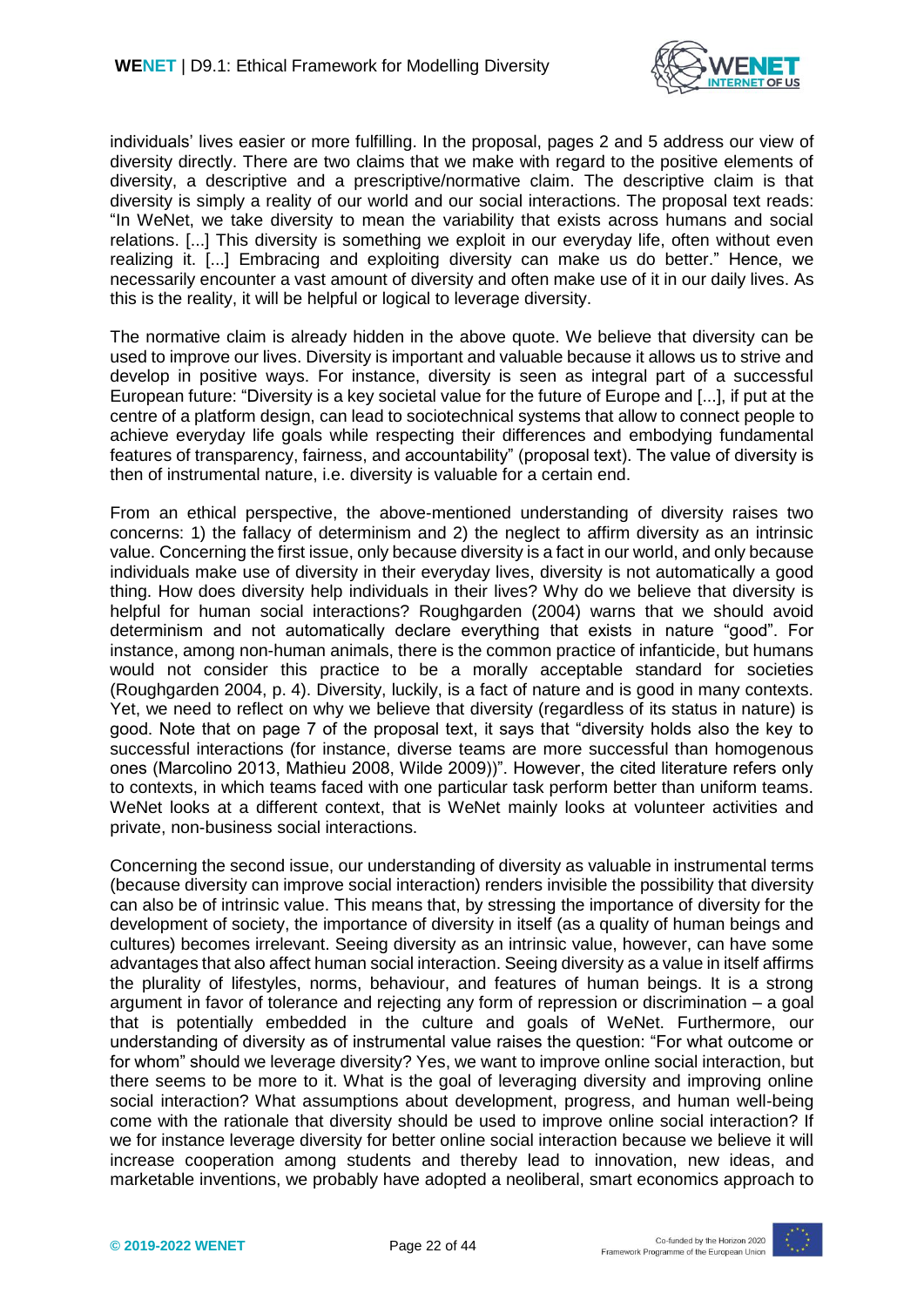

development. While different rationales can be justified, it is important to make transparent what underlying (sometimes unconscious) motivation we have in the WeNet project.

Concerning the **second element "diversity as a source of anxiety and potentially threatening,"** the proposal sees diversity as a challenge, as potentially overwhelming human capacity to understand and cope with new information that we receive via digital information technologies. On page 2 of the proposal text, we write: "The amount of diversity we have access to has increased exponentially [...] Yet, evolution operates on a slower timescale than that of technology. We have basically the same instruments and skills to deal with diversity that our grandparents had 50 years ago. But the level of diversity they were exposed to was way more limited. Technology has provided with an increasing access to diversity, but failed short at providing the instruments for individuals and communities to cope with the social challenges that arise with diversity." Here, we assume that human beings cannot sufficiently process their exposure to diversity. Human beings might not be able to handle the mere knowledge of the existence of diversity, on the one hand, and the social challenges that arise from increased exposure to diversity, on the other hand. It is not specified what these social challenges might be. We assume that human beings need assistance through technology in coping with diversity.

From an ethical perspective, the understanding of diversity as potentially creating anxiety and in need of reduction/alignment through technology raises the following questions:

- Why do we think that people are overwhelmed by their exposure to diversity? What capabilities would help people to cope better with diversity? What role should technology play in the context of reducing anxiety?
- ◆ What exactly constitutes the fear created by diversity? Is this fear "natural" in human beings or is it spurred by societal discourses and narratives in politics and media?
- What is an ethical way to mediate individual's exposure to diversity? For instance, scholars have pointed to the danger of social media bubbles (Pariser 2012). Reducing diversity in online social platforms then raises other ethical problems. What are appropriate methods to mediate individuals' exposure to diversity?

Concerning the **third element "diversity as in need of control or alignment,"** we (as WeNet) argue that leveraging diversity will not be beneficial for users if diversity is not regulated. We see diversity as something that can be grasped and made understandable by building profiles and categories. Diversity has to be broken down into pieces, e.g. a particular social practice in one aspect of a person's life. Moreover, the diversity of users has to be aligned, i.e. there has to be some kind of adjustment or regulation for diversity to be beneficial. Diversity is not considered "good" if it is complicated, contradictory or fluid, but if diversity is amended and mediated by technology. In this understanding of diversity, in order to work with and benefit from diversity, regulation is required. That is why WeNet plans to install "a diversity alignment mechanism that lifts communication barriers by ensuring that messages between humans are interpreted correctly" (proposal text).

From an ethical perspective, the understanding of diversity as in need of control and alignment raises the following questions:

 $\rightarrow$  Why does "full" diversity, i.e. diversity that is not controlled in some way, not benefit social interaction as much as aligned diversity? What evidence/literature supports these claims? In which contexts is alignment needed, or is alignment always needed?

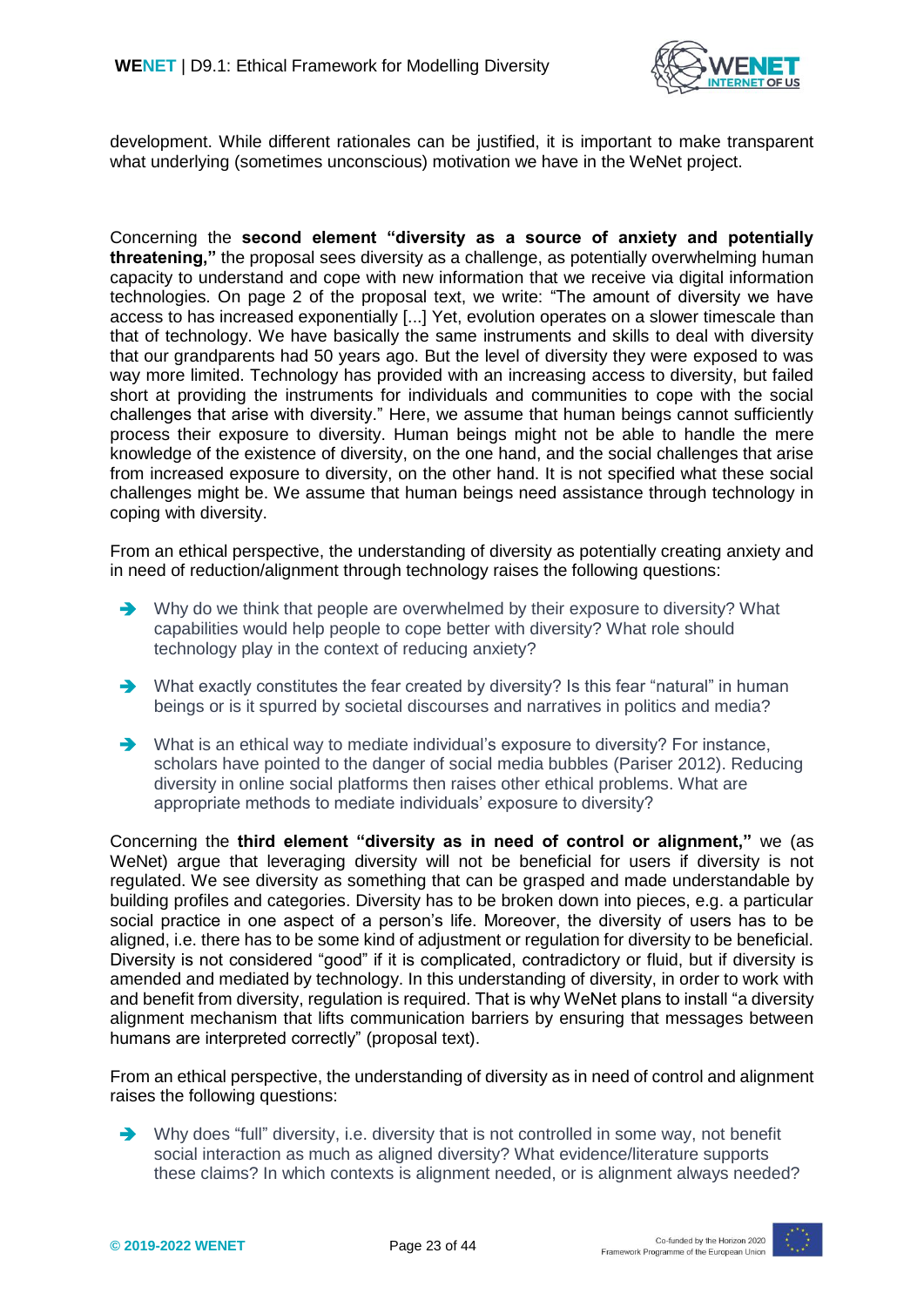

- To what extend should the diversity of users be aligned? How can we ensure that we are not accidentally or unnecessarily reducing diversity and inclusion of users in the platform? What is the "lowest common denominator" that ensures maximum diversity of users but prevents irritation or conflict?
- $\rightarrow$  What are the criteria for aligning diversity? What are implications for users' social interaction? By aligning diversity, are we effectively excluding the possibility for certain matches? For instance, if we use age group as a criterion for aligning diversity (e.g. because we believe that generational divides might constitute a barrier to meaningful social interaction), how can we bring together the student who is looking for a mentor and the professor who wishes to pass on her knowledge and support struggling students?

#### <span id="page-23-0"></span>**3.3 THE CONTEXT OF DIVERSITY IN WENET: THE UNIVERSITY SETTING**

In the WeNet project, the pilot trials will be conducted in a university setting. Students are considered the primary prospective users of the WeNet technology, and thus the app should be developed for them. Given this focus on students and the university, we need to carefully consider how the university setting affects the diversity of the group of people in question. Arguably, a student population is less diverse with regard to socio-economic factors (e.g. level of education, financial resources) as well as age and other features than the general population. This is also true with regard to the social practices of the group. Certain practices that students enact will never be enacted by other parts of the population and vice versa. While universities are considered a diverse setting (when we think about disciplines, interests of students, academic performance, national origin and language skills of students), we should keep in mind that diversity is also quite limited when compared to the diversity of the general public.

The university setting also affects the trust and assumed trustworthiness of the counterparts in an envisioned interaction within WeNet. The university setting removes some important epistemic obstacles in an interaction with a previously unknown person. To put it differently: "When we trust people, we are optimistic not only that they are competent to do what we trust them to do, but also that they are committed to doing it" (McLeod 2015). We tend to be more optimistic – and rationally so – when we have more information about the person that we encounter. Knowing that a person who sends a request to me via WeNet belongs to the university I attend gives me quite a lot of information about that person and will affect my perception of the trustworthiness of my interlocutor. This will also affect my use of the application and the kind of interactions that I will pursue within WeNet.

From an ethical perspective, the abovementioned considerations have implications for the potential application of WeNet to a wider group: What works within the university setting might not work with regard to a more diverse group that is furthermore not assured by the collective identity of the student body of a given university. Our operationalization of diversity in WeNet is adapted to a university/student context, i.e. we are talking about limited diversity and social practices. Moreover, the data collected by the WeNet project, i.e. data on the social practices and forms of interaction of students, are specific to the university setting. While methodological restrictions are inherent to research projects, and the breath of the project must be limited to a particular focus, we should be aware that potential ethical concerns may arise from the transfer of the WeNet approach developed for the university context to other contexts.

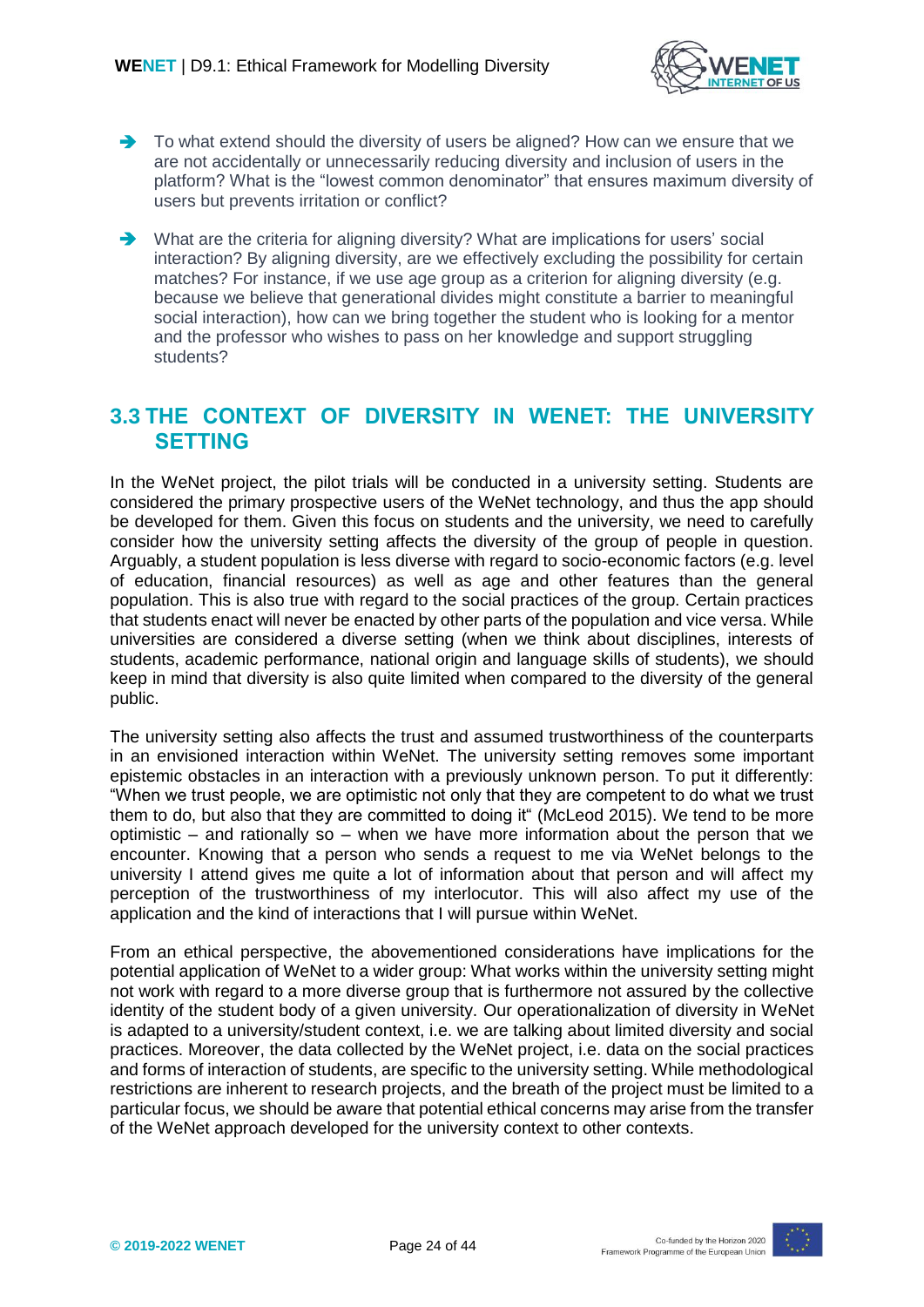

### <span id="page-24-0"></span>**4 THE SOCIAL PRACTICES APPROACH FROM AN ETHICAL PERSPECTIVE**

In the WeNet project, we employ the social practices approach to operationalize diversity. While culture is too broad to break down the variety of languages, norms, values, cuisine, processes, and structures that make up different cultures, social practices are manifestations of the afore-said markers of diversity. The social practices approach allows researchers to a) look beyond dichotomous conceptualizations of human behaviour as either emotional or rational, b) account for flexibility and dynamic character of human behaviour, and c) understand the interrelation of individuals and society. However, the social practices approach looks primarily at standard social practices, or "normal" behaviour, thus marginalizing alternative behaviour. The approach furthermore rarely addresses the problem that structural inequality and injustice is sustained through social practices, and – related to that – the approach rarely evaluates the moral quality of certain social practices. In the context of WeNet, these constraints of the social practices approach can have ethical implications: the approach may lead us to operationalize diversity according to standard behaviour, ignoring "other" behaviour and in effect not account for people who enact practices differently from our understanding (i.e. those people's needs and competences might not be reflected by the dataset). Moreover, the operationalization of diversity as (mainstream) social practices may lead to algorithmic discrimination, as the machine-learning algorithm might infer standard practices from the dataset and render invisible "other" behavior, effectively not sending out requests to users who enact practices "differently."

In the following chapter, we will:

- Investigate the benefits and constraints of the social practices approach
- → Discuss how social practices largely reflect "normal" or standard behaviour, thereby marginalizing alternative practices
- → Demonstrate how social practices are "coded" to ideas of gender, class, and race, and have a tendency to sustain structural inequality and injustice
- Argue that the application of the social practices approach in WeNet may reduce diversity in the WeNet platform and, in the worst case, lead to algorithmic discrimination

#### <span id="page-24-1"></span>**4.1 BENEFITS AND CONSTRAINTS OF THE SOCIAL PRACTICES APPROACH**

In the WeNet project, we draw on a social sciences taxonomy of diversity that considers diversity as the materialization of culture in the form of social practices. In the social sciences, diversity is usually understood in terms of the culture, i.e. language, norms, values, cuisine, history, and media. Culture, however, is too broad, complex, and intangible to be measured. Therefore, social scientists look at the materialization and manifestation of cultural behaviour in tangible action such as social practices. The everyday routines and practices of individuals (and the various components that make up these practices, e.g. the body, material, knowledge, discourses) will thus be the measurement of diversity. Like any approach, however, the social practices approach has some constraints. Working with the approach in WeNet without acknowledging the constraining aspects of the approach can have ethical implications. In the following, we will recount the approach used in WeNet and then depict an ethical perspective.

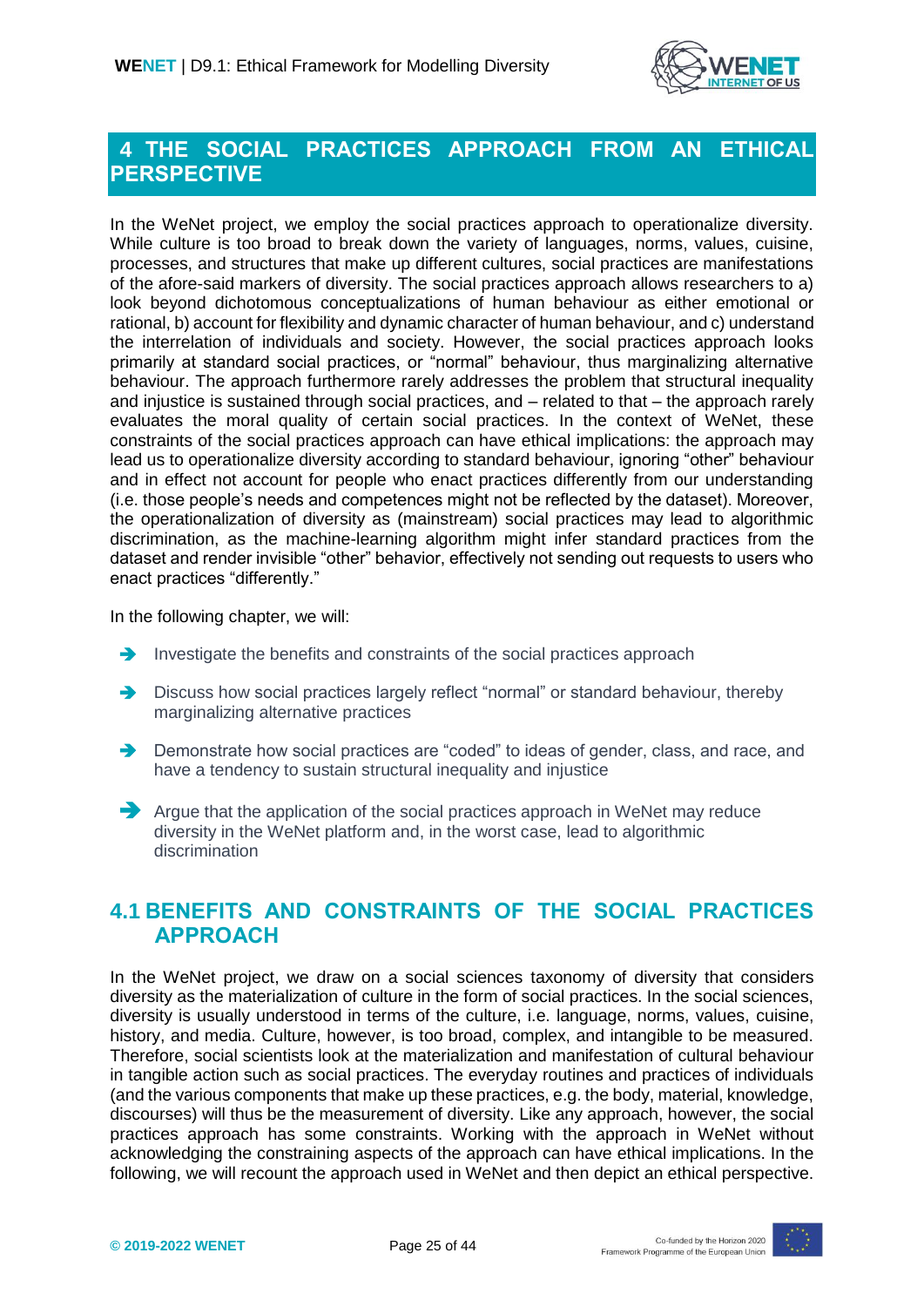

In this way, we may gain a better understanding of the possibilities and constraints of the approach and increase awareness of the sometimes ambivalent evaluation of social practices.

Practices are routines, or a routinized type of behaviour, which consists of several elements interconnected to one another. Practices are "a routinized way in which bodies are moved, objects are handled, subjects are treated, things are described and the world is understood" (Reckwitz 2002, p. 250); they thus include mental activities as well as bodily performances. A practice is formed by a block of elements, which cannot stand on their own. Relevant to the understanding and reconstruction of social practices are the body, the mind, things, knowledge, discourse and language, structures and processes, as well as the agent or individual. Social practices are hence complexes of body, knowledge, and things (Reckwitz 2002, 249ff).

According to Holtz (2013), the elements of a practice can be categorized under the components a) meaning, b) material, and c) competences. "Material" makes up the physical performances within the practice and points to the physical sequences of bodily movements that are underlying. "Meaning" refers to everything that is considered relevant to the interpretation of the material (such as understandings, beliefs, and emotions that are socially shared). Skills and knowledge, which are required to perform the practice, are encompassed in the component "competence." Together, material, meaning, and competence form a block of interconnected elements, which make up the practice (Holtz 2013, 2f). According to Holtz (2013), practices have to be coherent, i.e. they are successfully enacted only if they do not involve major cognitive dissonance or discomfort. Coherent practices usually do not require much cognitive efforts, which makes it easy to perform them. Some practices are even performed subconsciously. Finally, routines are passed on to individuals, or individuals are "recruited" into practices (Holtz 2013, 2f).

The social practices approach has many advantages when it comes to understanding human behaviour and mapping human needs/preferences and competences. First, it does not employ a dichotomous view of human action – as either emotional or rational. Nor does the approach suggest that humans are acting always consciously or always unconsciously. The social practices approach is then more flexible than other cultural theories and social methodologies and accounts for daily semi-conscious behaviour, routines and automatic reactions, assumptions, and shared understandings of things, bodies, and knowledge.

Second, the social practices approach focuses on social relations and not social categories, which is especially important when we are talking about diversity. Using such an approach in WeNet means that we do not prioritize characteristics of people that are ascribed from the outside or self-attributed in the form of "static" or "rigid" categories like age, gender, ethnicity, religious affiliation, etc. Instead, we focus on people's diverse and dynamic interests and competences. The practices approach captures particularly the interrelation between the aforesaid rigid categories and how they are lived and experienced in society through the enactment of social practices.

The concept of intersectionality is relevant here. Intersectionality describes multiple forms of discrimination experienced by members of more than one marginalized group (Cooper 2016). For instance, in many European countries, a woman who is also a migrant experiences other (and arguably more severe) forms of discrimination than women in general. While the social practices approach captures the relational character of social practices and the intersection of diversity attributes, it also highlights the dangers of discrimination through social practices (this will be spelled out in chapter 4.3).

Third, the social practices approach acknowledges the interrelation of society and individuals in the sense that society/culture/hegemonic norms and knowledge shape individual behaviour and individual behaviour in turn sustains and reinforces social structures or social order. The

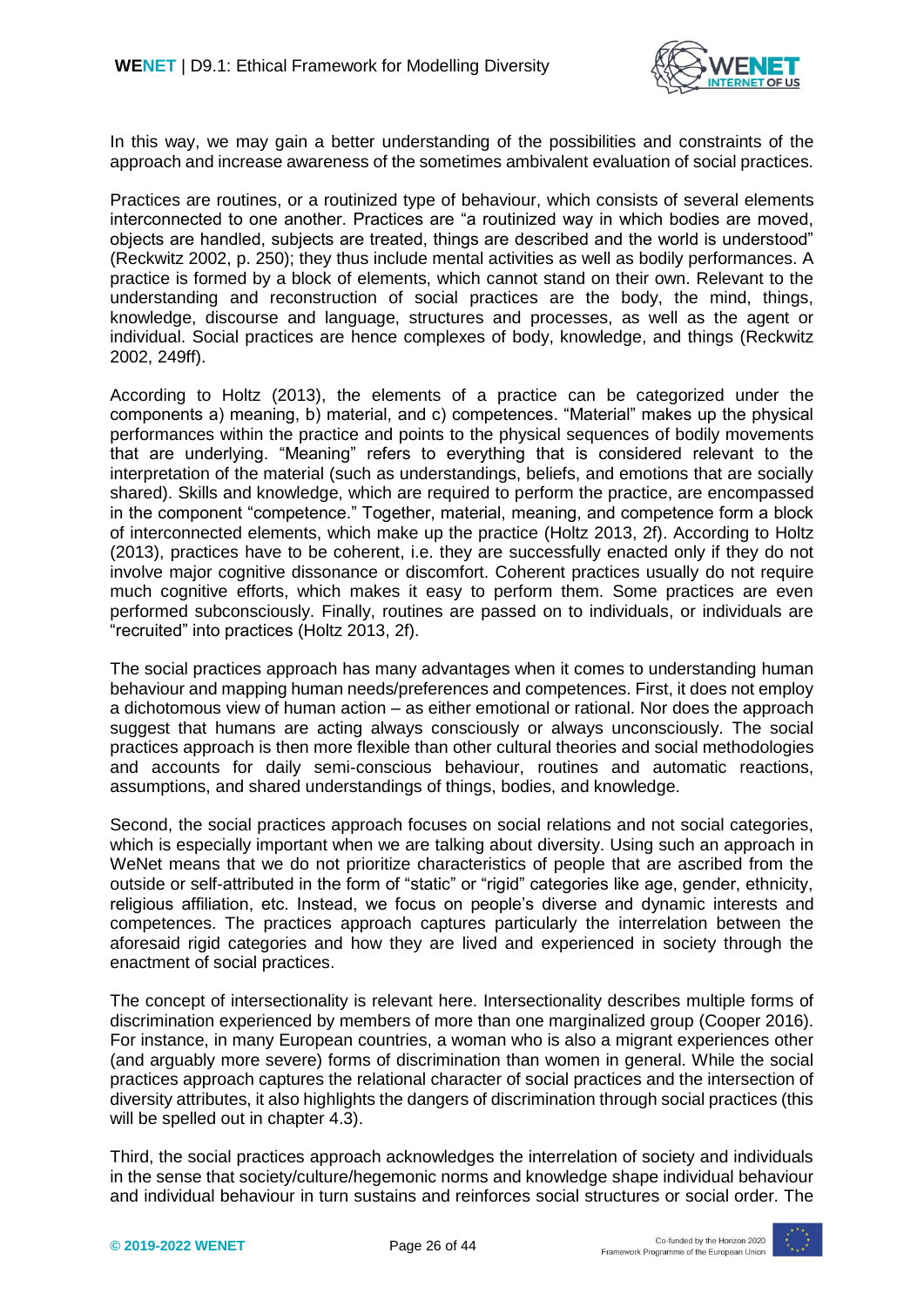

theory is well suited to explain how social practices are ways of creating, sustaining, and breaking power relations. The theory stresses how material and bodies are part of practices evolving in and through social processes, i.e. in interaction between people but also by socialization or recruiting knowledge, discourses and such. Social practices are then not independent, stand-alone activities but are connected to a society or "form of life" (Jaeggi 2018). Even if a person does not engage in a certain practice, they have some kind of understanding of the practice that is shared with other people in their cultural sphere.

While there are the afore-mentioned benefits of a social practices approach, there are also constraints. Unfortunately, the approach does not acknowledge that social practices and their components reflect mainstream or standard ideas about how to behave in a certain situation and how things and bodies have to look/perform in certain situations. Social practices and their components (material, meaning, and competence) are "coded" to certain attributes through the social construction of practices. They are derived from hegemonic ideas about "normal" behaviour, as individuals are socialized into practices and as a result internalize these ideas about "normal" behaviour through meaning and competences. Some critical social practices theorists discuss this aspect of socialization or the origin of social practices (Butler 1990; Walzer 1987; Taylor 1989; Honneth and Archard 1994). Using existing hegemonic/standard conceptualizations of social practices in WeNet may reinforce societal biases and marginalize those practices and components that are in fact deviating from the norm and thus truly diverse.

Another concern about the social practices approach is that it is largely descriptive and seeks to explain human behaviour instead of ethically reflecting the normativity of social practices. Using a social practices approach may thus lead to the reinforcement of discrimination, if social practices and their components are not evaluated (according to their fairness, appropriateness, effects, etc.). We should therefore ask: "What social practices align with our ideas of a good life?", and reflect whether we want to promote certain social practices or not. These constraints directly relate to the matter of measuring diversity; they have to be considered carefully when we operationalize diversity in WeNet.

#### **Benefits**

of the social practices approach

- more flexible than other cultural theories; no dichotomy of rational vs. emotional behaviour; accounts for semi-conscious behaviour
- •focus on social relations; captures diverse and dynamic interests and competences; highlights interrelation of "static" categories like gender, race, class, etc.
- •focus on interrelation of society and individuals; social practices formed in social processes

#### **Constraints**

of the social practices approach

- •focus on mainstream, hegemonic social practices; marginalization of practices that deviate from "normal" behaviour;
- •little awareness of discriminatory character of social practices; lack of attention to strutural inequality perpetuated by interaction of social practices and structures/institutions
- •largely descriptive; the morality of social practice is not the focus of analysis; neglect of theories for social change

*TABLE 2: THE SOCIAL PRACTICES APPROACH: BENEFITS AND CONSTRAINTS*

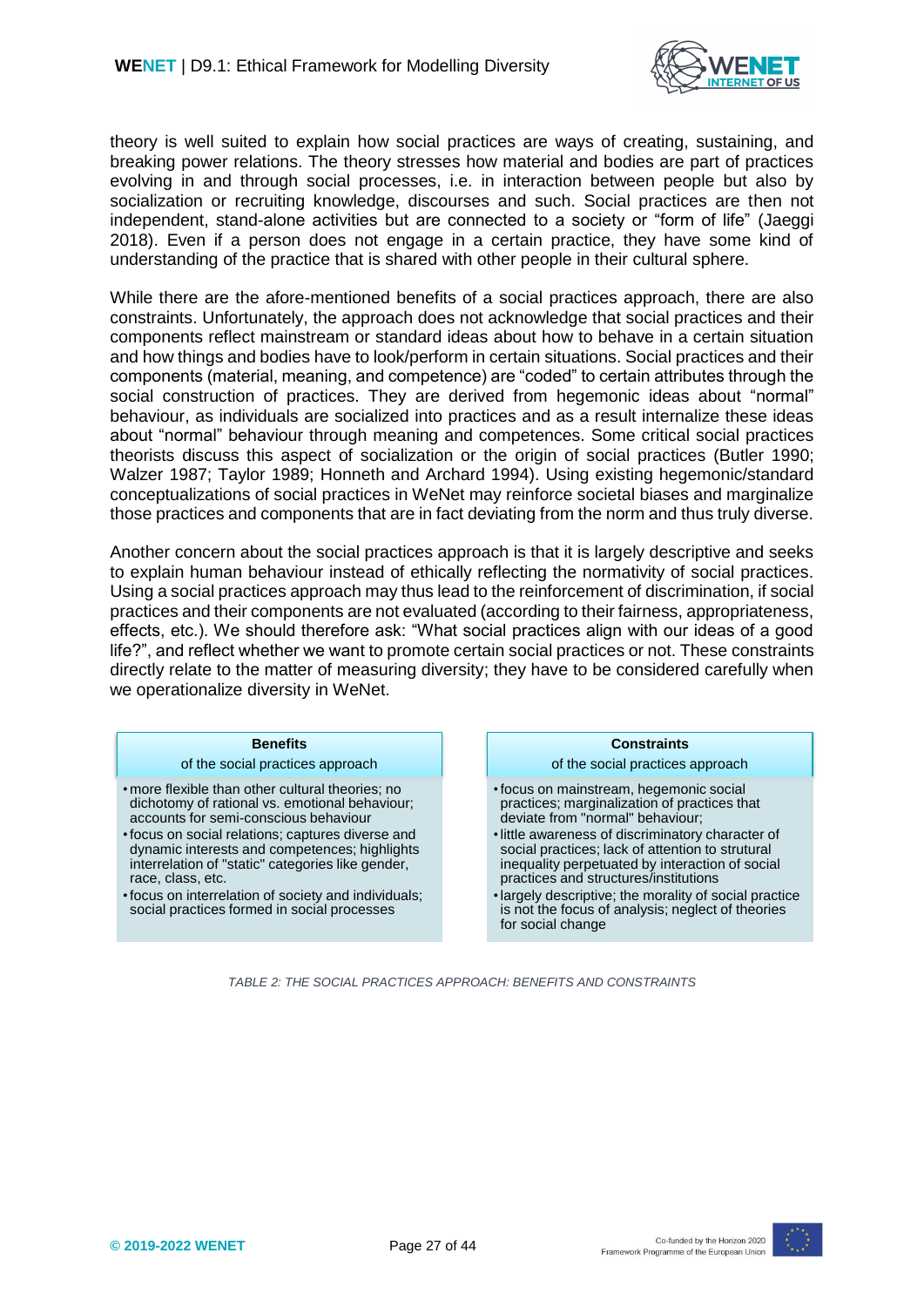

#### <span id="page-27-0"></span>**4.2 SOCIAL PRACTICES AS "NORMAL" BEHAVIOUR AND MARGINALIZATION OF ALTERNATIVE PRACTICES**

In WeNet, we understand social practices as a manifestation of cultural diversity. Therefore, social practices carry norms and values, tradition, attitudes and beliefs that are culturally specific. Social practices are normative in their very essence. The enactment of social practices by an individual or group sends a message to other actors about what is considered "normal" or appropriate behaviour in a certain situation. The challenge of the approach is that it seeks to explain human behaviour without acknowledging the structural dynamics behind the formation and distribution of social practices. It may therefore face the challenge to ethically evaluate the normative content of these practices and their reproduction of gender roles and other stereotypes.

Social practices reflect the mainstream, "normal" behaviour of a group or society. According to Holtz (2013), they "refer to regularities– patterns how certain mundane practices are typically and habitually performed in (a considerable part of) a society" (2). While the focus here is on typical performance, it remains problematic who decides what typical performance constitutes. Certain members of society seem to contribute to the enactment of a certain practice, and if the number of people joining in this enactment is large enough, then the practice can be considered typical. But what about minority groups and those people whose behaviour differs from typical performances? Some individuals or groups may behave in a way that deviates from "normal" behaviour. If their behaviour is not considered a social practice, their behaviour will not be analyzed or considered in the theory of social practices.

The focus on mainstream, "normal" behaviour raises ethical concerns because it may lead to the exclusion of minority groups. The social practices approach has a hard time accounting for resistant, alternative behaviour that does not conform with heteronormative ideas about organizing one's life in society. Why is it problematic that minority groups and their performance falls through the cracks and they are not captured? The concern is that diversity can then not be adequately represented. One could argue that social practices are always carried out slightly differently, for instance according to cultural context and thus *do* capture deviating forms of behaviour. However, the truly diverse practices are those that in fact contest social practices and de-assemble their components. For instance, let's consider the example of running.

Running is a social practice that can, like other social practices, be analyzed through its components: material, meaning, and competence. If we did an analysis of the practice of running in Western cultures between 2010 and 2019, we would probably arrive at the following conclusion. The material aspect of running involves owning running shoes and other equipment, having a decent amount of muscles, displaying certain bodily movements (slightly bending forward, making long steps, using arms to support the movement), and a street, pavement, field, road, or treadmill. The meaning aspect of running involves ideas about health, fitness, stress reduction, competition and recognition, and body image. The competence aspect of running involves knowledge of potential injuries, being able to motivate oneself, showing endurance, and finding one's way to the gym or track. Such an understanding of the social practice of running, however, captures only mainstream ways of running. For instance, there is a community that believes in the benefit of running barefoot, e.g. for health or traditional reasons. The social practices approach does not highlight this diverse practice but focuses on the mainstream analysis of running. What implications does this have for WeNet?

In the context of WeNet, we want to operationalize diversity as differences across but also within social practices. That means that we must built categories of data that reflect (components of) social practices. For instance, in order to find out whether a person is a runner, if we ask in a questionnaire about the component material "Do you own running shoes?", then the person who has recently run a marathon barefoot will nonetheless *not* be identified as a

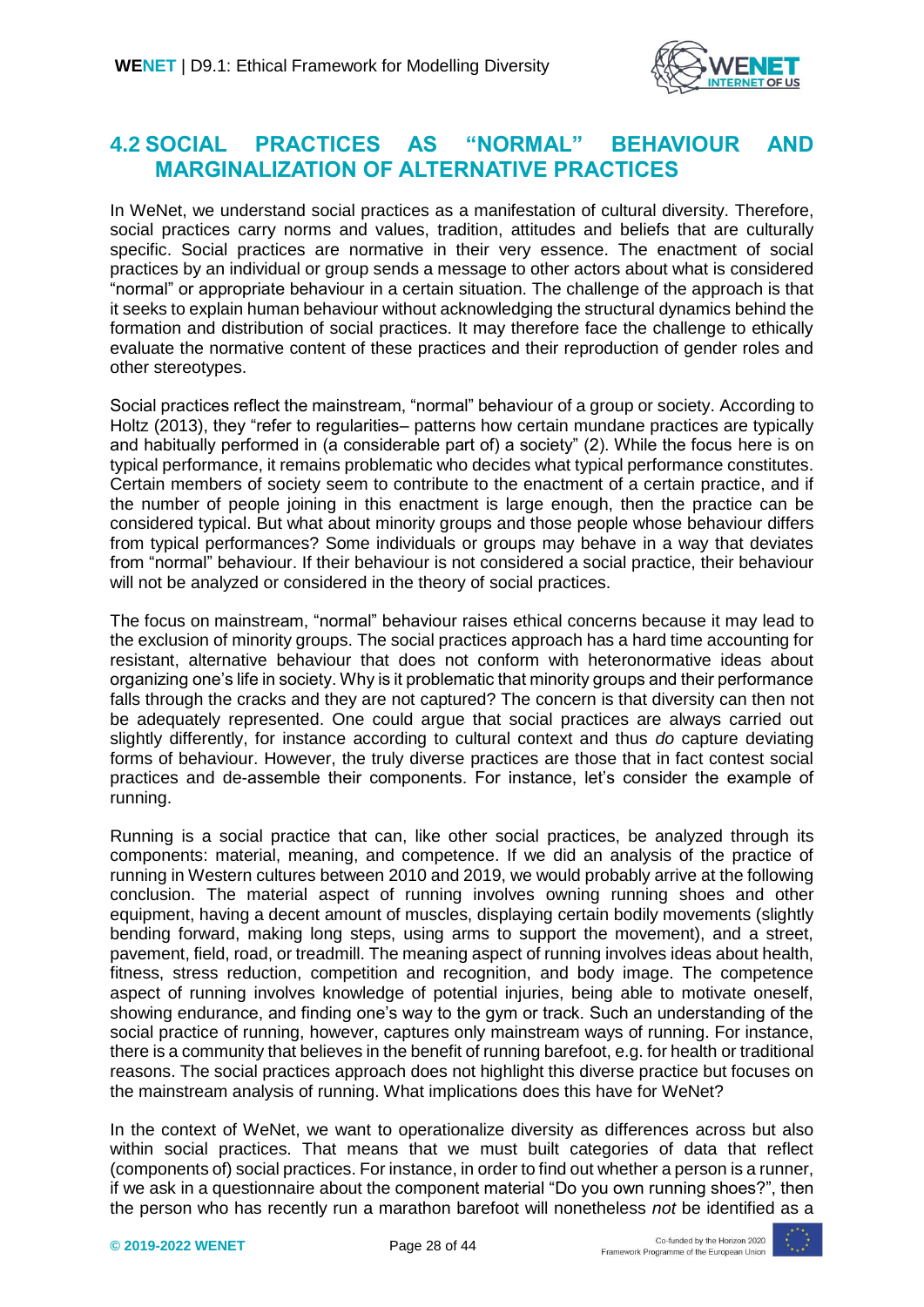

runner. In the WeNet technology, it might then happen that this person who has recently run a marathon barefoot, will not receive a request like "I want to run my first marathon and heard that running a marathon requires significant mental strength. How can I best prepare for that?" *The problem with the operationalization of diversity as social practices is thus that individuals whose practices deviate considerably from typical behaviour that will be captured by the questionnaire have a chance of being discriminated against in the platform interaction*. They may not receive as many requests as individuals who conform with the predominant version of a practice. In addition, by designing the questionnaire in a certain way, we might reinforce our own underlying preconceptions of what the practice of running consists of, thereby running the risk of preselecting certain instantiations of this practice and disregarding others. It may thus happen that we in fact reduce diversity in the interaction on the platform. It may be worth exploring the possibility whether this threat of in-built social exclusion ("threat of invisibility"Bucher 2012) can be mitigated by keeping the elicitation of social practices to a fairly general level, that is to use a level of low granularity. One could argue that the wider the purview of the social practice, the more people would be signed up. Furthermore, if diversity has intrinsic value, then exposure to a range of requests and queries within a general social practice would not only show people new opportunities, but also limit the reinforcement of biases. Low granularity might avoid that cliques have no exposure to interests, lifestyles etc. outside their own group.

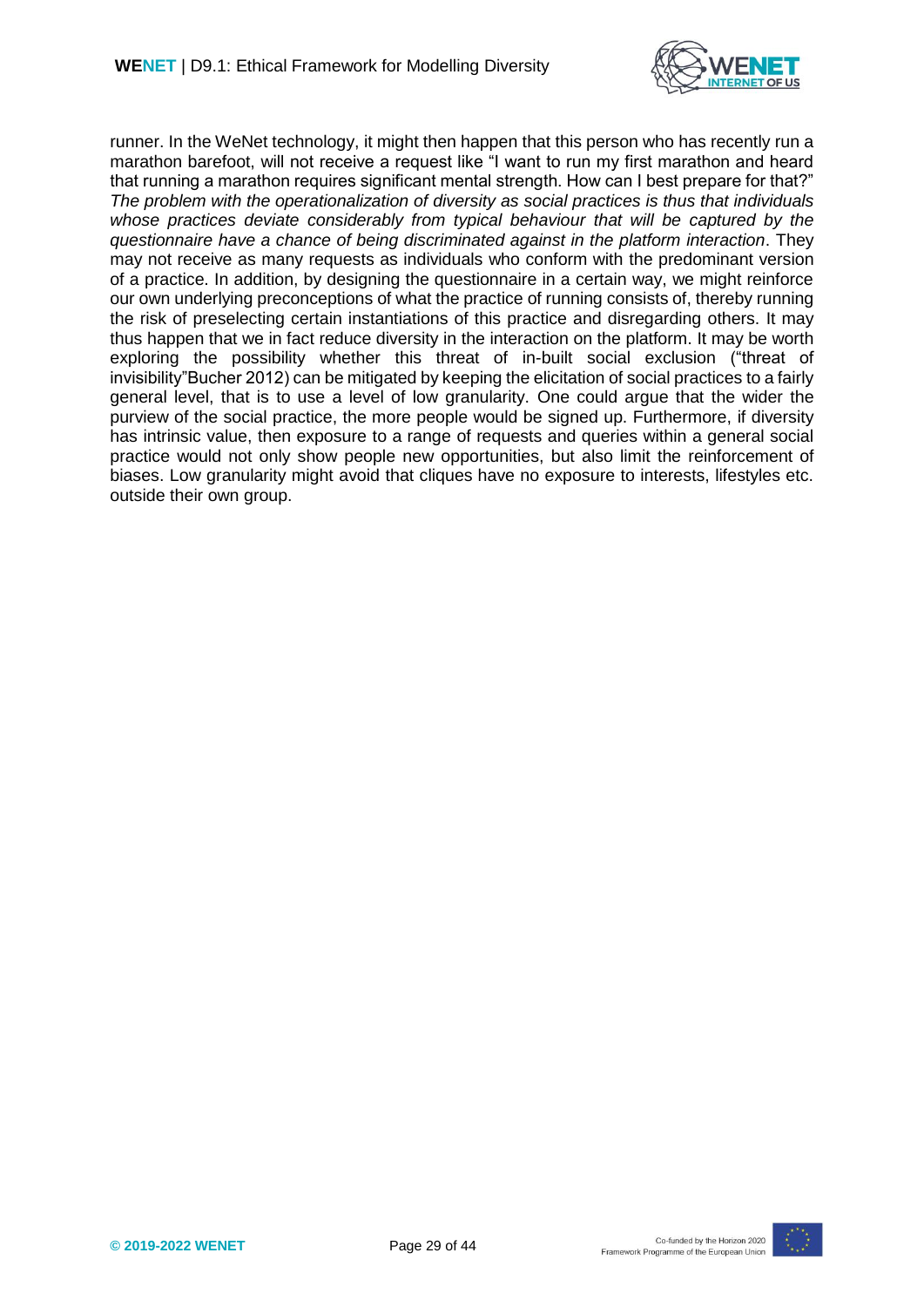



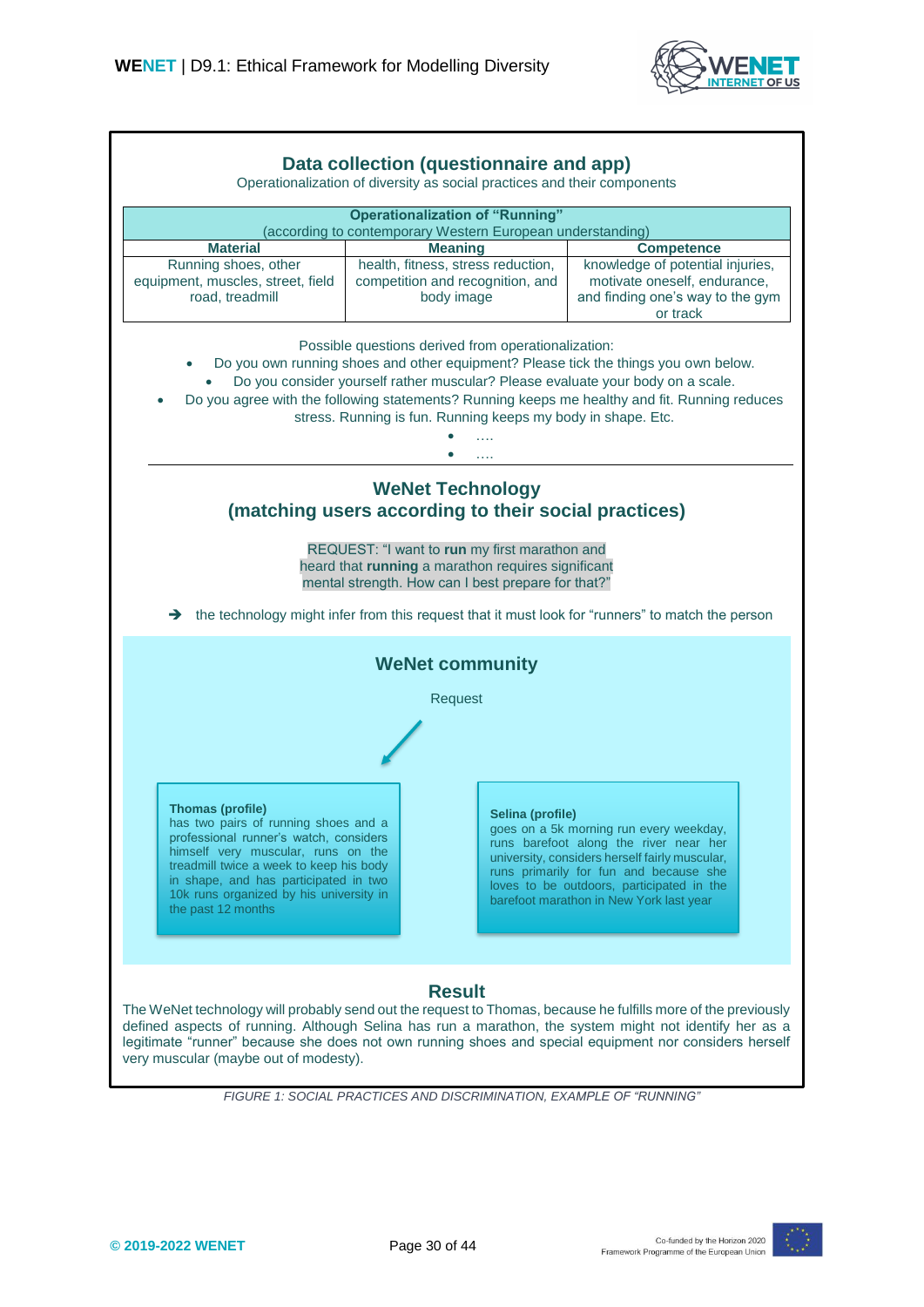

In a way, we might create a problematic feedback loop: we are using social practices that are considered as stereotypical "normal" behaviour to measure and account for the diversity of users. Thereby, we most likely exclude practices that deviate from the norm ("threat of invisibility" Bucher 2012; "statistical stereotyping"Cheney-Lippold 2011, p. 171). This may effectively reduce diversity instead of enhancing it. Drawing on social practices that are considered appropriate and "normal" behaviour means that we run the risk of excluding alternative social practices, which may even contest or resist a normalizing effect.

From an ethical perspective, two major conclusions can be drawn from the analysis above: First, it matters greatly what kind of questions will be asked of our data subjects. The components of a social practice – materiality, competence, and meaning – will be defined in data points. The questions posed to generate the data points might already carry bias about the idea of a certain social practice. Second, it matters whether and how the algorithms will reconstruct and reassemble the components of practices. We should be particularly wary of the power of machine-learning in the process of inferring and reinforcing social practices or patterns of "normal" behaviour. The matching algorithm might infer from the data "typical" behaviour or practices and match people accordingly ("statistical stereotyping"Cheney-Lippold 2011, p. 171). Users who engage in alternative practices will then possibly receive less request, effectively experiencing discrimination due to their diversity. We should thus continuously review the questionnaire and other tools to collect data and the machine-learning models that work with data on social practices. A further idea to mitigate these risks would be to complement or amend the questionnaires on social practices in the pilots by meta-questions like "Do you feel represented by the platform?", or "What is your understanding of diversity?"

#### <span id="page-30-0"></span>**4.3 IMPLICIT BIAS AND THE CODED NATURE OF SOCIAL PRACTICES**

The example of a barefoot runner who does not receive requests through WeNet might not appear as a serious form of discrimination. It does not constitute discrimination on the basis of "sex, race, colour, language, religion, political or other opinion, national or social origin, association with a national minority, property, birth or other status," as prohibited in Article 14 of the European Convention on Human Rights. However, cases of serious discrimination may arise due to a similar problem with the social practices approach: the fact that social practices are socially constructed in a way that they are associated with certain gender roles, racial performance, and socio-economic classes. Social practices are not enacted in a vacuum. They are embedded in social structures and society, and they de facto make up the social order. Individuals and social practices are thus not independent. For instance, even if a person does not enact the practice of caring for a child, they have a certain idea about what this practice entails (who carries out the practice, what material and competences are involved, ideas about "good" childcare). Hence, in their talking about child care, parental leave, and education, even individuals not actively engaging in childcare will draw on established ideas of the social practice of caring for a child. Thereby, individuals reproduce and reinforce socially constructed social practices.

This idea that social practices are embedded in society and relational to the body, mind, discourses, knowledge, structure, processes, agents, and individuals is expressed in the following quotes:

"The single individual – as a bodily and mental agent – then acts as the 'carrier' (Träger) of a practice – and, in fact, of many different practices which need not be coordinated with one another. Thus, she or he is not only a carrier of patterns of bodily behaviour, but also of certain routinized ways of understanding, knowing how and desiring. These conventionalized 'mental' activities of understanding, knowing how and desiring are necessary elements and qualities of a practice in which the single individual participates, not qualities of the individual. Moreover, the practice as a 'nexus of doings and sayings' (Schatzki) is not only understandable to the agent or

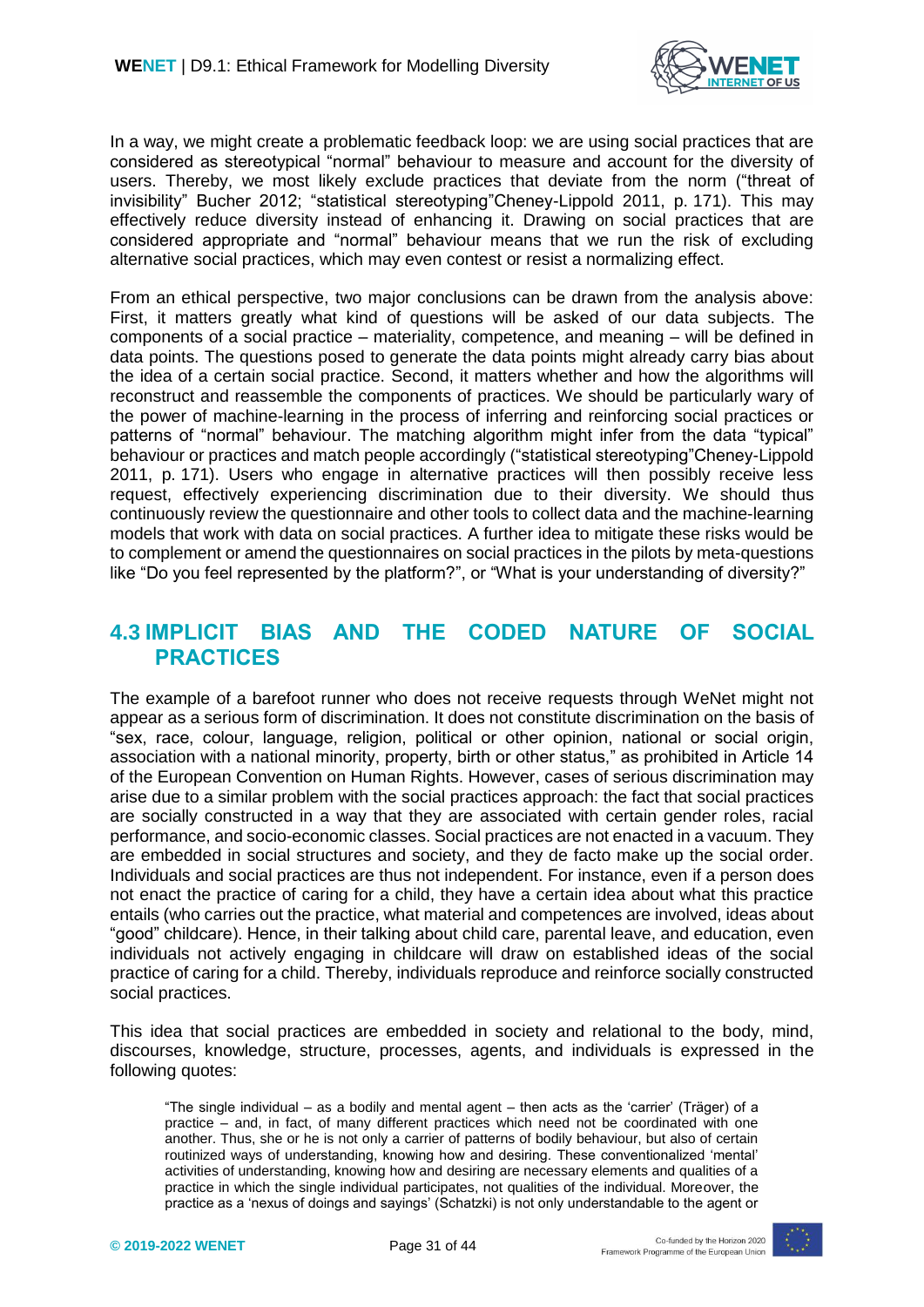

the agents who carry it out, it is likewise understandable to potential observers (at least within the same culture)" (Reckwitz 2002: 250).

"Agents, so to speak, 'consist in' the performance of practices (which includes – to stress the point once more – not only bodily, but also mental routines). As carriers of a practice, they are neither autonomous nor the judgmental dopes who conform to norms: They understand the world and themselves, and use know-how and motivational knowledge, according to the particular practice. There is a very precise place for the 'individual' – as distinguished from the agent – in practice theory (though hitherto, practice theorists have hardly treated this question): As there are diverse social practices, and as every agent carries out a multitude of different social practices, the individual is the unique crossing point of practices, of bodily-mental routines" (Reckwitz 2002: 256).

Similarly, Bourdieu's idea of the habitus relates to the "coded" nature of social practices, i.e. that certain behaviour is tied to certain gender roles, social classes, and races/ethnicities (Bourdieu 2008). A habitus derives from the interaction of social structure and practices. History or common interpretations of the past create, sustain, and exacerbate so-called "schemes" (Bourdieu 2008, p. 58) that dominate thought and action of society members. The habitus

"ensures the active presence of past experiences, which, deposited in each organism in the form of schemes of perception, thought and action, tend to guarantee the 'correctness' of practices and their constancy over time, more reliably than all formal rules and explicit norms" (58).

The schemes and social practices produced and continuously reproduced in society through socialization or the "recruitment" of individuals into these schemes and practices raise ethical concerns. The major concern here is that social practices reinforce and sustain structural inequality and injustice such as sexism, racism, anti-Semitism, and bigotry. Bourdieu (2008) recognizes this famously with respect to class:

"The practices of the members of the same group or, in a differentiated society, the same class, are always more and better harmonized than the agents know or wish, because, as Leibniz again says, 'following only (his) own laws', each 'nonetheless agrees with the other'. The habitus is precisely this immanent law, lex insita, inscribed in bodies by identical histories, which is the precondition not only for the co-ordination of practices but also for practices of co-ordination" (59).

We will flesh out the afore-made arguments – that social practices are interacting with structures, that they are "coded" and sustain discrimination due to their constant reproduction in society – by drawing on the ideas of philosopher Sally Haslanger.

According to Haslanger, oppression is caused not by one single actor or entity, but by a system of interacting individuals and structures. For instance, there might be cases where a person is not discriminated against by another person directly. But because of the set-up of the social order and institutions, the person might find herself in a position of oppression and not enjoy the same privileges as other persons. This is the case because power was allocated unjustly and distributed to some individuals but not to others (Haslanger 2004). For instance, if a migrant woman in Germany is not able to find an apartment for herself and her children after relocating from Afghanistan, there is not a single person responsible for this injustice. After all, there is not only one person in a city who owns an apartment and decides to rent it but there are many landlords. Now, one could argue that all these landlords are racists and are therefore not offering a leasing contract to the migrant woman. However, it seems quite unlikely that everyone is a racist. Instead, due to structural reasons (poverty of migrant women/single mothers in combination with tense housing market, stigma and xenophobia, language and cultural barriers), the migrant woman might not be invited to any apartment inspections and has no opportunity to apply for an apartment.

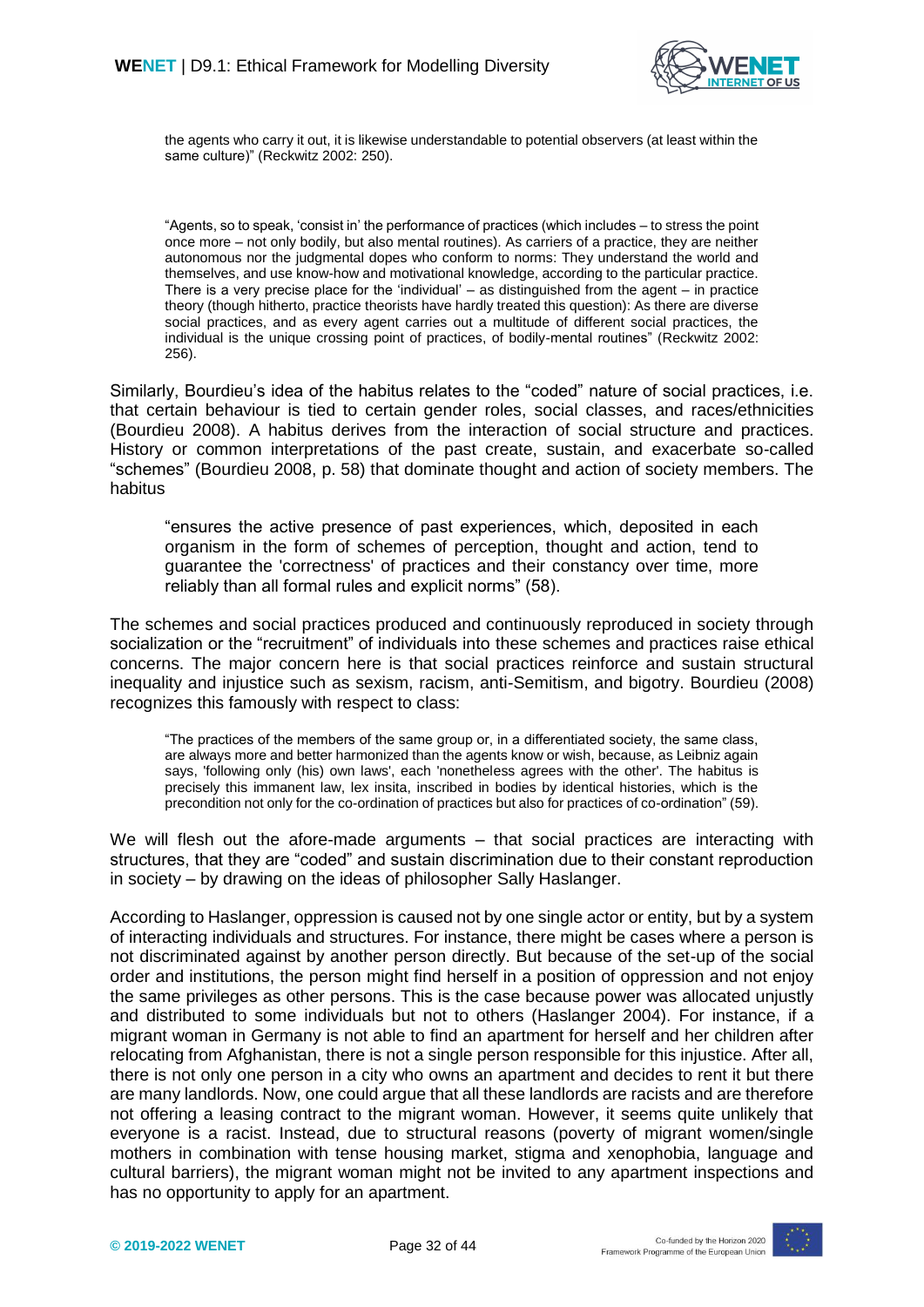

Haslanger (2004) stresses that individuals are tied together with structures and that not one individual can be responsible for structural injustice:

"Admittedly, individuals play a role in creating and maintaining the social world, but most of the practices and institutions that structure our lives, although made up of individuals and influenced by individuals, are not designed and controlled by anyone individually. The government, the economy, the legal system, the educational system, the transportation system, religion, family, etiquette, the media, the arts, our language, are all collective enterprises that are maintained through complex social conventions and cooperative strategies. And they all distribute power among individuals-for example, a public transportation system that is inaccessible to the disabled disempowers them relative to the able-bodied. Rules of etiquette [or what Bourdieu might label habitus] that preclude women from asking a man on a date, or that require a man to pay for all expenses incurred on the date, are not neutral with respect to the distribution of power" (104).

Now let us look in more detail at social practices and how they may lead to oppression or structural discrimination. According to Haslanger (2004), human behaviour can be explained by looking at schemas that dictate how we interpret a situation and act under given circumstances. These schemas are  $-$  in our terminology  $-$  the meaning of social practices: they make sense of the practice. What are we doing in which role within the practice, what materials do we need for that, which competences do we have to employ? What are our goals, what are the goals of the other participants?

Schemas make us act automatically and help us process the various stimuli we receive; they help us decide what is the appropriate action. Since schemas often determine our behaviour, they have much to do with implicit bias. When we interpret people and their behaviour, usually schemas kick in and can make us act in a prejudicial or discriminatory manner. This is the core of the argument that we would like to advance here. Social practices are not neutral. They are coded according to the schemas we internalize at a young age and which usually determine our actions and interpretations. For instance, in Western Europe and many other parts of the world, the practice of caring for a child is linked to female bodies, motherhood, love and nurture, and commitment to staying at home when the child is young. This is our traditional view of childcare, which has been reinforced over generations by stay-at-home-mums and media/cultural promotions of the idea that motherhood and childcare is beautiful and fulfilling.

But as experiences with different views on child care from e.g. East Germany and other former socialist societies show, these schemas can be altered and relearned – they are not "natural" behaviour. However, that is where institutions and social structures come in and interact with schemas. For instance, if women would like to go back to their careers after three months of paid maternity leave, they depend on child care centers. Often, there is no quality child care that is affordable, e.g. because city officials invest in other areas because they believe (again, they hold certain schemas) that women will stay at home anyway as this is the "normal" way to enact the practice of childcare.

What is even more important, the (non)existence of quality child care precludes our perceptions of motherhood and childcare. Abundance of good quality child care instills the norm that "it's ok" to go on maternal leave, to pursue a career etc. without being a "bad mom". Therefore, not only do the schemas of our practices effect our institutions (lack of child care facilities, because mothers should care for their children at home), but also the institutions effect our schemas (good child care facilities teach us that women should have careers).

The results of these structural discriminations are clear: Due to the lack of quality low-cost childcare, women decide to stay at home longer than just three months or at least return to the job part-time. Probably the woman earns less than her partner due to the gender pay gap so that it is wise financially-speaking that the man continues working. The child then becomes

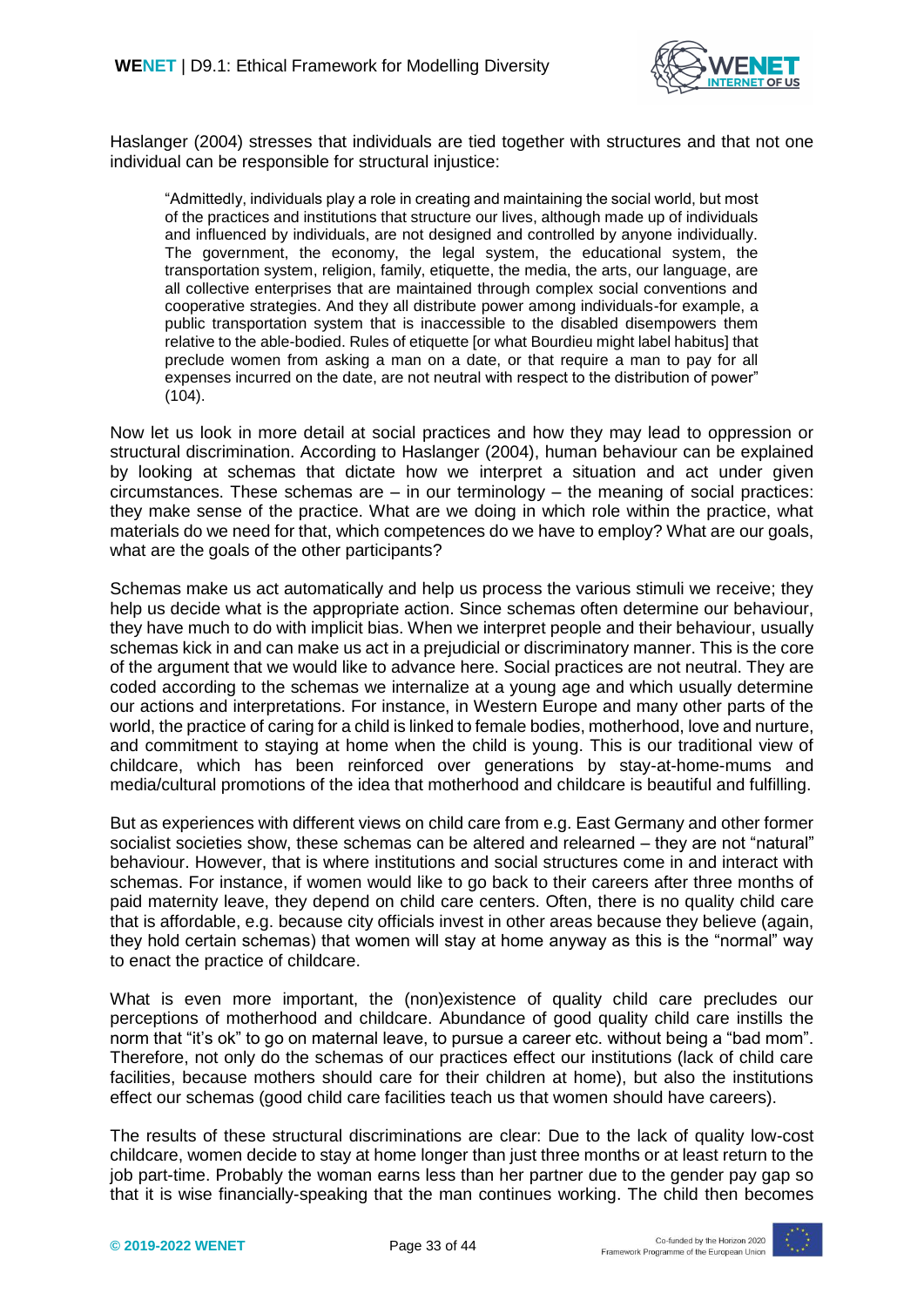

more attached to the woman and the woman acquires most of the skills needed for childcare and the parents then decide that it will be more convenient if the woman stays at home and takes care of the child (cf. Haslanger 2015).

In summary, social practices are not independent from individuals and structures but they reinforce each other and can sustain structural injustice and discrimination. Unfortunately, this is often not adequately theorized and addressed in social practice theory. What implications does this have for the use of the approach in the WeNet project?

First, as researchers who collect data on social practices, we should be aware that we rely on our own schemas that inform our understanding of social practices. It may thus be that we cannot fully grasp potential discriminatory consequences. This relates also to the process of data collection and the conceptualization of questions for our data subjects. We might create a questionnaire or program an app to ask questions that are based on narrow ideas of social practices. Other than in the case of the barefoot-running marathon finisher, the potential discrimination of prospective users of our technology may be more serious if it relates to access to student resources, university information, and participation in community activity.

For example, at the university, we might think of social practices like part-time work or student jobs. If we consider the practice of "working" in terms of contract and employment and operationalize the social practice of working accordingly, we will probably not account for unpaid labor and care work that is traditionally done by girls and women. Yet, some students might take care of a family member or have a child to take care of. Balancing work and studies can be very challenging. Connecting students in order to support their better time management and stress reduction could empower students. However, if we connect people only on the basis of contract-related work data, a number of individuals will fall through the cracks. They might effectively experience discrimination on the basis of sex, social class, and race, as these categories work together in producing the phenomenon that care work is carried out mostly by women of color in precarious socio-economic situations.

Second, even if we procure a vast questionnaire such as to include all possible deviations from our standard view of a given practice, it may very well be that the machine-learning algorithm will select only the typical components of a practice (e.g. having a formal contract is a precondition for working). For instance, if we tell the algorithm that it should infer the most prevalent aspects of working from the social practices and their components that we have constructed in the questionnaire, the algorithm might infer the "normal" practice of working (which usually involves some kind of written agreement on the responsibilities and rights of the worker). The algorithm (that will be used to match requests) then does not pick up alternative practices (unpaid labor and care work), effectively discriminating against users who do not engage in "typical" working. We should therefore consider how the algorithm must be adjusted in order to identify and include alternative or varying aspects of social practices that represent true diversity.

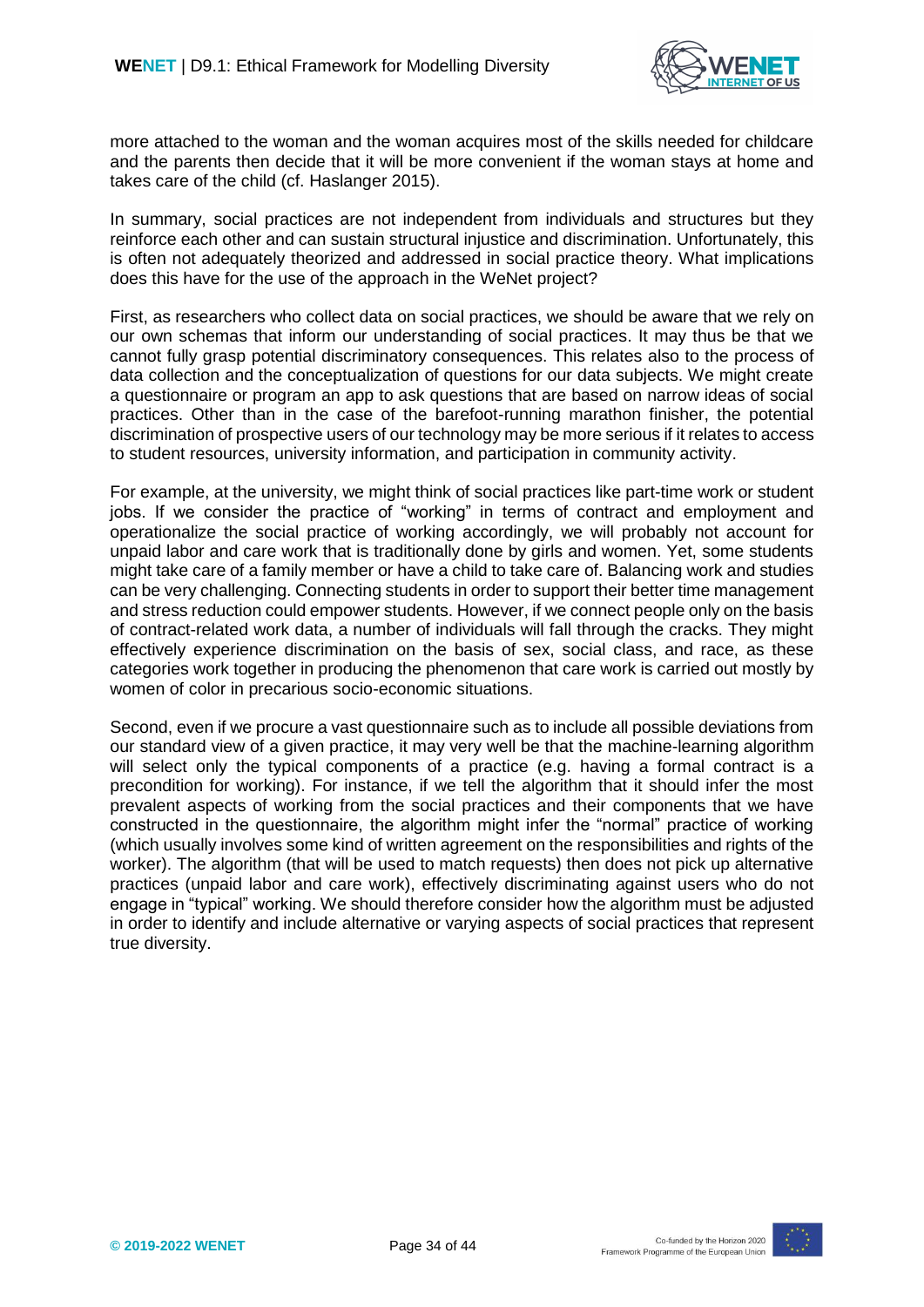

| Data collection (questionnaire and app)<br>Operationalization of diversity as social practices and their components                                                                                                                                                                                                                                                                                                                                                                                                                                                                                                                                                                                                                                                                                                                                                                                                                                                                                                                                      |                                                                                                                 |                                                                                                                                                                                                                                                                                                                                                                 |  |
|----------------------------------------------------------------------------------------------------------------------------------------------------------------------------------------------------------------------------------------------------------------------------------------------------------------------------------------------------------------------------------------------------------------------------------------------------------------------------------------------------------------------------------------------------------------------------------------------------------------------------------------------------------------------------------------------------------------------------------------------------------------------------------------------------------------------------------------------------------------------------------------------------------------------------------------------------------------------------------------------------------------------------------------------------------|-----------------------------------------------------------------------------------------------------------------|-----------------------------------------------------------------------------------------------------------------------------------------------------------------------------------------------------------------------------------------------------------------------------------------------------------------------------------------------------------------|--|
| <b>Operationalization of "Working"</b>                                                                                                                                                                                                                                                                                                                                                                                                                                                                                                                                                                                                                                                                                                                                                                                                                                                                                                                                                                                                                   |                                                                                                                 |                                                                                                                                                                                                                                                                                                                                                                 |  |
| (according to contemporary Western European understanding)                                                                                                                                                                                                                                                                                                                                                                                                                                                                                                                                                                                                                                                                                                                                                                                                                                                                                                                                                                                               |                                                                                                                 |                                                                                                                                                                                                                                                                                                                                                                 |  |
| <b>Material</b><br>Contract, paycheck, colleagues,<br>organization, office, supervisor,<br>computer, work-related material                                                                                                                                                                                                                                                                                                                                                                                                                                                                                                                                                                                                                                                                                                                                                                                                                                                                                                                               | <b>Meaning</b><br>Self-fulfillment, gaining<br>experience, having an impact<br>(policy-wise), making ends meet, | <b>Competence</b><br>Soft skills, sociability, convincing<br>someone to invest in you,<br>specific work-related                                                                                                                                                                                                                                                 |  |
| being the breadwinner<br>competences<br>Possible questions derived from operationalization:<br>What type of contract do you have? Please indicate whether it is temporary, long-term, etc.<br>How many employees are there in your organization? How many supervisors do you have? Who is<br>above you?<br>What is your motivation to work in addition to studying? Do you agree with the following statements:<br>$\bullet$<br>Working helps me meet ends and be financially independent. Working helps me to gain important<br>experience. Working allows me to share my expertise and make a difference at my organization.<br><b>WeNet Technology</b><br>(matching users according to their social practices)<br>REQUEST: "I noticed that working and studying at the same time is a challenge for many students. I want to<br>create a self-help group that focuses on better balancing work and studies. Who wants to join?"<br>the technology might infer from this request that it must look for "workers"/employees to match the<br>→<br>person |                                                                                                                 |                                                                                                                                                                                                                                                                                                                                                                 |  |
| <b>WeNet community</b><br>Request                                                                                                                                                                                                                                                                                                                                                                                                                                                                                                                                                                                                                                                                                                                                                                                                                                                                                                                                                                                                                        |                                                                                                                 |                                                                                                                                                                                                                                                                                                                                                                 |  |
| George (profile)<br>is a student assistant (5hrs a week) at<br>local NGO that focuses on<br>a<br>environmental protection, has a one-<br>year contract, has two supervisors (the<br>leader of his working group on "plastic<br>reduction" and the leader of the NGO),<br>wants to gain experience and extra<br>money to spent on music                                                                                                                                                                                                                                                                                                                                                                                                                                                                                                                                                                                                                                                                                                                   | Aisha (profile)                                                                                                 | takes care of her grandma every weekday<br>between 7 and 9 pm (when her mother has<br>to leave for her night shift), cooks dinner,<br>makes sure grandma takes the medication,<br>prepares grandma for sleeping, is often<br>annoyed because cannot meet friends in the<br>evening, has to take responsibility as her<br>mother cannot afford professional care |  |
| <b>Result</b><br>The WeNet technology will probably send out the request to George, because he fulfills more of the                                                                                                                                                                                                                                                                                                                                                                                                                                                                                                                                                                                                                                                                                                                                                                                                                                                                                                                                      |                                                                                                                 |                                                                                                                                                                                                                                                                                                                                                                 |  |
| previously defined aspects of working. Although Aisha works 2 hours a day, the system might not identify her<br>as a legitimate "worker" because she is not an employee. Aisha experiences discrimination on various levels<br>here. She seems to be marginalized already with her family struggling financially. She cannot rely on state<br>assistance for elderly care and quality elderly care is not affordable. Aisha suffers from her responsibilities<br>and is not fulfilled in her work. She could immensely benefit from a self-help group that empowers her to<br>juggle studies and reproductive labor.                                                                                                                                                                                                                                                                                                                                                                                                                                     |                                                                                                                 |                                                                                                                                                                                                                                                                                                                                                                 |  |

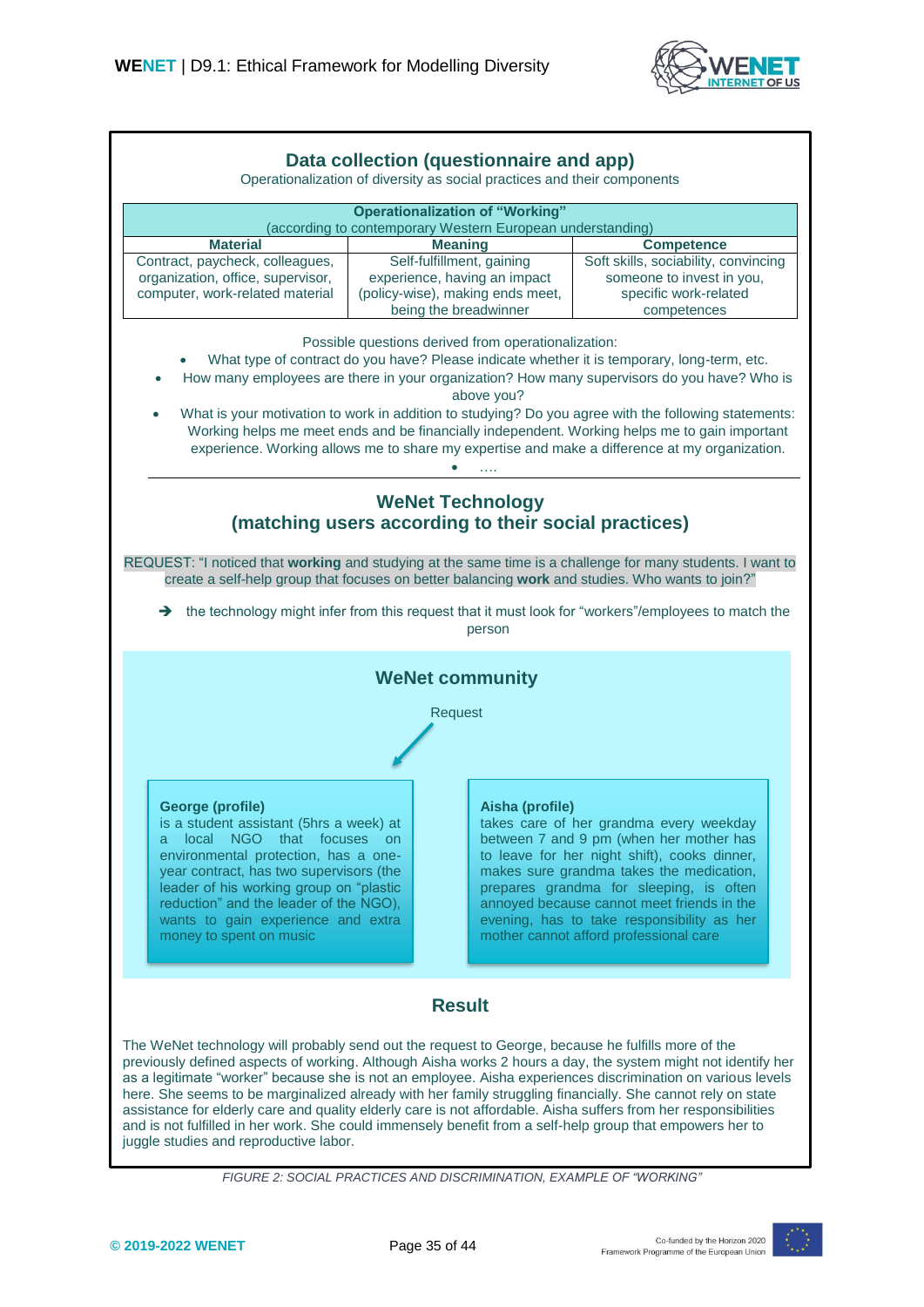

In conclusion, the social practices approach may trap us in the sense that our own schemas and ideas of "normal" behaviour influence the data collection which possibly leaves us with biased or incomplete data. When we operationalize diversity in terms of (mainstream) social practices, we run the risk of not considering the situation of people at the margins, i.e. those who experience oppression due to the interaction of structures and schemas. This may be the case because we are situated in a privileged academic context (where minority groups are usually underrepresented) and we might not be aware about the social practices in other contexts we are not familiar with: "Algorithms are implicitly or explicitly designed within the framework of social customs" (Capurro 2019) (e.g. if someone never experienced the burden of unpaid labor or lives and works in a context that renders invisible unpaid labor, then they might frame "work" as merely contract-related). Or it may be because we are trying to reduce the diversity of social practices for practical reasons, e.g. to make our studies more feasible given limited resources. Similarly, we might provoke algorithmic discrimination because the algorithm (that matches requests of users) might infer/reassemble/identify standard social practices from our data and not deviating practices. While bias can never be fully reduced or extinguished from data, statistical methods, and machine-learning, we should be aware of our constraints and acknowledge them openly. That leads us to the recommendation of a continuous reflection by WeNet researchers, designers, and participants on the risk that the App has an inbuilt tendency to generate exclusion of minority voices.

### <span id="page-35-0"></span>**4.4 REFLECTION ON THE MORALITY OF SOCIAL PRACTICES**

Another ethical concern about the social practices approach is that the approach is largely descriptive. In the social sciences, "practices" are used to describe social interaction or human behaviour. The practices are not evaluated to the extent that moral judgments are made about their appropriateness. This makes it difficult to further understand inequalities in society and achieve social change. Critical Theory has argued that social practices should not be regarded as neutral but normative and practice theory must recognize that social practices and associated attitudes and norms can be contested and transformed. Practice rules can become "thematic" in the sense that they are publicly discussed (Habermas 1983), they provoke "reactive attitudes" (Strawson 2008), and the norm in question has to be interpreted, justified and "resettled into the life-world" (Habermas 1983). Even more so, practices that do not typically deal with contestations, disruptions, and norm change, become the target for suspicion.

Reckwitz (2002) stresses the potential of practice theory to reflect on the social (order) and the "good life" (in contrast to other cultural theories):

"Practice theory […] encourages a shifted self-understanding. It invites us to regard agents as carriers of routinized, oversubjective complexes of bodily movements, of forms of interpreting, knowing how and wanting and of the usage of things. We can only speculate on which shifts such a self-understanding could also mean for our ethical outlook on agency and the social. However, it does not seem out of place to assume that practice theory encourages us to regard the ethical problem as the question of creating and taking care of social routines, not as a question of the just, but of the 'good' life as it is expressed in certain body/understanding/things complexes" (259).

Since we want to explicitly empower users' interaction in WeNet, we should not only ask how we can best represent diversity in the form of social practices but also whether we want to reinforce ideas of "normal" behaviour. In our operationalization of diversity and design of the WeNet technology, we might generate and work with patterns that reproduce standard views of social behaviour and interaction. While these patterns are merely a description of reality and reflect social behaviour in the offline world, we need to evaluate whether they are ethically acceptable. The question here is: do we *want* the practices that we find in our societies? If we agree that we do not want to reinforce all social practices because we know that some of them can be discriminatory, we should discuss openly "what is the best way to foster positive social

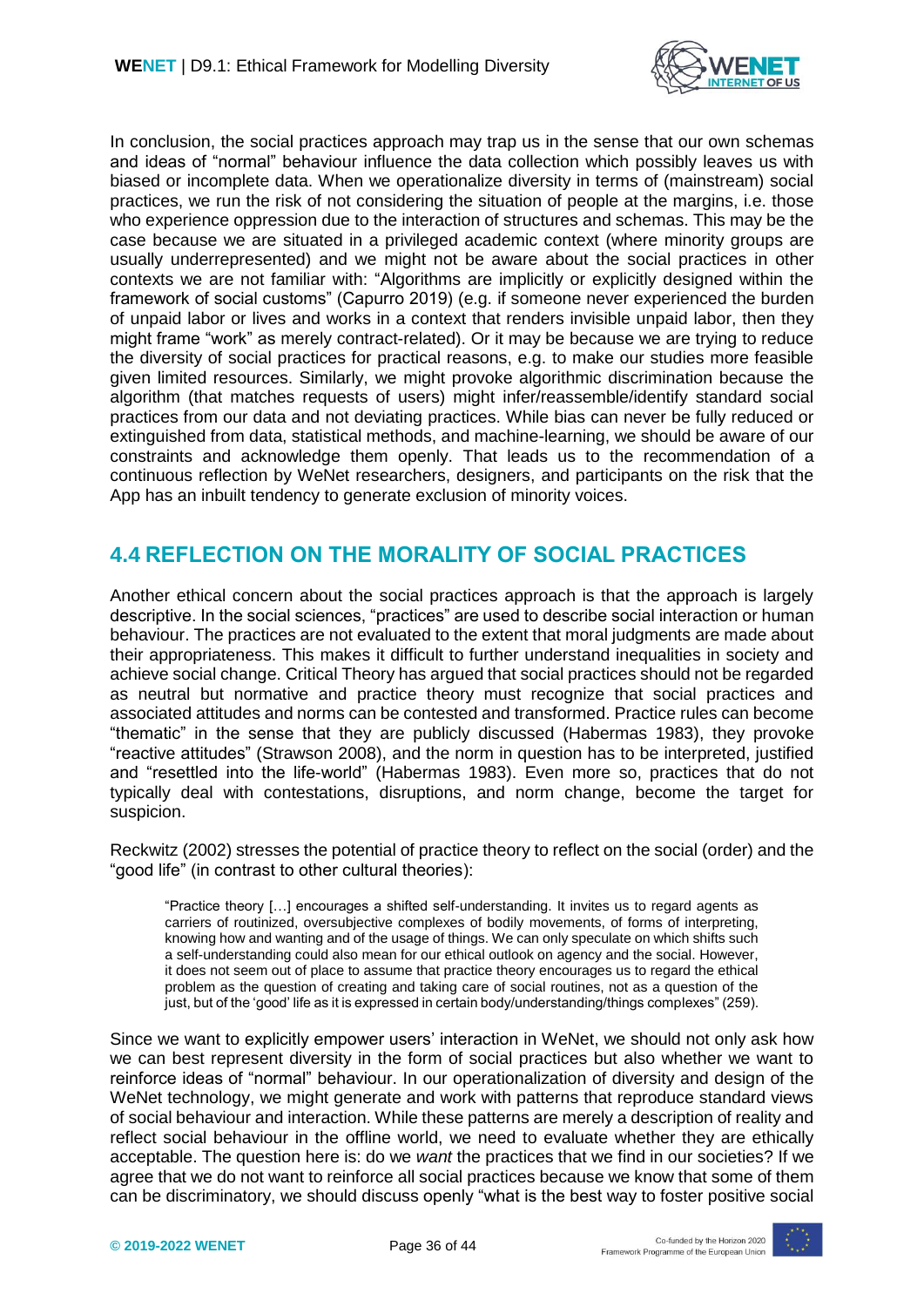

interaction". The designers of algorithms thus bear an enormous (moral) responsibility (Grodzinsky et al. 2008; Kraemer et al. 2011).

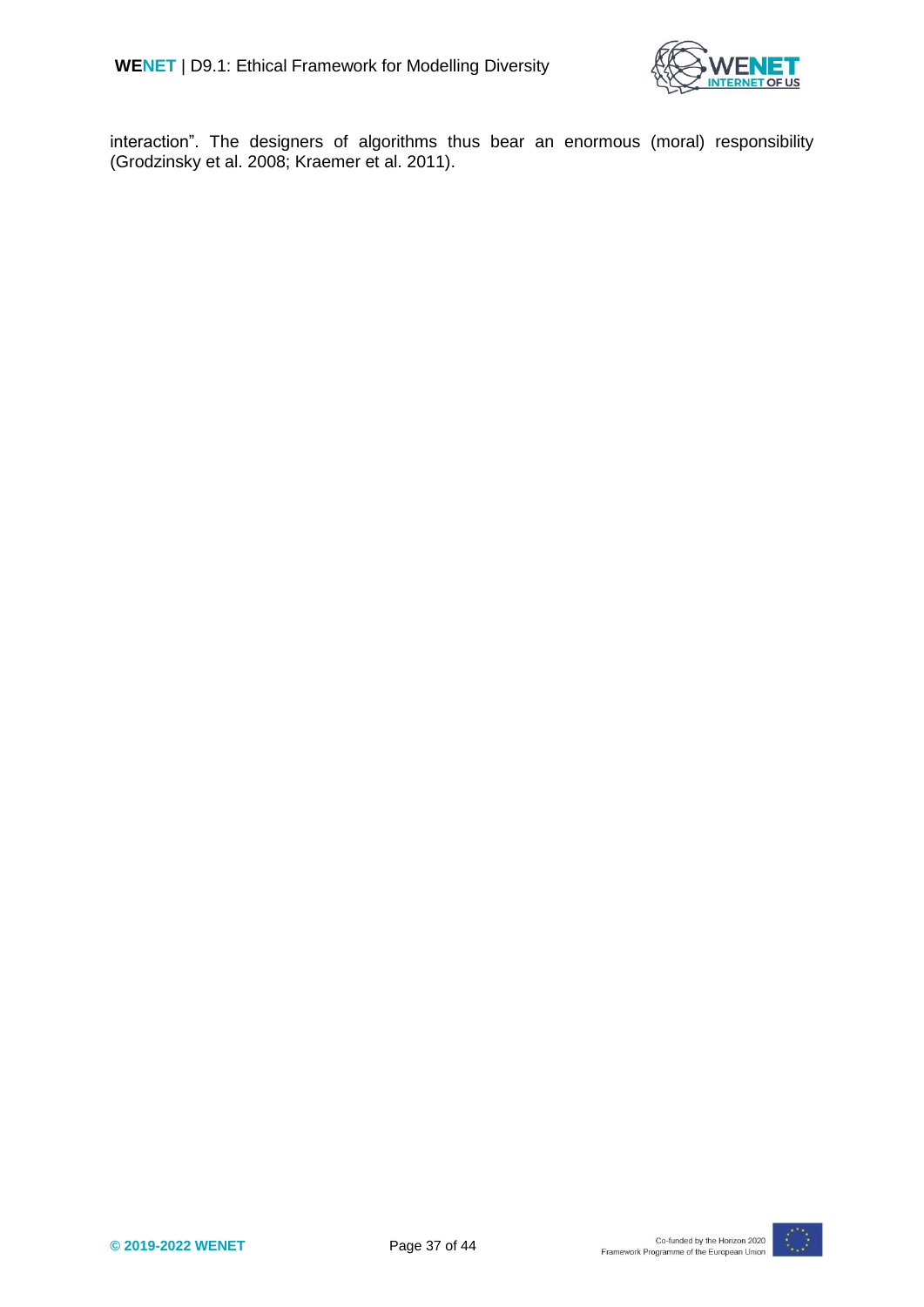

#### <span id="page-37-0"></span>**5 POINTS TO CONSIDER/RECOMMENDATIONS**

In this deliverable, we have conducted an ethical analysis of diversity and its understanding and modelling in WeNet. From this analysis, the following points to consider can be inferred:

- $\rightarrow$  We should reflect our own understanding of diversity, being aware of the normative implications of the concept, and make our assumptions about diversity explicit/transparent
- → We should discuss and decide (and make explicit/transparent) what kind of diversity we want to leverage and how much we regulate diversity in the online platform
- We should use the social practices approach with caution, given that the approach largely reflects "normal" behaviour and marginalizes alternative practices
- $\rightarrow$  We should prevent data and algorithmic bias by accounting for practices that deviate from the norm and are thus truly diverse
- $\rightarrow$  We should constantly reflect and review the design of the data gathering tools (e.g. questionnaire) as well as the algorithmic models working with data on social practices

#### **When we are talking about diversity…**

We should reflect on the normative implications of seemingly descriptive terms (it was argued in chapter 2.1 that diversity is often regarded solely a descriptive concept) and review our work with the concept in the research design. Diversity has instrumental but also intrinsic value, which needs to be taken into account. Diversity initiates, instantiates and constitutes a long list of moral and ethical values. Therefore, we should be aware of the implications and effects of our work with regard to diversity. The issue of hate speech and the boundaries of freedom of speech are crucial to WeNet and should be considered closely and carefully.

Moreover, our analysis of the WeNet understanding of diversity has shown that WeNet employs a rather skeptical view of diversity. Despite a very positive and diversity-affirming parlance in the consortium, the idea advanced in the proposal text is that diversity is valuable only in instrumental terms (namely for improving social interaction). At the same time, diversity is seen as potentially threatening and a source of conflict. For instance, users' exposure to the extreme diversity "out there" may make them feel anxious. Our conclusion in WeNet is that diversity must be aligned by technology.

From an ethical perspective, it is necessary to reflect on this understanding of diversity and especially the actions following from this understanding. What message do we send to our users with our understanding of diversity? To what end do we want to leverage diversity? What implication does our aligning of diversity have on the users of the WeNet technology? Are we knowingly or unknowingly sustaining discriminatory structures of online social interaction by regulating diversity? What should be the role of technology in mediating individuals' exposure to diversity? There is not one correct answer to these questions. There can be many helpful understandings of diversity. However, it is important to make transparent our assumptions, goals, and motivation underlying our understanding and utilization of the term diversity.

#### **When we are operationalizing and modelling diversity…**

The ethical analysis of the social practices approach has shown that the approach has benefits and constraints. We should be aware that some of the constraints may lead to discrimination of prospective users of the WeNet technology. It is therefore important to acknowledge the

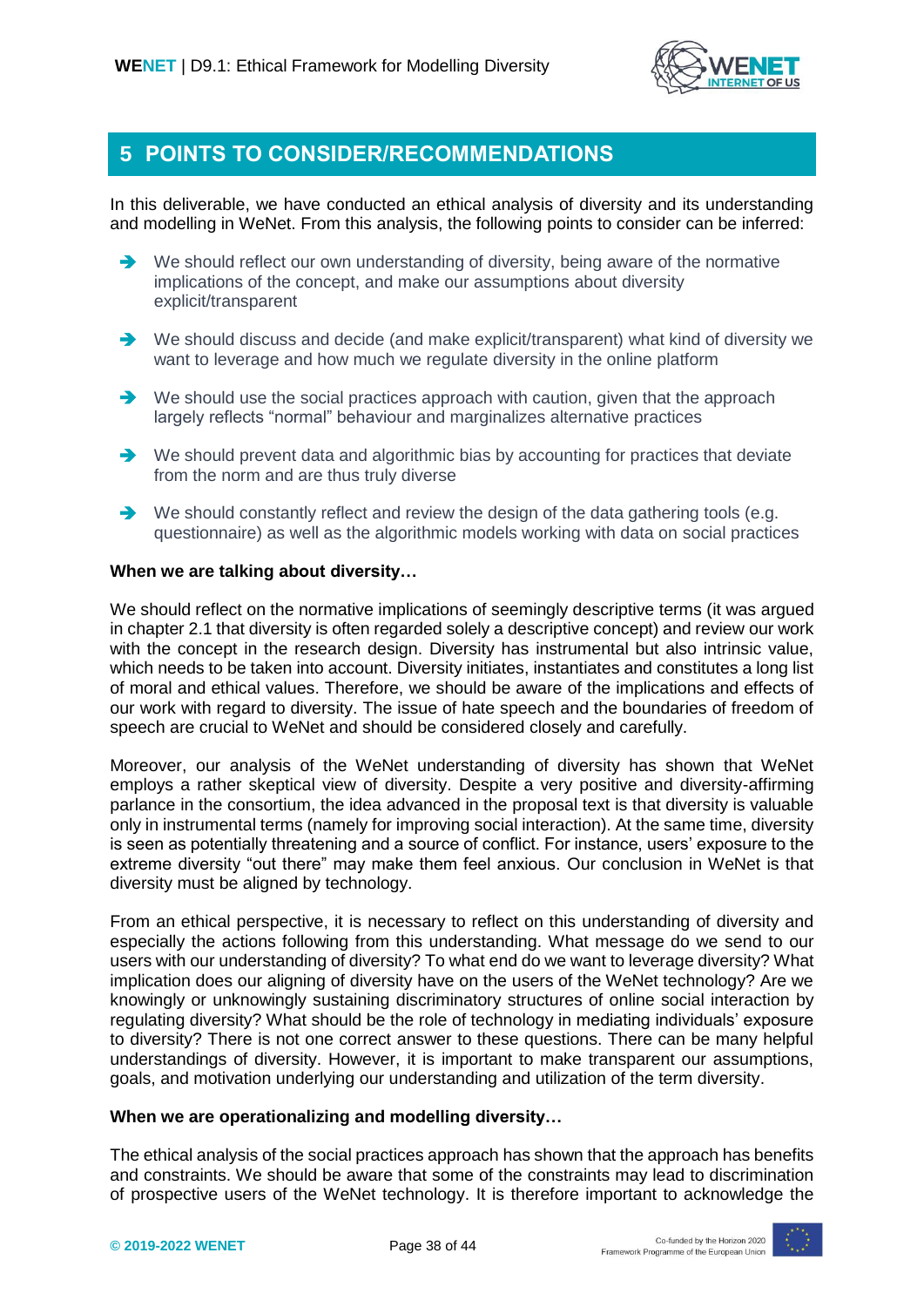

constraints of the approach and address the following concerns: Since the social practices approach focuses on standard behaviour (that reflects the hegemonic, dominant norms in society), using the approach may render invisible those practices that deviate from the norm but in fact are truly diverse. There are also implications from the fact that the social practices approach insufficiently addresses the concern of structural discrimination that is upheld by the continuous re-enactment of certain social practices. The approach misses the fact that schemas (internalized ideas about how to interpret the world and behave in a given situation) interact with structures (institutions, etc.) to the extent that power relations are often sustained and produce structural inequality and injustice. In the context of WeNet, we might experience particular difficulties to think of those practices that fall through the cracks due to our own socialization.

In a nutshell, the concern is that individuals whose practices deviate considerably from typical behaviour (which will be captured by the questionnaire) may be discriminated against in the platform interaction. This potential discrimination works on two levels: on the one hand, considering only those practices that are deemed "normal" behaviour means that individuals who engage in alternative practices may not be accounted for in the dataset. On the other hand, the machine-learning algorithm (that is responsible for matching people on the platform) may infer standard social practices from the dataset, reconstructing "normal" behaviour and not send out requests to individuals whose practices deviate substantially from the norm. We should therefore use the social practices approach cautiously and frequently review and reflect on the data gathering tools and algorithms.

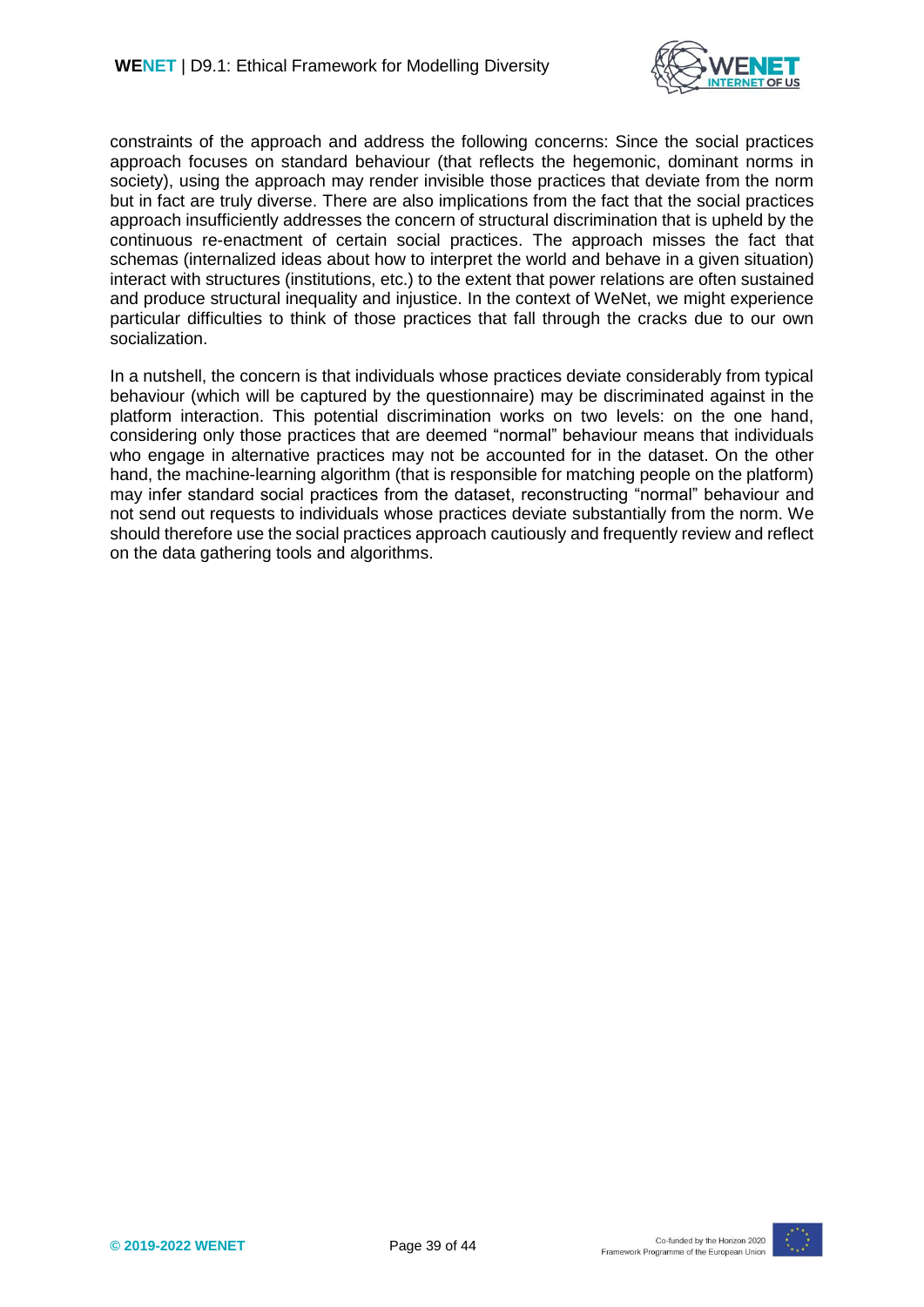

## <span id="page-39-0"></span>**6 CONCLUSION**

*Ideas about diversity are not neutral. They have implications for our societies. Therefore, dealing with diversity involves much responsibility.* 

This deliverable has provided an in-depth ethical analysis of the term "diversity," the understanding of diversity employed in the WeNet project, and the social practices approach used to model diversity. The major findings include the following:

- Diversity as a concept can have normative implications; working with the term should include constant reflection on the norms and values as well as assumptions underlying our understanding of diversity
- Diversity has not only instrumental value (e.g. diversity can be leveraged to improve social interaction) but also intrinsic value; the concept diversity allows us to affirm human rights and our commitment to a pluralist society, where freedom of choice and diverse opinions are protected
- $\rightarrow$  Our understanding of diversity in WeNet implies that diversity needs to be aligned for users of our technology to benefit from diversity; it further implies that anxiety and fear (following users' exposure to extreme diversity online) should be reduced
- Aligning diversity in an online social platform can be a difficult endeavor; it raises ethical concerns such as the potential side-effect of curtailing diversity too much and effectively excluding users
- The social practices approach is useful to highlight the flexibility and dynamic character of human behaviour; it stresses how individuals and society interact in constituting a social order and has much potential in accounting for social interaction; however, the social practices approach rarely recognizes its focus on standard, "normal" behaviour; it further lacks acknowledgement of the way that the continuous re-enactment of social practices tends to sustain discriminatory structures in society
- $\rightarrow$  Applying the social practices approach to model diversity has ethical implications: in the worst case scenario, it may lead to the exclusion of certain practices from the dataset, particularly "alternative" practices that deviate from our understanding of "normal" behaviour; similarly, it may lead to algorithmic discrimination if the machinelearning algorithm infers or reconstruct standard behaviour and dismisses other data

The WeNet goal to leverage diversity for the benefit of users is an ambitious goal that requires constant reflection on the norms promoted in the course of the project work. Moreover, societal diversity can also refer to sensible and person-related data (e.g. gender, age, socioeconomic status). All actions that aim at collecting data within the WeNet project should take this into account. The issues addressed in this deliverable should be handled with care and close consideration especially with regard to privacy standards and the usage of the data collected.

Moving forward, EKUT will continue to reflect on and evaluate our norms and values advanced in WeNet and focus particularly on the value of privacy in the next deliverable.

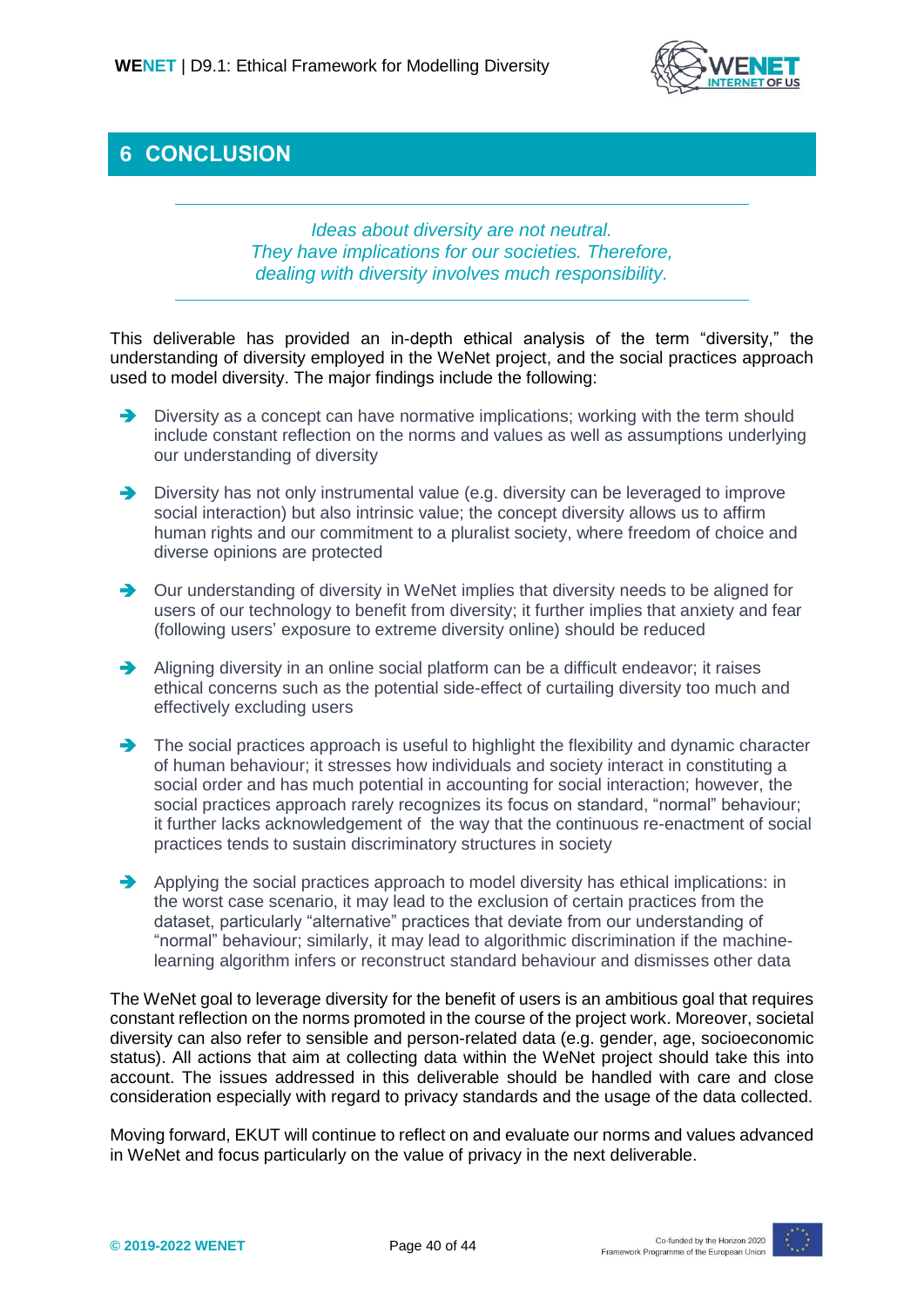

# **REFERENCES**

Publication bibliography

Altman, Andrew (2016): Discrimination. In *Stanford Encyclopedia of Philosophy*. Available online at https://plato.stanford.edu/archives/win2016/entries/discrimination/.

Ammicht-Quinn, Regina (Ed.) (2014): Sicherheitsethik. Wiesbaden: Springer VS (Studien zur inneren Sicherheit, Band 16).

Barnett, B. A. (2007): Hate Group Community-building Online: A Case Study In The Visual Content of Internet Hate. Proceedings of the New York State Communication Association. New York. Available online at

http://citeseerx.ist.psu.edu/viewdoc/download?doi=10.1.1.577.8533&rep=rep1&type=pdf.

Bendl, Regine; Hanappi-Egger, Edeltraud; Hofmann, Roswitha (2012): Diversität und Diversitätsmanagement. 1. Aufl. Stuttgart, Wien: UTB GmbH; Facultas (UTB Wirtschaftswissenschaften, Sozialwissenschaften, 3519). Available online at http://www.utbstudi-e-book.de/9783838535197.

Bourdieu, Pierre (2008): The Logic of Practice. Reprinted. Stanford, Calif.: Stanford Univ. Press.

Bucher, Taina (2012): Want to Be on the Top? Algorithmic Power and the Threat of Invisibility on Facebook. In *New Media & Society* 14 (7), pp. 1164–1180. DOI: 10.1177/1461444812440159.

Butler, Judith (1990): Gender Trouble. Feminism and the Subversion of Identity. New York, London: Routledge (Routledge classics).

Butler, Judith (1997): Excitable Speech. A Politics of the Performative. New York, NY: Routledge. Available online at http://www.loc.gov/catdir/enhancements/fy0651/96033054 d.html.

Cheney-Lippold, John (2011): A New Algorithmic Identity. In *Theory, Culture & Society* 28 (6), pp. 164–181. DOI: 10.1177/0263276411424420.

Cohen, Andrew Jason (2014): Toleration. Cambridge: Polity Press (Key concepts).

Cooper, Brittney C. (2016): Intersectionality. In Lisa Jane Disch, M. E. Hawkesworth (Eds.): The Oxford Handbook of Feminist Theory. Oxford, New York: Oxford University Press (Oxford books), pp. 385–406.

Faith, Daniel P. (2016): Biodiversity Standford Encyclopedia of Philosophy. Available online at https://plato.stanford.edu/archives/sum2016/entries/biodiversity/.

Falk, Richard (1988): The Rights of Peoples (in Particular Indigenous Peoples). In James Crawford (Ed.): The Rights of Peoples. reprintet 2001. Oxford: Clarendon Press et al, pp. 17–37.

Forst, Rainer (2013): Toleration in Conflict. Past and Present. Cambridge: Cambridge University Press (Ideas in context, 103).

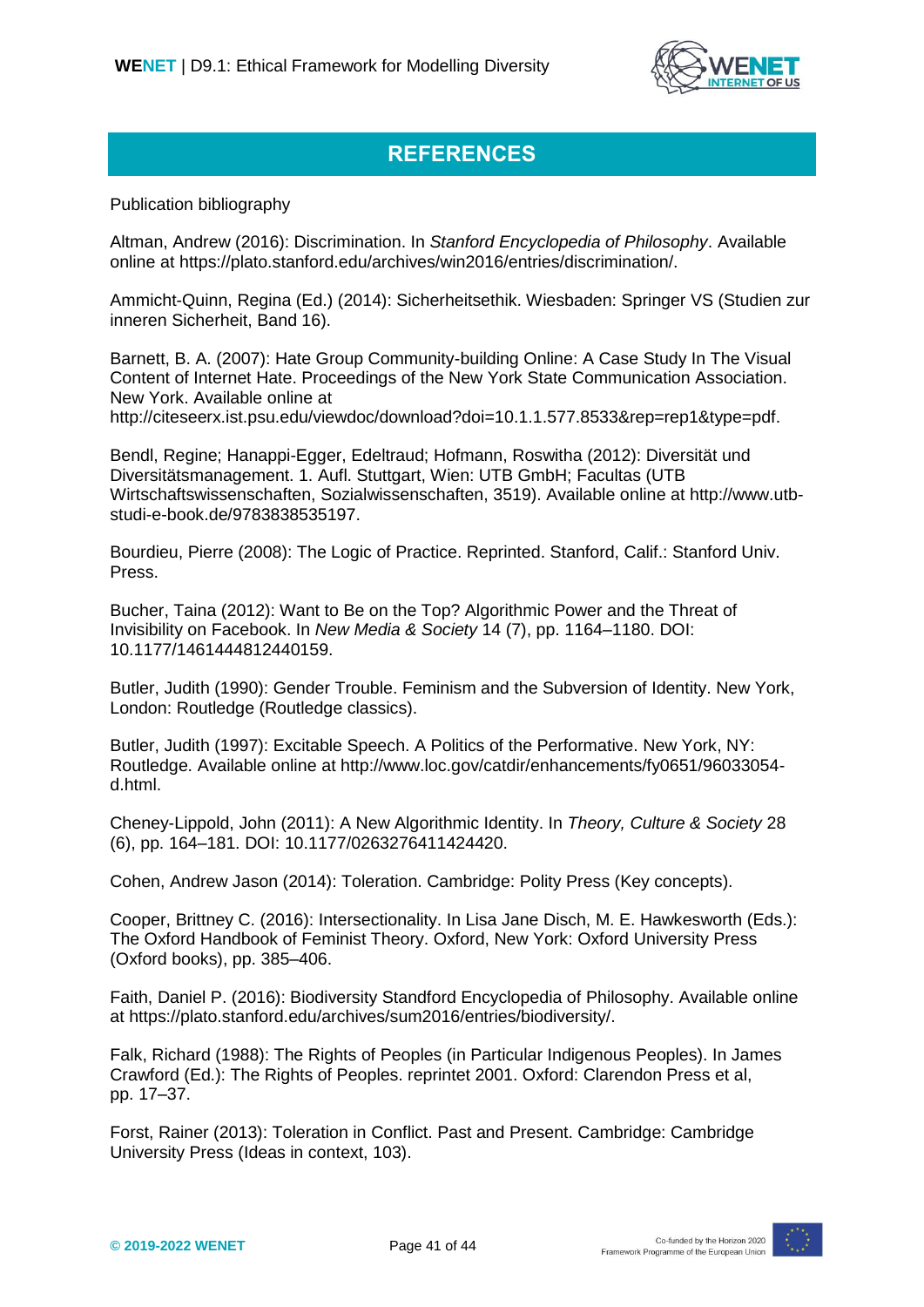

Gaston, Kevin J. (Ed.) (2001): Biodiversity. A Biology of Numbers and Difference. Reprinted. Oxford: Blackwell Science.

Gerstenfeld, Phyllis B. (2013): Hate Crimes. Causes, Controls, and Controversies. 3. ed. Thousand Oaks: SAGE Publications.

Glazer, Nathan (1997): We Are All Multiculturalists Now. Cambridge, Mass.: Harvard University Press.

Grodzinsky, Frances S.; Miller, Keith W.; Wolf, Marty J. (2008): The ethics of designing artificial agents. In *Ethics Inf Technol* 10 (2-3), pp. 115–121. DOI: 10.1007/s10676-008-9163- 9.

Habermas, Jürgen (1983): Moralbewusstsein und Kommunikatives Handeln. Frankfurt am Main: Suhrkamp (Suhrkamp Taschenbuch. Wissenschaft, 422).

Haslanger, Sally (2004): Oppressions. Racial and Other. In Michael P. Levine, Tamas Pataki (Eds.): Racism in Mind. Ithaca, N.Y., London: Cornell University Press.

Haslanger, Sally (2015): Disrupting Injustice: Implicit Bias and Structural Change. Lecture at Quinnipiac University. Quinnipiac University. Available online at https://www.youtube.com/watch?v=SziiKRWYVs8, checked on 6/6/2019.

Hildt, Moritz (2014): Die Herausforderung des Pluralismus. Dissertation. Verlag Karl Alber; Eberhard Karls Universität Tübingen.

Höffe, Otfried (2008): Pluralismus. In Otfried Höffe (Ed.): Lexikon der Ethik. With assistance of Maximilian Forschner, Christoph Horn, Wilhelm Vossenkuhl. Originalausgabe, siebente, neubearbeitete und erweiterte Auflage. München: Verlag C.H. Beck (Beck'sche Reihe, 152).

Hollinger, David A. (1995): Postethnic America. Beyond Multiculturalism. New York, N.Y.: BasicBooks. Available online at http://www.loc.gov/catdir/enhancements/fy0830/94040366 d.html.

Holtz, Georg (2013): Coherence of Social Practices: The Case of Meat Consumption. Unpublished working paper. Institute of Environmental Systems Research. Available online at http://ww.usf.uos.de.

Honneth, Axel; Archard, David (1994): Pathologien des Sozialen. Die Aufgaben der Sozialphilosophie. Originalausg. Frankfurt am Main: Fischer Taschenbuch Verlag (Philosophie der Gegenwart).

Jack, Gavin (2017): Advancing Postcolonial Approaches in Critical Diversity Studies. In Regine Bendl, Inge Bleijenbergh, Elina Henttonen, Albert J. Mills (Eds.): The Oxford Handbook of Diversity in Organizations. First issued in paperback. Oxford: Oxford University Press, pp. 153–174.

Jaeggi, Rahel (2018): Critique of Forms of Life. Cambridge: Harvard University Press. Available online at https://ebookcentral.proquest.com/lib/gbv/detail.action?docID=5583692.

Kraemer, Felicitas; van Overveld, Kees; Peterson, Martin (2011): Is There an Ethics of Algorithms? In *Ethics Inf Technol* 13 (3), pp. 251–260. DOI: 10.1007/s10676-010-9233-7.

Kukathas, Chandran (1992): Are There Any Cultural Rights? In *Political Theory* 20 (1), pp. 105–139. DOI: 10.1177/0090591792020001006.

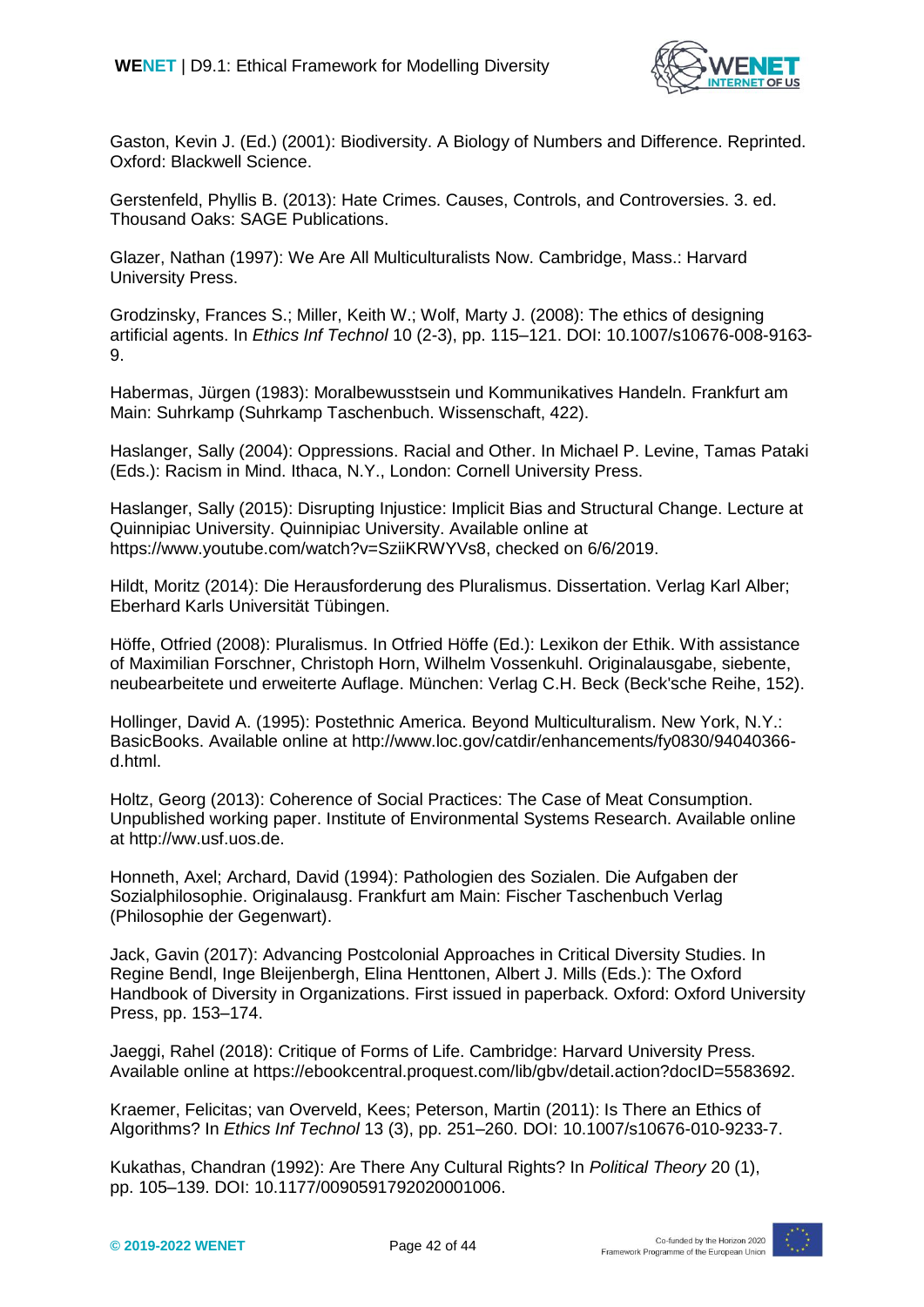

Kukathas, Chandran (2003): The Liberal Archipelago. A Theory of Diversity and Freedom: Oxford University Press.

Kymlicka, Will (1995): Multicultural Citizenship. A Liberal Theory of Minority Rights. Oxford: Clarendon (Oxford political theory).

Mason, Elinor (2018): Value Pluralism Stanford Encyclopedia of Philosophy. Available online at https://plato.stanford.edu/archives/spr2018/entries/value-pluralism/.

McLeod, Carolyn (2015): Trust. In *Stanford Encyclopedia of Philosophy*. Available online at https://plato.stanford.edu/archives/fall2015/entries/trust/.

Osin, Nina; Porat, Dina (Eds.) (2005): Legislating against discrimination. An international survey of anti-discrimination norms. Universitat Tel Aviv. Leiden: Nijhoff.

Pariser, Eli (2012): The Filter Bubble. What the Internet is Hiding From You. London: Penguin Books.

Pieper, Annemarie (2007): Einführung in die Ethik. Sechste, überarbeitete und aktualisierte Auflage. Tübingen, Basel: A. Francke Verlag (UTB für Wissenschaft Uni-Taschenbücher Philosophie, 1637).

Rawls, John (1999): A Theory of Justice. Rev. ed. Oxford: Oxford University Press.

Reckwitz, Andreas (2002): Toward a Theory of Social Practices. A Development in Culturalist Theorizing. In *European Journal of Social Theory* 5 (2), pp. 243–263. DOI: 10.1177/13684310222225432.

Roughgarden, Joan (2004): Evolution's Rainbow. Diversity, Gender, and Sexuality in Nature and People. Berkeley: University of California Press. Available online at http://www.loc.gov/catdir/bios/ucal052/2003024512.html.

Schroeder, Mark (2016): Value Theory. In *Stanford Encyclopedia of Philosophy*. Available online at https://plato.stanford.edu/archives/fall2016/entries/value-theory/.

Song, Sarah (2009): The Subject of Multiculturalism: Culture, Religion, Language, Ethnicity, Nationality, and Race? In Boudewijn Paul de Bruin, Christopher F. Zurn (Eds.): New Waves in Political Philosophy. Basingstoke England, New York: Palgrave Macmillan (New waves in philosophy), pp. 177–197.

Song, Sarah (2017): Multiculturalism Stanford Encyclopedia of Philosophy. Available online at https://plato.stanford.edu/archives/spr2017/entries/multiculturalism/.

Spivak, G. C. (2004): Righting Wrongs. In *South Atlantic Quarterly* 103 (2-3), pp. 523–582. DOI: 10.1215/00382876-103-2-3-523.

Strawson, P. F. (2008): Freedom and resentment and other essays. London, New York: Routledge.

Taylor, Charles (1989): Sources of the Self. The Making of the Modern Identity. Cambridge Mass.: Harvard University Press.

Taylor, Charles (1994): The Politics of Recognition. In Charles Taylor, Amy Gutmann (Eds.): Multiculturalism. Examining the Politics of Recognition. Princeton, NJ: Princeton Univ. Press (Princeton paperbacks Philosophy, political science).